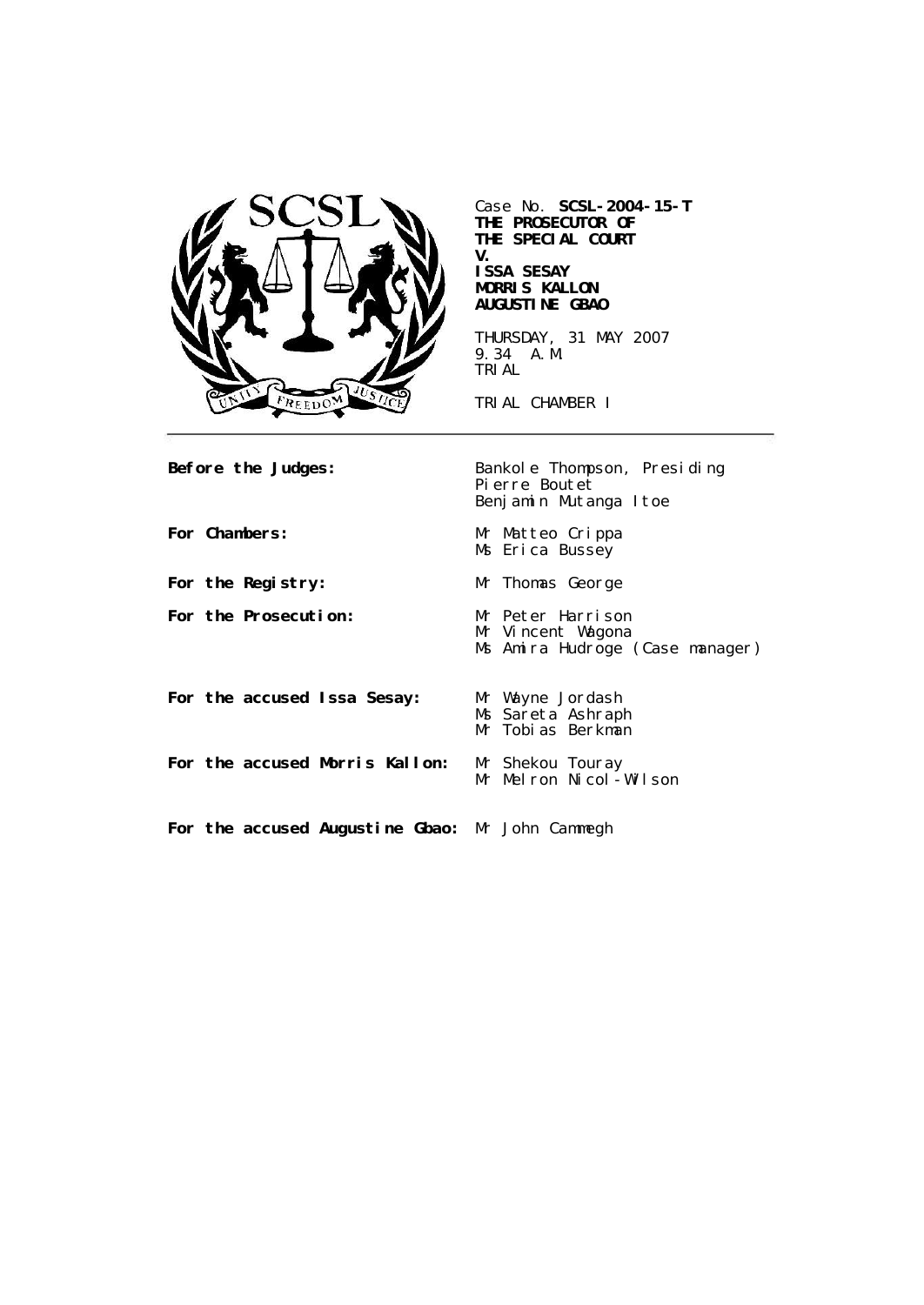1 2 3 4 5 6 7 8  $\mathsf{Q}$ 10 09:44:13 11 12 13 14 15 09:44:24 16 17 18 19 09:44:37 20 21 22 23 24 25 09:44:48 26 27 28 29 [RUF31MAY07A - CR] Thursday, 31 May 2006 [The accused present] [The witness entered Court] [Open session] [Upon commencing at 9.34 a.m.] WITNESS: Issa Hassan Sesay [Continued] CROSS-EXAMINED BY MR CAMMEGH: [Continued] [Witness answered through interpreter] PRESIDING JUDGE: Good morning, Mr Cammegh. Let's see if you can live up to the commitment you made yesterday. MR CAMMEGH: I can't remember what that was, Your Honour. Can you remind me? PRESIDING JUDGE: I do not intend to give you further and better particulars, but I remember a commitment. However, let  $US - -$ MR CAMMEGH: I remember committing to be longer than Mr Touray. I think I can commit to certainly finishing today. PRESIDING JUDGE: Very well. MR CAMMEGH: It may be into this afternoon. PRESIDING JUDGE: Right. Well, please continue your cross-examination. MR CAMMEGH: Q. Mr Sesay, good morning. A. Good morning, Mr Cammegh. Q. What I would like to ask you about is, first of all, the RUF command structure as it was in 1996. And then I would like to ask you some questions about unit commanders and area commanders. I'd like to ask you about the personalities in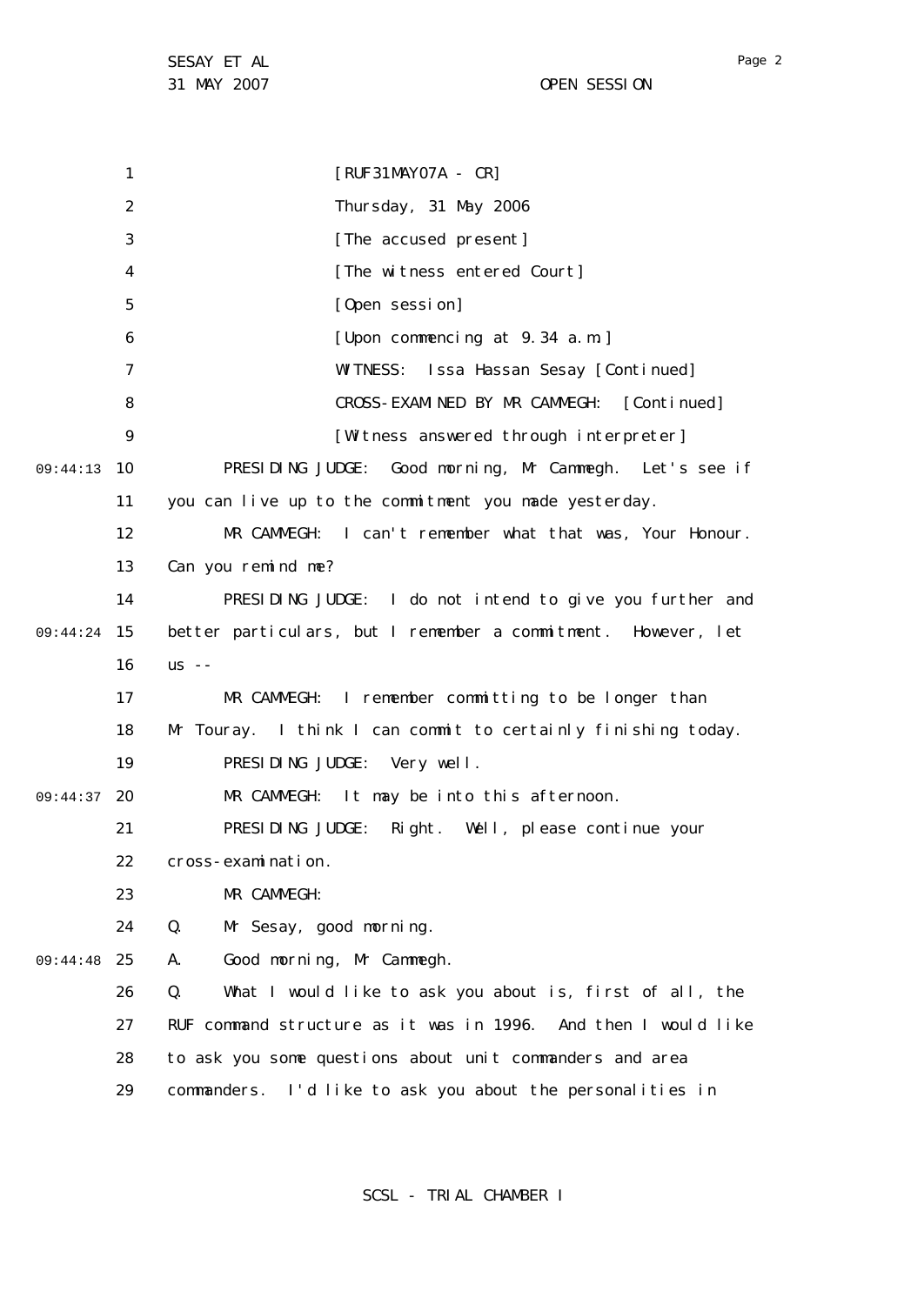31 MAY 2007 OPEN SESSION

1 2 3 4 5 6 7 8  $\mathsf{Q}$ 09:45:57 10 11 12 13 14 15 09:46:24 16 17 18 19 09:46:54 20 21 22 23 24 25 09:47:21 26 27 28 29 09:45:29 charge in various positions and, later on this morning, to ask you more, in particular, about the IDU and later about the Joint Security Board of Investigation. After that, I'm going to ask you one or two specific questions about what was said about one or two witnesses. So, can we start with command structure. In 1996, of course, the leader was Foday Sankoh, and the battlefield commander was Lieutenant-Colonel Mohamed Tarawallie; do you agree? A. Yes, Foday Sankoh was the leader, and Mohamed Tarawallie was the battlefield commander, and then you had the overall area commander, who was Michael Lamin. Q. Can I just gradually take us through it, because I want to keep some sort of structure. Is this right: That in '96 there was, in effect, no battle-group commander? A. Well, '96, from January to November, there was no battle-group commander. It was in November 1996 when Foday Sankoh reappointed Sam Bockarie as battle-group commander. Q. In fact, Sam Bockarie had been demoted, hadn't he, from battle-group commander down to staff sergeant for most of '96; is that right? A. Yes, from major, battle-group commander, to staff sergeant by Foday Sankoh and -- and the War Council. They took that deci si on. JUDGE BOUTET: At that time, Bockarie was a major, before he was demoted? THE WITNESS: Yes, sir, My Lord. Bockarie was a major battle-group commander, '94 to '95. In '95, Foday Sankoh demoted him from major to staff sergeant. Then he was sent to the training base for a month for advanced training on ideology, and,

SCSL - TRIAL CHAMBER I

Page 3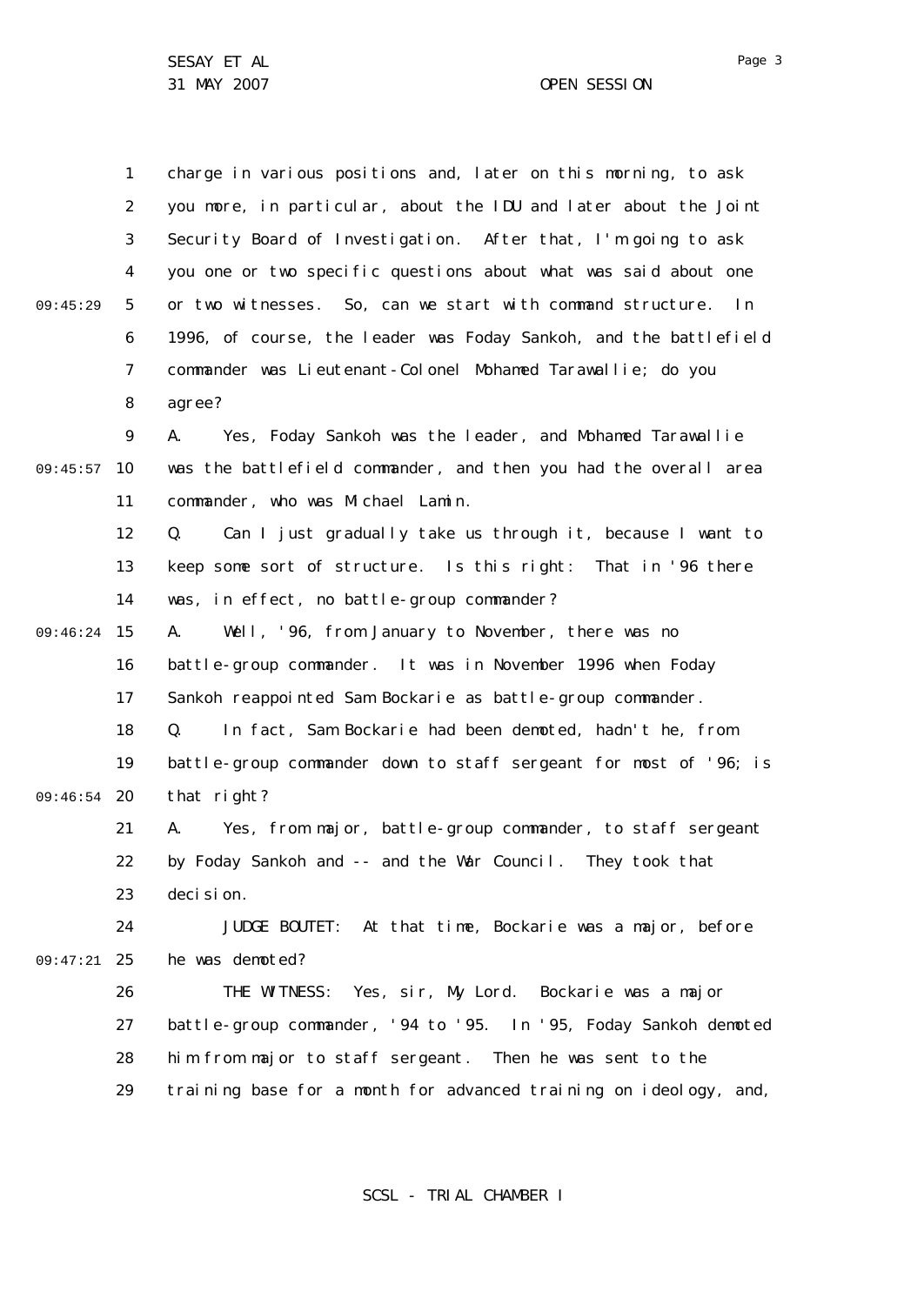1 2 3 4 5 6 7 8  $\mathsf{Q}$ 09:48:45 10 11 12 13 14 09:49:30 15 16 17 18 19 09:49:52 20 21 22 23 24 09:50:09 25 26 27 28 29 09:48:18 from then, he sent him to Peyama as captain battalion commander under the area commander who was there, Kennedy. MR CAMMEGH: Q. You will probably remember when I cross-examined three -- I won't ask that question. This is right though, isn't it, the position of overall area commander was created by Foday Sankoh for Mike Lamin when Mike Lamin resurfaced in 1996? Is that right? A. Yes, that's correct; in the meeting at Zogoda. Q. And did Mike Lamin remain as overall area commander until about November or December of 1996, when, following the SLA, or CDF attack on Zogoda, he escaped into Liberia? Is that right? A. That has some -- because you -- it requires explanation. Some areas yes, some areas I need to alter. Q. Please go ahead. A. Mike Lamin was the overall area commander early '96, and he went to the Northern Jungle, the Kangari. He went to the Western Jungle. From that point, he went to -- back to Zogoda, and they attacked Zogoda in October, and it was dissolved. So, Mike Lamin remained with that position, and he retreated to -- THE INTERPRETER: Your Honours, can the witness take -- PRESIDING JUDGE: Slowly, slowly please. Please go back. THE WITNESS: Yes, sir, My Lord. PRESIDING JUDGE: To the last sentence and let's hear the testimony again. THE WITNESS: I said, Mike Lamin remained as the overall area commander when they retreated from Camp Zogoda to Pujehun District and, because of the attack on them, they crossed over to Liberia and surrendered to the ULIMO. So, at that time, it was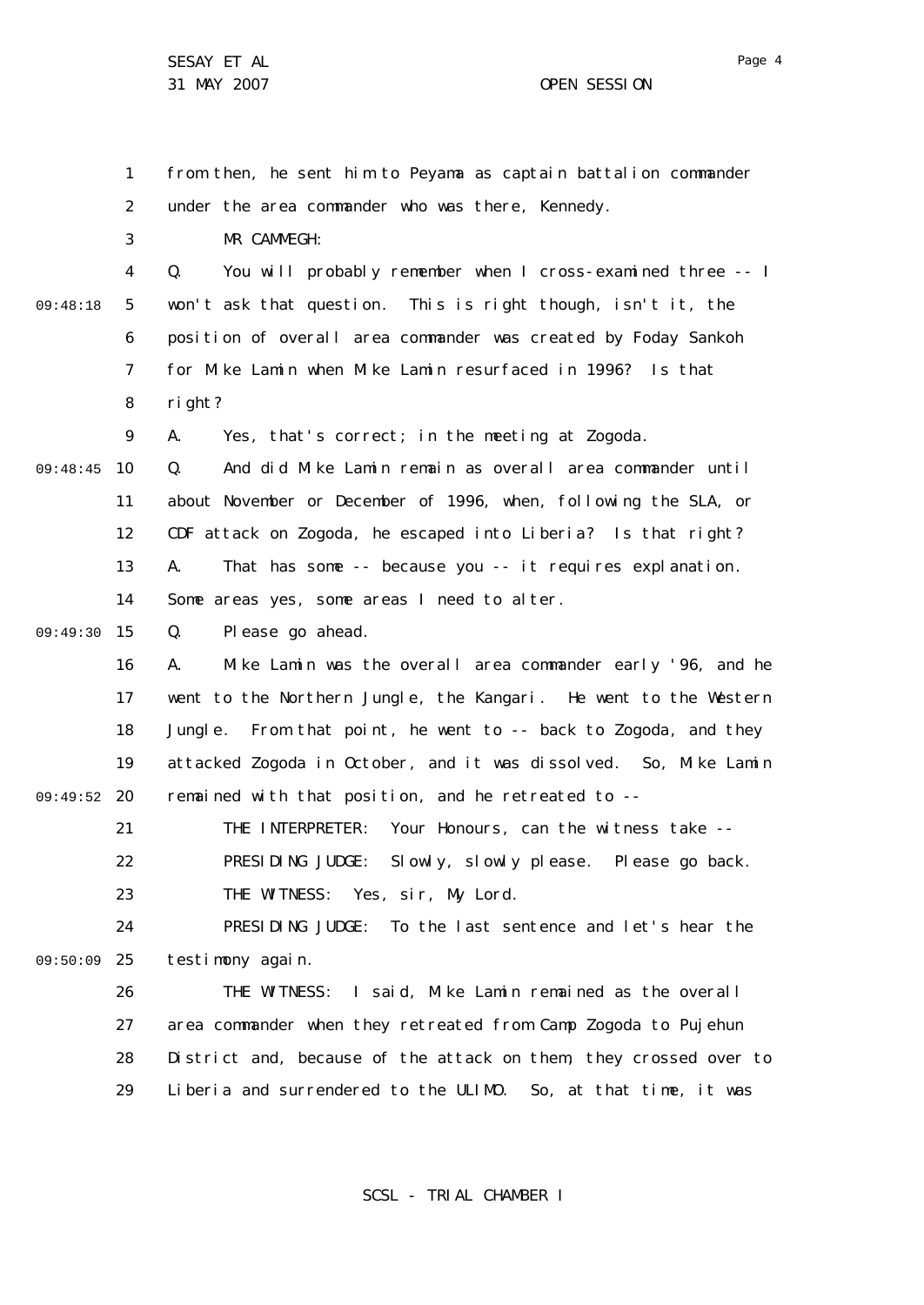1

2 3 4 5 6 7 8  $\mathsf{Q}$ 09:51:18 10 11 12 13 14 09:51:43 15 16 17 18 19 09:52:15 20 21 22 23 24 25 09:52:43 26 27 28 29 09:50:58 not yet December '96; It was late in October. MR CAMMEGH: Q. Okay. Can you confirm this: That Lamin led that -- I'll use the word "expedition" into Liberia. He was the leader of that group; correct? A. Yes, he was the senior commander in Pujehun. Q. He wasn't just holding a mere advisory role to the battalion commander then; he was actually the leader of the group? Yes? A. Yes, because the group was divided into two from Camp Zogoda. Mohamed Tarawallie was a field commander, he was the head of one group, and Mike Lamin was in charge of the other group, as the area commander, to go to Pujehun. The intention was that Mike Lamin should base with the troop in Pujehun District, to join the other RUF in Pujehun, while Mohamed Tarawallie was to join the other RUFs in Kailahun. Q. I think Lamin led more than a thousand RUF combatants into Liberia, didn't he, with their arms and ammunition? A. Yes, with arms, because it was -- because they lacked ammunition that they went over to Liberia to surrender, but he led the thousands of armed men who crossed over to Liberia and surrendered. Q. And as a result of that, did he become extremely unpopular within some quarters of the RUF for disposing thousands of men and, presumably, thousands of weapons? A. Yes, that was the reason why Foday Sankoh made him only a colonel. And he said he was an adviser to Bockarie, because Sankoh was not pleased with him because of what he did. Q. Well, of course, Lamin was made a colonel a bit later,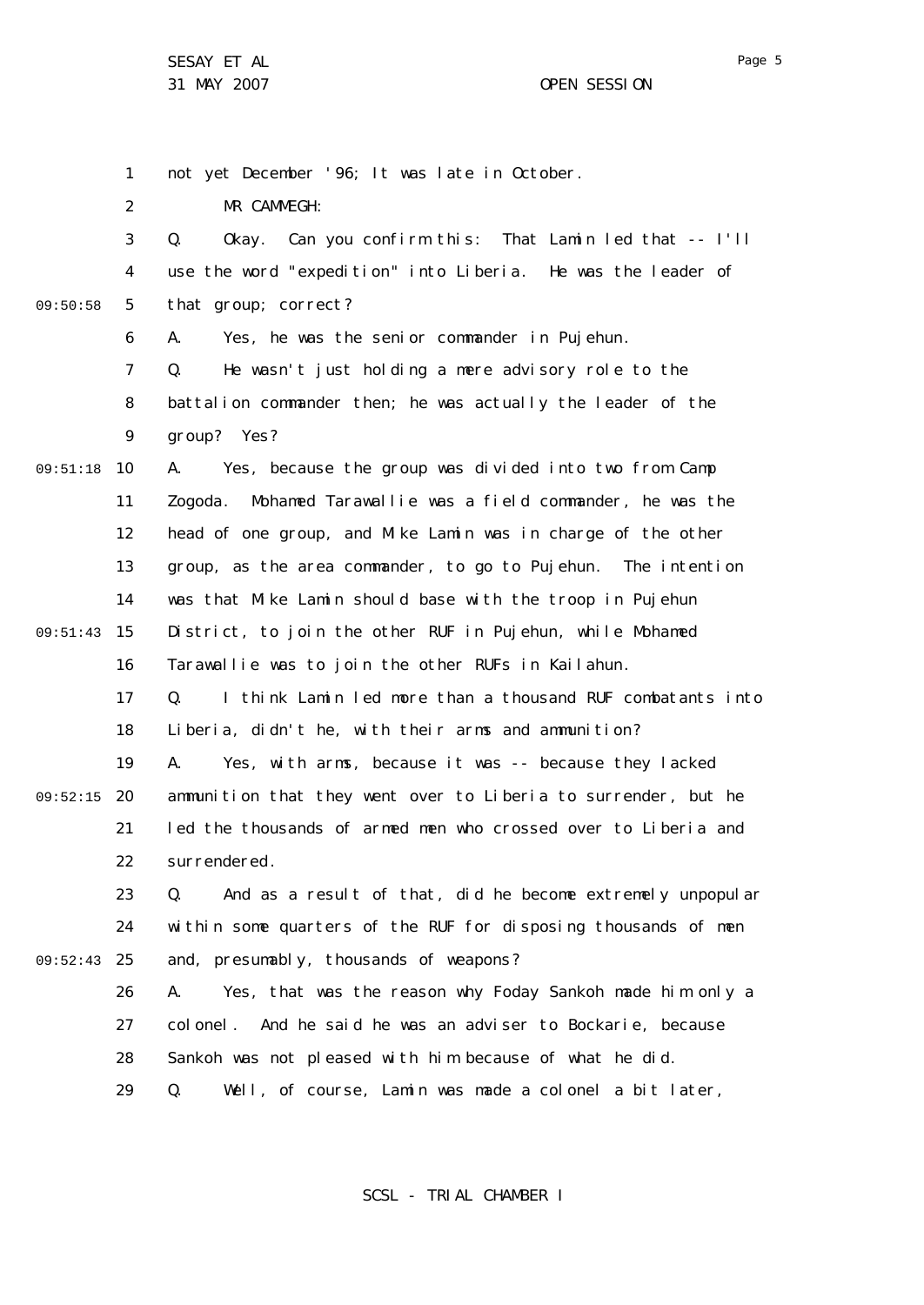1 2 3 4 5 6 7 8  $\mathsf{Q}$ 09:53:37 10 11 12 13 14 09:53:55 15 16 17 18 19 20 09:54:14 21 22 23 24 25 09:54:37 26 27 28 29 09:53:23 wasn't he, in '97; is that right, when he resurfaced a second time. THE INTERPRETER: Your Honours, can counsel repeat the question. PRESIDING JUDGE: [Microphone not activated]. Mr Cammegh, repeat the question. MR CAMMEGH: I'm not sure if Mr Lamin [sic] said something then that wasn't translated. PRESIDING JUDGE: No, it's just that the interpreter asked you to repeat the question. MR CAMMEGH: Yes. I'm sorry, I can't remember what the question was. JUDGE ITOE: Mr Cammegh, I would like to make a distinction between questions and assertions as you're going along with your cross-examination. I'd like to see a distinction. Are you making an assertion or a statement, or you're asking a question, you know, for the witness to answer. The that's the only comment I have to make now. MR CAMMEGH: Very well. Q. I'm sorry, Mr Sesay, can you remember what I've asked you, because I've lost it now. A. Yes, you said the time in which Foday Sankoh promoted Lamin, and I responded that the time Foday Sankoh promoted Lamin, he was in Liberia, he was not in Sierra Leone, when Foday Sankoh promoted -- sent the promotion message through a radio message to Bockarie. Q. Just returning to the end of '96, I think the battlefield commander, Tarawallie, was killed on his way from Zogoda to Kailahun District; is that right?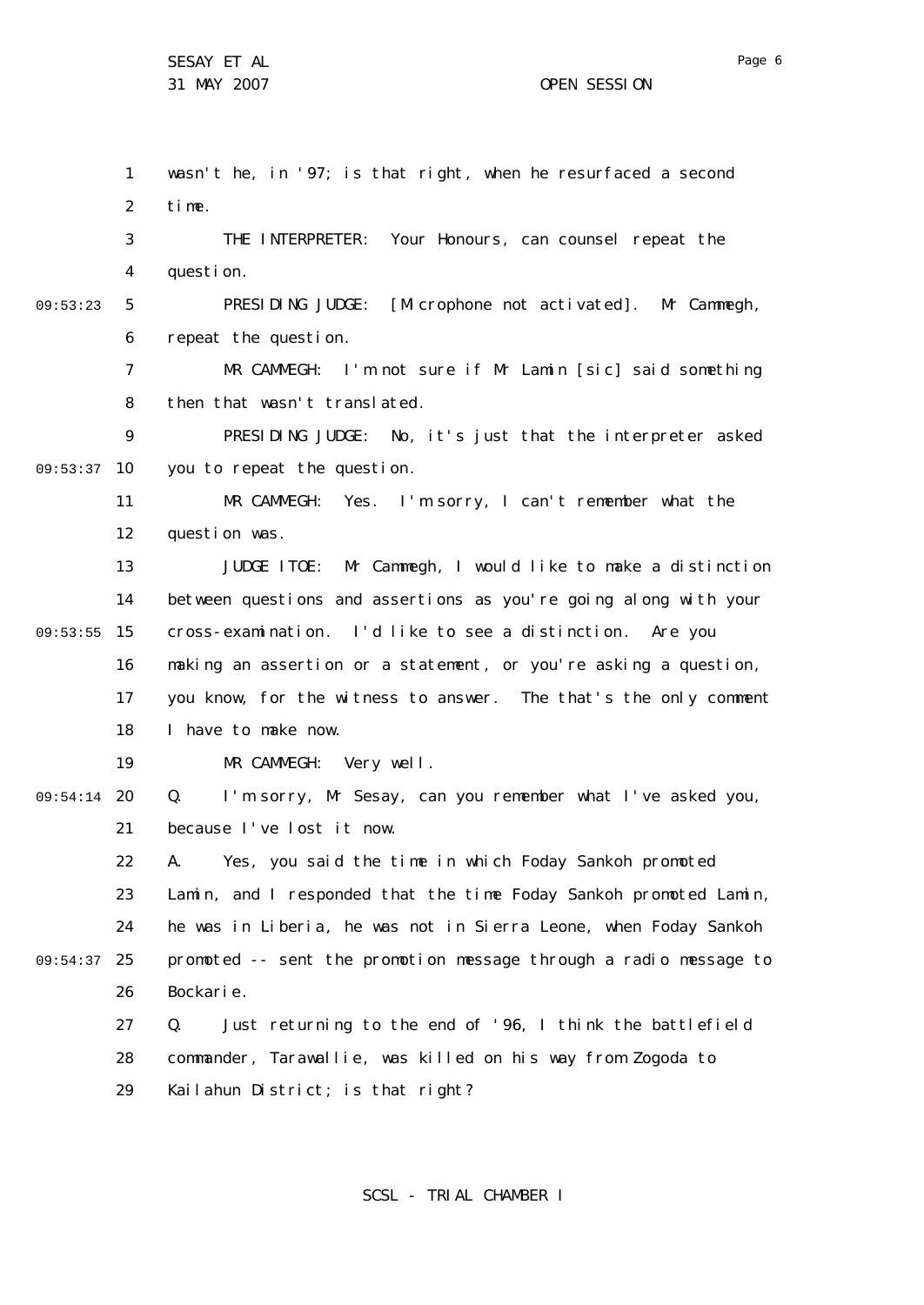1 2 3 4 5 6 7 8  $\mathsf{Q}$ 09:55:52 10 11 12 13 14 09:56:17 15 16 17 18 19 09:56:48 20 21 22 23 24 25 09:57:20 26 27 28 29 09:55:24 A. Yes, yes. Q. Now, at that time, if we can just confirm the general command structure operating. JUDGE BOUTET: By that time, you mean after Tarawallie was killed? MR CAMMEGH: At that time, it's at the end of '96. Q. Let's say November '96, please, Mr Sesay. The area commander in the Kangari Hills, was that Major Isaac Mongor? A. He was Colonel Isaac at that time. During this time, he was a major, speaking of November '96, Major Isaac Mongor. Q. I want to be very careful. We're talking about November '96. I want to make sure that we get the names and the ranks right. I know that the ranks change later, but this is November '96. Was the area commander in the Western Jungle, at that time, Major Denis Mingo, or Superman? A. Yes, Denis Mingo, and Superman, alias Superman. Q. In Kailahun District, was the area commander at that time Staff Captain Peter Vandi? A. Yes, it was Peter Vandi. Q. Thank you. In Peyama Jungle, was the area commander Staff Captain Matthew Kennedy Sesay? A. Yes, Matthew Kennedy Sesay. Q. Was there also an area commander for the region known as "across the Moa," Captain Michael Rogers? A. Yes, he was the area commander for Pujehun, when they retreated. Q. At this time, November into December of 1996, would it be fair to say that the area commanders were now the ones in complete control and command of the RUF.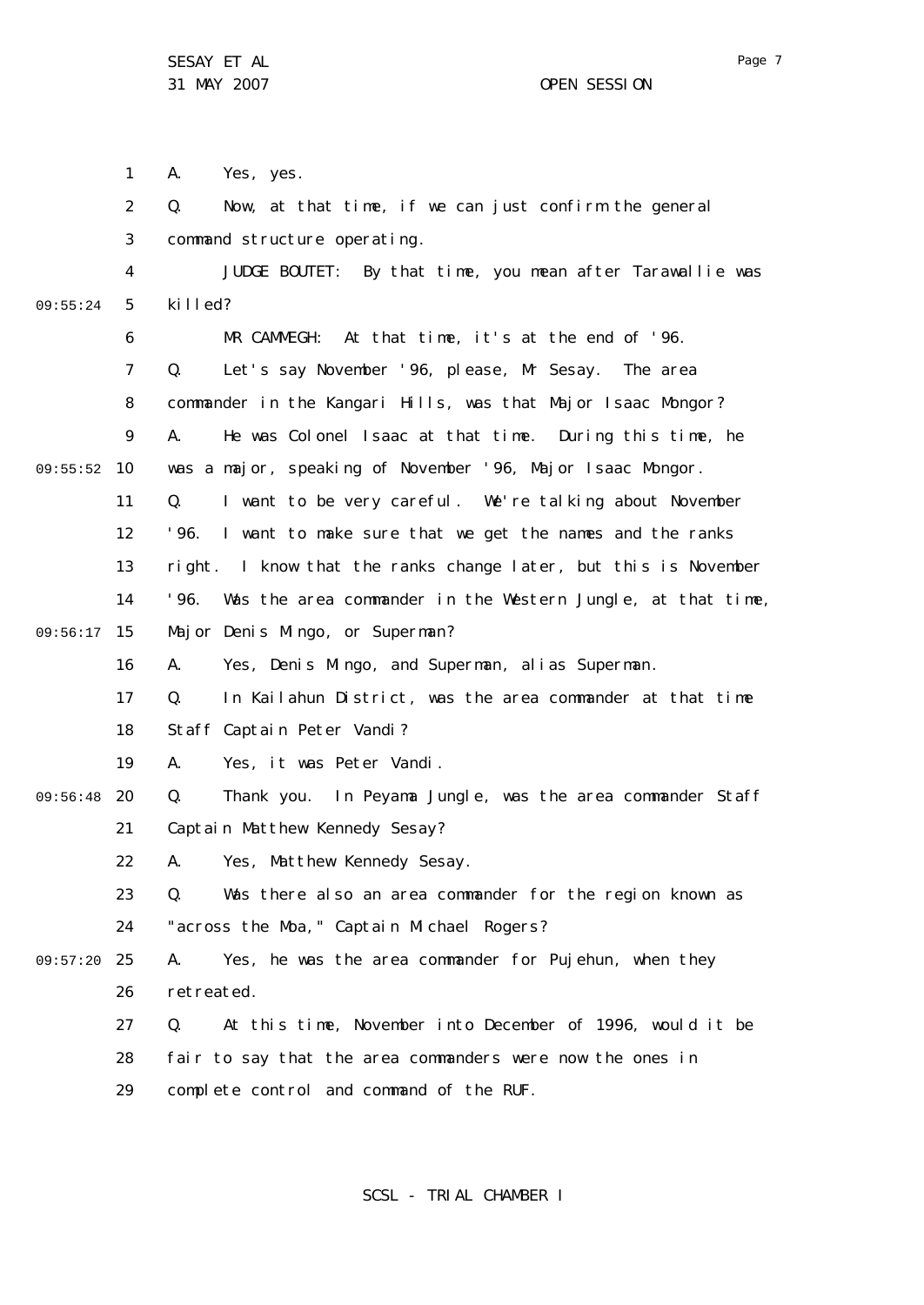1 2 3 4 5 6 7 8  $\mathsf{Q}$ 09:58:51 10 11 12 13 14 09:59:09 15 16 17 18 19 09:59:43 20 21 22 23 24 25 10:00:10 26 27 28 29 09:58:17 A. Yes, at this time, between November and December, the area commanders were commanding the RUF. They had the responsibility of the various areas, to control the various areas in the RUF. Q. I'm going to deal with the issue of unit commanders in some depth a bit later. But is there any doubt in your mind as to whether or not a unit commander occupied the same level of responsibility as an area commander, at that time? THE INTERPRETER: Your Honours, can the learned counsel take the question again? MR CAMMEGH: Can I ask what the problem is, please? PRESIDING JUDGE: They probably didn't get it clearly. MR CAMMEGH: Right. I'll put it again. PRESIDING JUDGE: Try again, counsel. MR CAMMEGH: I will ask the translators to try as well, please. PRESIDING JUDGE: They try. MR CAMMEGH: Q. At this time, late 1996, were the unit commanders occupying the same level of command and control as area commanders? A. Well, the area commander had -- was -- was higher in control than the unit commander, because he had responsibilities over the unit commanders. Q. Okay. I will ask you a bit more about that later on. At the end of '96, Mr Sesay, I think it's right -- JUDGE BOUTET: Mr Cammegh, so I get it clear, when you were asked to repeat your question, you came with the words "command and control," but your very first question that caused some difficulties, your question was: Same level of responsibility, rather than command and control.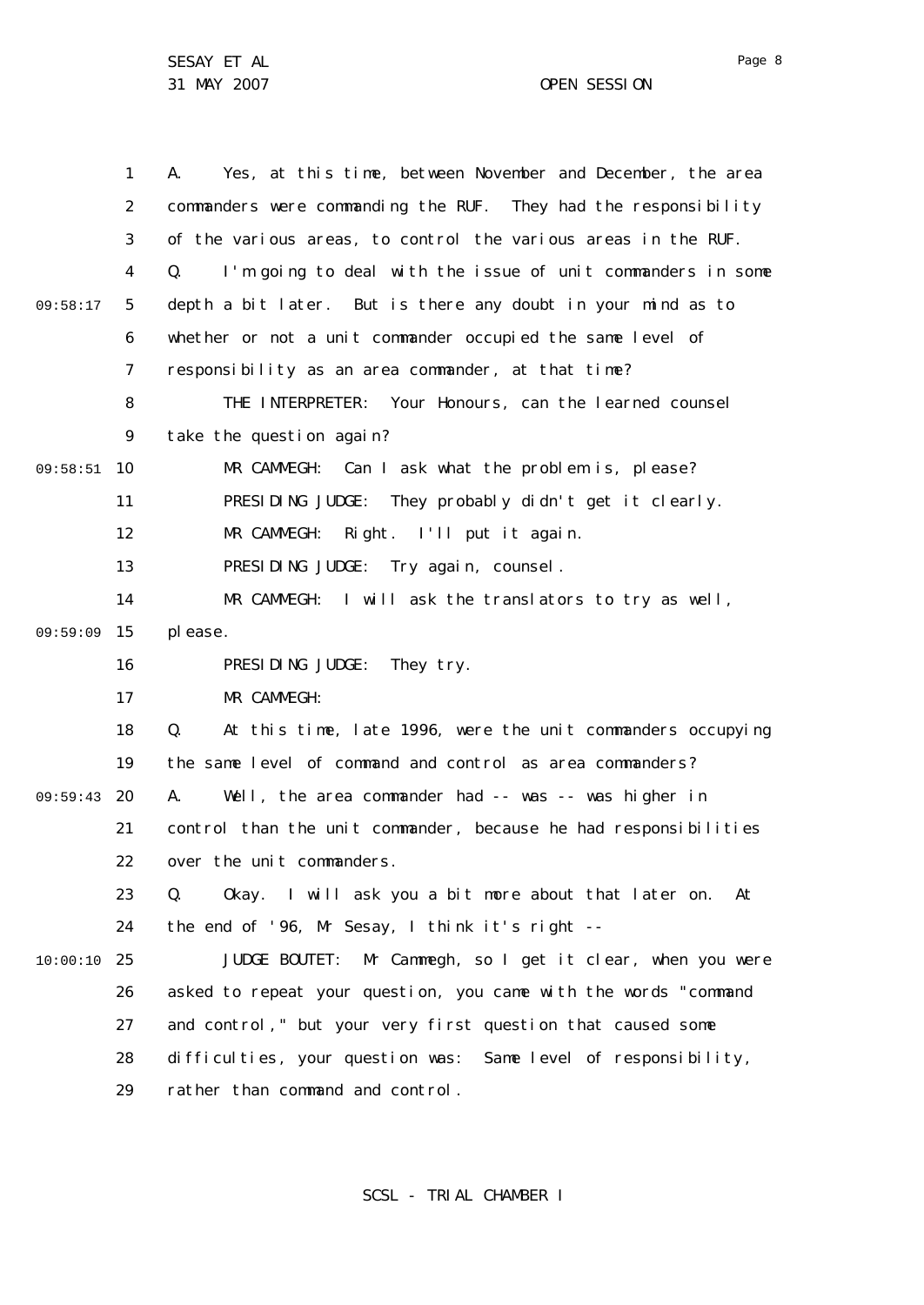|          | 1  | MR CAMMEGH: Well, I will ask that question, if Your Honour                |
|----------|----|---------------------------------------------------------------------------|
|          | 2  | pleases.                                                                  |
|          | 3  | JUDGE BOUTET: Because the answer is not necessarily the                   |
|          | 4  | same.                                                                     |
| 10:00:35 | 5  | MR CAMMEGH:<br>No.                                                        |
|          | 6  | JUDGE BOUTET: Command and control of a unit commander may                 |
|          | 7  | be the same if you are talking command and control over the               |
|          | 8  | people, that is why you got this answer, so, I know what you are          |
|          | 9  | trying to achieve but --                                                  |
| 10:00:44 | 10 | MR CAMMEGH: I think the words, did Your Honour recall,                    |
|          | 11 | level of responsibility?                                                  |
|          | 12 | JUDGE BOUTET: That's the words that you'd used.                           |
|          | 13 | MR CAMMEGH:<br>Okay.                                                      |
|          | 14 | Mr Sesay, just to clear this up once and for all, at that<br>Q.           |
| 10:00:55 | 15 | time, late '96, did unit commanders occupy the same level of              |
|          | 16 | responsibility within the RUF as area commanders did?                     |
|          | 17 | No. I said the area commanders had responsibility more<br>А.              |
|          | 18 | than the unit commanders, because they had a lot of men, more             |
|          | 19 | than the unit, and they controlled the fighting force.                    |
| 10:01:29 | 20 | Okay. At this time, Foday Sankoh was in the Ivory Coast in<br>$Q_{\rm A}$ |
|          | 21 | relation to the peace talks; correct?                                     |
|          | 22 | Yes.<br>А.                                                                |
|          | 23 | Q.<br>I think Bockarie still hadn't been repromoted to                    |
|          | 24 | battlefield commander at this stage; is that right?                       |
| 10:01:58 | 25 | Well, Foday Sankoh came from Abidjan with the Foreign<br>А.               |
|          | 26 | Minister Amara Sesay; he came with a helicopter. They came --             |
|          | 27 | they went to Kailahun and Foday Sankoh told us that -- and he             |
|          | 28 | told us that he was coming to tell the RUF fighters and the               |
|          | 29 | civilians that it was time for him to go and sign the peace               |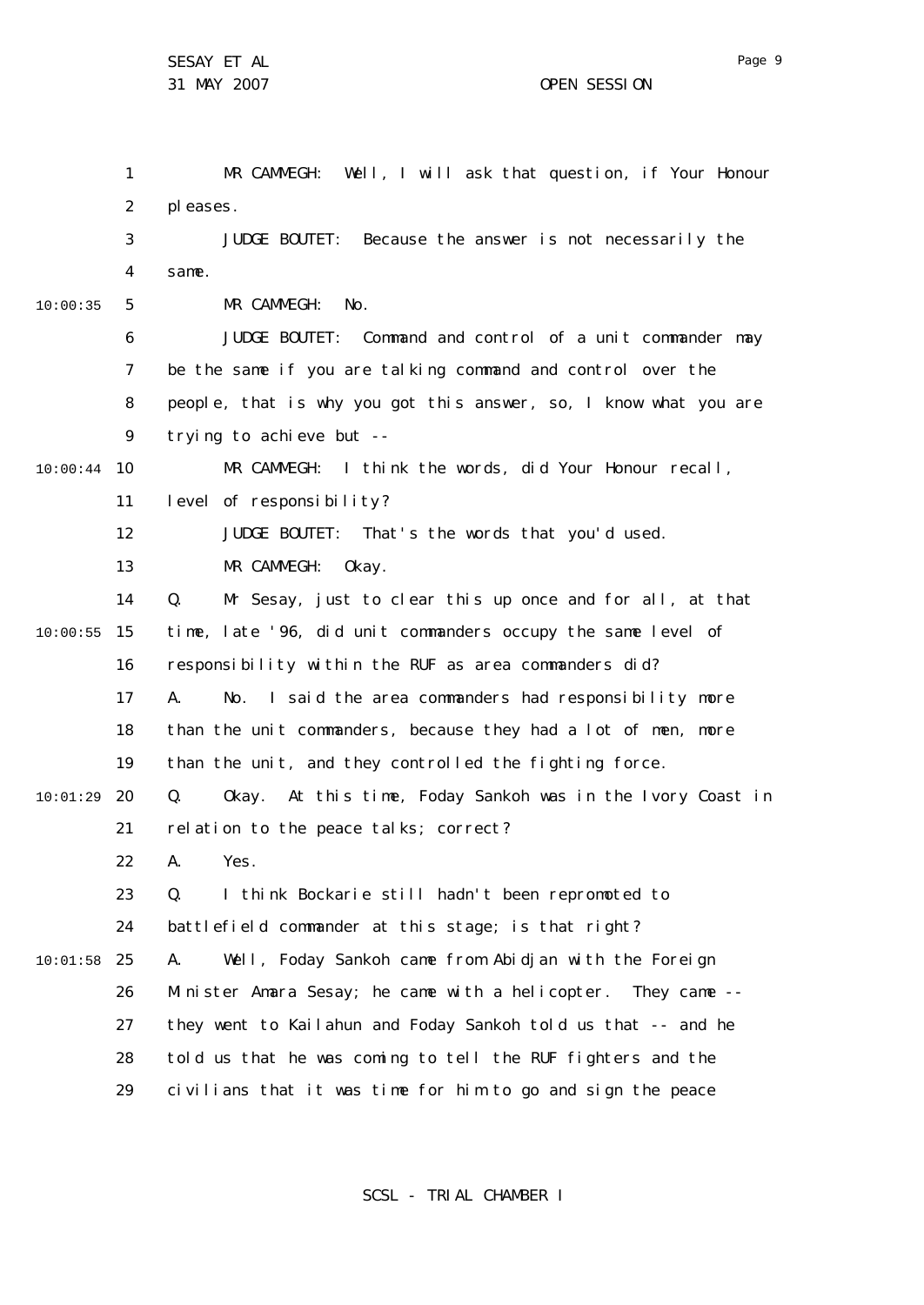|          | $\mathbf{1}$ | accord, so he wanted everybody to know, everybody to be aware.    |
|----------|--------------|-------------------------------------------------------------------|
|          | 2            | And Foday Sankoh went to the Northern Jungle -- on that very same |
|          | 3            | day he went to the Western Jungle, and they returned with a       |
|          | 4            | helicopter to Balahun, and we walked with Foday Sankoh to -- from |
| 10:02:49 | 5            | Balahun to Giema. For two days we walked to Giema and we left     |
|          | 6            | During that time the government forces, the<br>him in Buedu.      |
|          | 7            | soldiers, and the CDF were attacking us in Kailahun, and Foday    |
|          | 8            | Sankoh was in Balahun at that time. He came with a satellite      |
|          | 9            | phone. So he was there and called to Freetown and spoke to        |
| 10:03:28 | 10           | President Kabbah. He told President Kabbah that -- he said, "I    |
|          | 11           | have come and I am in the Western Area. I have been to the        |
|          | 12           | Northern Jungle and now I'm in Kailahun. I came to tell the       |
|          | 13           | people about the signing of the Abidjan Accord."                  |
|          | 14           | Q.<br>0kay.                                                       |
| 10:03:45 | 15           | He said -- but let me just finish.<br>А.                          |
|          | 16           | Q.<br>0kay.                                                       |
|          | 17           | He said, "But the government troops, the CDFs were<br>А.          |
|          | 18           | attacking the positions in Kailahun and President Kabbah          |
|          | 19           | responded to what Sankoh told him that he should repeat it --     |
| 10:04:06 | 20           | THE INTERPRETER:<br>Your Honours, can the witness go slow.        |
|          | 21           | MR CAMMEGH:                                                       |
|          | 22           | Slow down, Mr Sesay. Can you just go over the last two<br>Q.      |
|          | 23           | sentences, please [microphone not activated]?                     |
|          | 24           | PRESIDING JUDGE: Okay, continue then.                             |
| 10:04:20 | 25           | THE WITNESS: Yes. President Kabbah told Foday Sankoh that         |
|          | 26           | he was not able to control the people, the CDF, because they said |
|          | 27           | they were going back to Kailahun, to their homes. Sankoh said,    |
|          | 28           | said that this did not cause a problem for the accord and they    |
|          | 29           | quarrelled over the phone, and the communications finished and we |

SCSL - TRIAL CHAMBER I

Page 10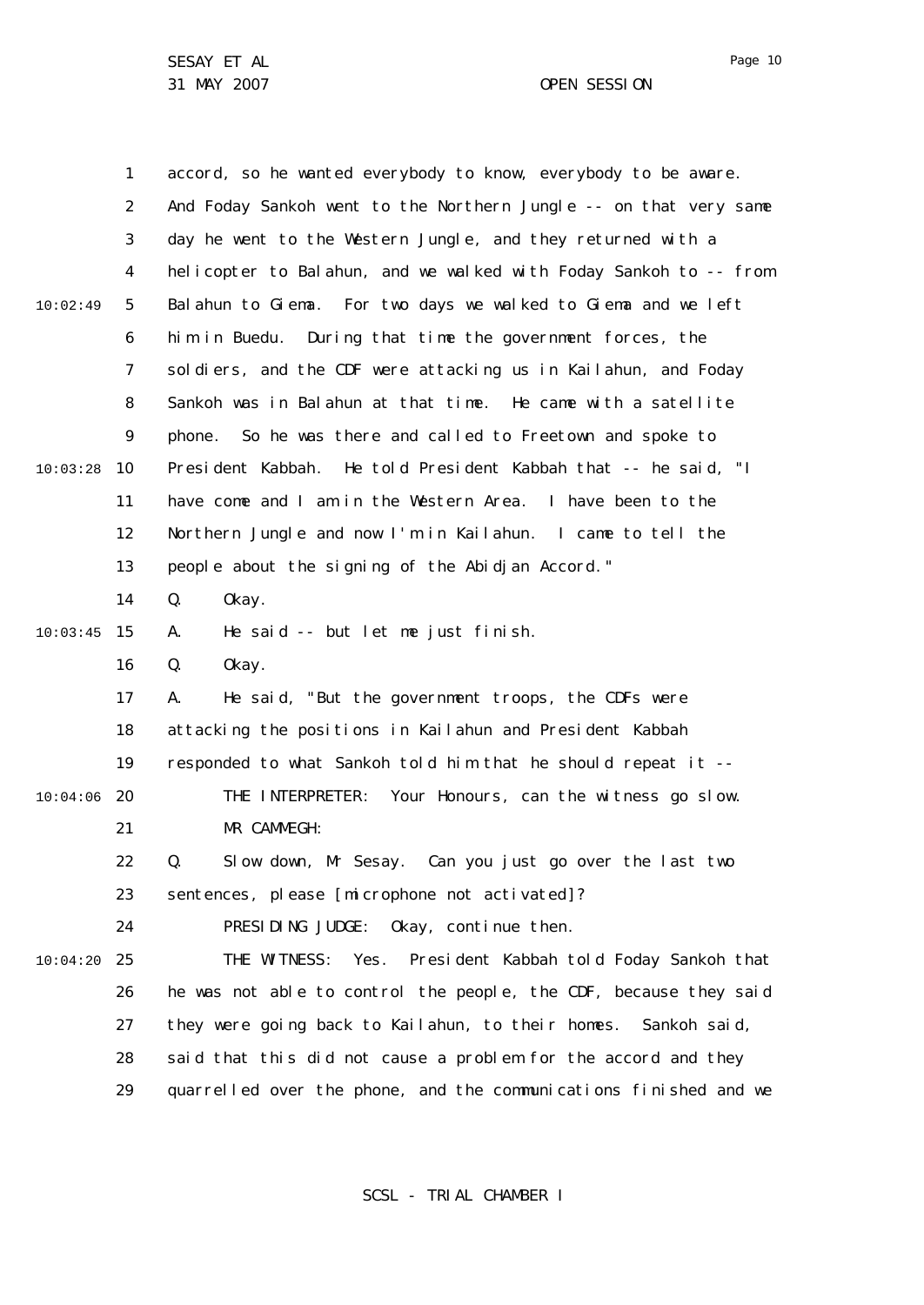1

Page 11

2 3 4 5 6 7 8  $\mathsf{Q}$ 10 10:05:22 11 12 13 14 10:04:54 and signed the accord. MR CAMMEGH: Okay. Q. Now, I think very soon after this, as I think you've mentioned already, Sam Bockarie was promoted to major, and to battlefield commander; correct? A. No, that is not how it happened. Foday Sankoh, in a parade in Giema, he promoted Sam Bockarie to major from captain and battle-group commander. Then he repromoted me to major without any assignment, because he said that he was not going to promote or change Peter Vandi's assignment as area commander. He said he was to stay in Kailahun as area commander. During this time, Bockarie was battle group, November '96. Q. All right. Thank you. I think the unit commanders, or the

wal ked to Buedu. That was in November '96, before Sankoh went

15 10:05:46 16 identities of the unit commanders, stayed the same; is that right, at that point?

> 17 A. Yes, they remained the same.

18 19 Q. Okay. I think we agreed yesterday that Augustine Gbao was appointed overall IDU commander, and chairman of the Joint

20 10:06:18 21 Security Board of Investigation previously, in early 1996. So he was already in that position; correct?

22 23 A. Yes. When I came, that is what they told me. They said he was the overall IDU commander.

 $24$ 25 10:06:40 THE INTERPRETER: Your Honours, I did not get the last bit of the witness's testimony.

> 26 MR CAMMEGH:

27 Q. Can you repeat the last sentence, please, Mr Sesay.

28 29 A. I said, he was in that position as overall IDU commander and joint security chairman.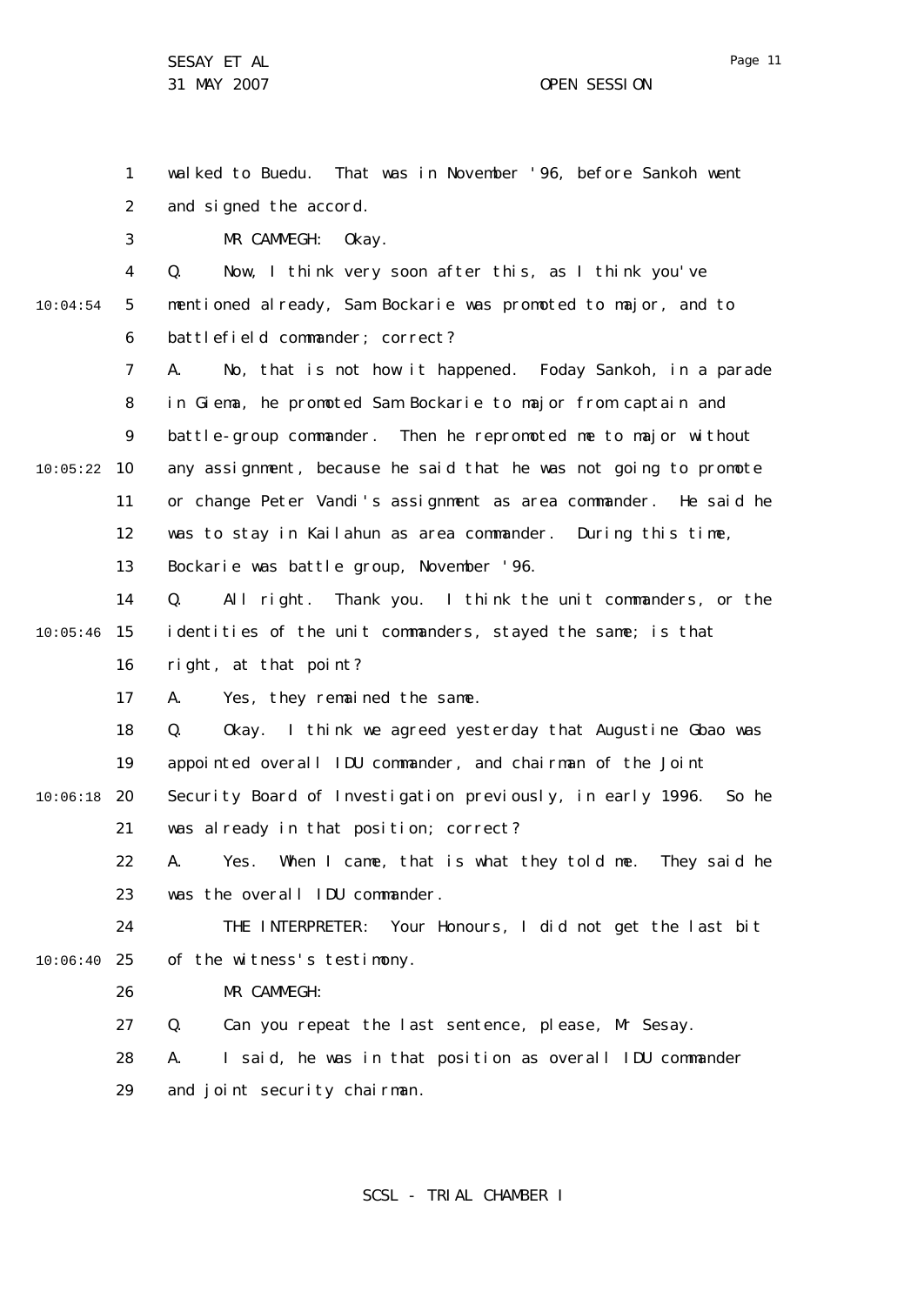Page 12

1 2 3 4 5 6 7 8  $\mathsf{Q}$ 10 10:07:46 11 12 13 14 15 10:08:15 16 17 18 19 20 21 22 23  $24$ 25 10:09:00 26 27 28 29 10:07:24 10:08:29 Q. Would you describe the unit as administrative auxiliaries to the RUF, or to the military wing of the RUF? Would that be accurate? A. Yes, it would be correct. Q. You've touched on this already, but will you please confirm they had no command or control over, one, the area commanders; correct? A. I don't understand the question. Q. You've already said, I think, that they -- no, you tell us. Did they have any command or control, that's unit commanders, did they have any command or control over area commanders, at all? A. Interpreter, that was not what I said a minute ago. I said that the area commanders, they had a control, more than unit commanders. I did not say that unit commanders had more control more than the -- THE INTERPRETER: Your Honours, I didn't get the last bit. MR CAMMEGH: I'll just clear this up. Q. You can answer this with a straightforward yes or no, Mr Sesay, and I'm sure we can move on. Did unit commanders have any command or control over area commanders? Just say yes or no. A. No. Q. Okay. Also, did unit commanders have any command or control over battalion commanders? A. Well, unit commanders -- no. They did not have control more than the battalion commanders. Unit commanders, most of them were contained unarmed men and the battalion commanders, he controlled fighting forces, so they were two different groups. The unit would control this -- THE INTERPRETER: Your Honours, would the witness be asked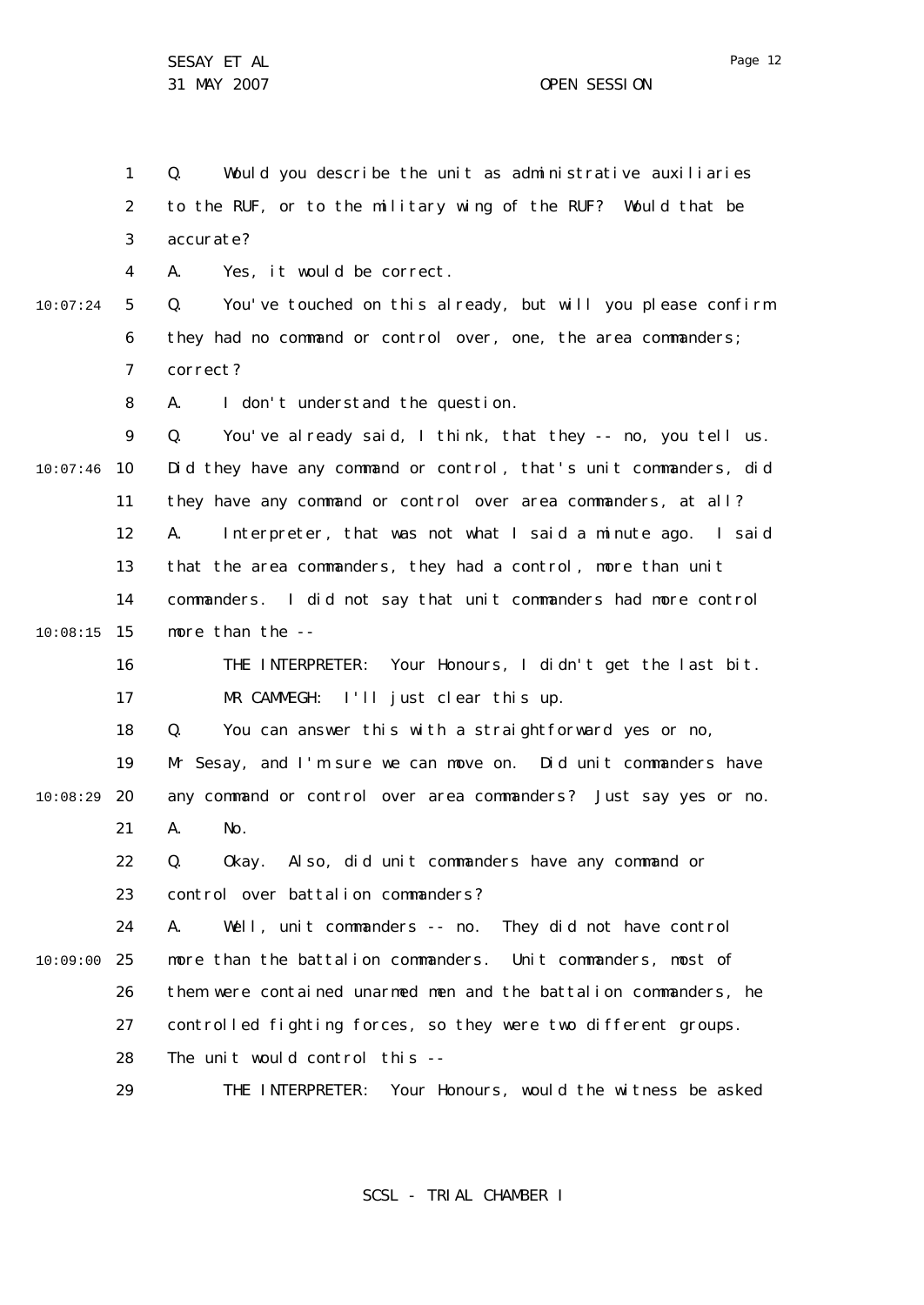1 2 3 4 5 6 7 8  $\mathsf{Q}$ 10 10:10:03 11 12 13 14 15 10:10:25 16 17 18 19 20 10:10:35 21 22 23 24 25 10:10:58 26 27 28 29 10:09:40 to go a little bit slow. PRESIDING JUDGE: Mr Sesay. Mr Sesay, please, slow down a bit. Try not to outpace the interpreters. Repeat the last part of your testimony. THE WITNESS: Yes, sir, My Lord. I said, sir, the battalion commander, they were controlling fighting men under the area commander. The unit commanders, they were commanding unarmed men. They were sort of administrative people, but they had -- they had the opportunity to report straight to the commander, who was in the area. Or, if it was the overall commander that was there, they would report to him in the place in which they were. But the battalion commander, he would report to the area commander -- PRESIDING JUDGE: Thank you. THE WITNESS: -- at this time. PRESIDING JUDGE: Continue, counsel. MR CAMMEGH: Thank you. Q. There were several units, I suggest. You had the combat medic unit; yes? A. Yes. Q. The cultural unit? A. Yes. Q. S4, concerned with logistics and food supply; yes? A. Yes. Q. G4 for arms and ammunition? A. Yes. Q. Was there a communications unit dedicated to field radios and their operators? A. No. You need commanders -- well, at this time that we're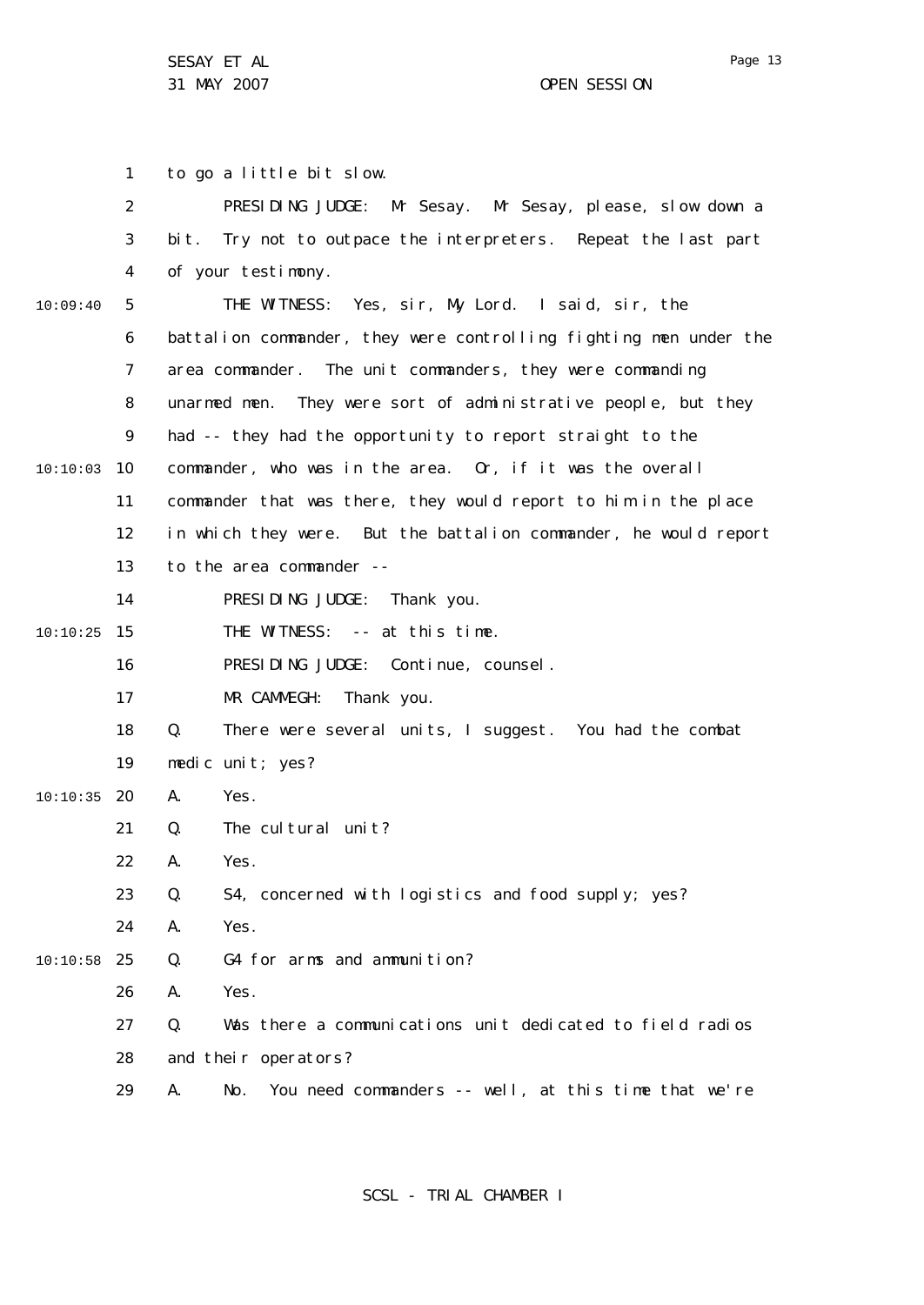1 2 3 4 5 6 7 8  $\mathsf{Q}$ 10 10:12:01 11 12 13 14 15 10:12:12 16 17 18 19 20 10:12:25 21 22 23 24 25 10:12:46 26 27 28 29 10:11:36 talking about, November/December 1996, no, unit commanders did not have radios on their own. The radio which the area commander had been using, if the unit commander wanted to send a message to the other area, that was the radio he would speak through, then the operator would send the radio message. But unit commanders did not have any radios on their own during this time. Q. There wasn't an individual communications unit then; is that what you're saying? A. No, the radio set was for the area commander. JUDGE BOUTET: That's the question -- PRESIDING JUDGE: You wanted to know whether there was a separate and distinct category called a communication unit. MR CAMMEGH: That's what I was driving at. PRESIDING JUDGE: That doesn't seem to be -- MR CAMMEGH: Q. Was there a separate unit called a communications unit? A. Yes, yes. [Indiscernible]. Q. Okay, thank you. Was there a separate unit called the artillery unit? A. Well, artillery were under G4. Q. Okay. A. They had been working with the G4. Q. Was there a mechanics unit at any stage? A. Well, at this time, they were there, but we had not been using vehicles, so they had not been functioning, November/December, but the unit existed, and the commander was one civilian, old man. THE INTERPRETER: Your Honours, the interpreter did not get the name of the civilian.

Page 14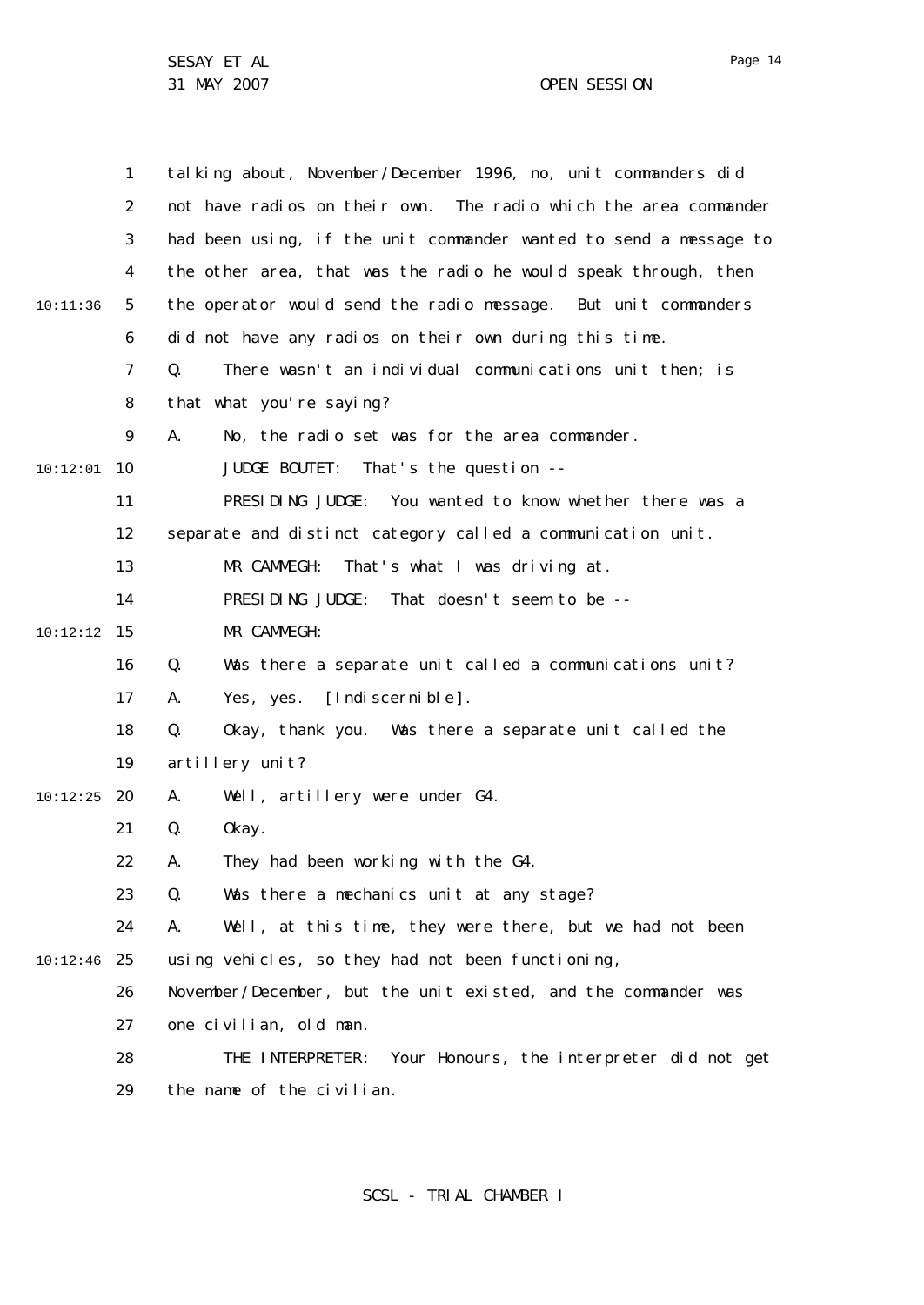|          | 1              | MR CAMMEGH:                                                       |
|----------|----------------|-------------------------------------------------------------------|
|          | 2              | Q.<br>What was his name?                                          |
|          | 3              | Pa Palmer. An old man, Mr Palmer.<br>А.                           |
|          | 4              | Q.<br>Was there an education unit at any stage for schools and    |
| 10:13:21 | 5              | basic educational activities?                                     |
|          | 6              | Yes, yes, it existed, but it was not during this time.<br>Α.      |
|          | $\overline{7}$ | Okay. Did it come into being in '98 in Kailahun?<br>Q.            |
|          | 8              | Yes, that was the time that it was effective, in '98.<br>А.       |
|          | 9              | Q.<br>You've told us about the MP unit for discipline; yes?       |
| 10:13:55 | 10             | Yes.<br>А.                                                        |
|          | 11             | Q.<br>There was a G5 unit for civilian affairs; correct?          |
|          | 12             | Α.<br>Yes.                                                        |
|          | 13             | Q.<br>You've told us about the IDU for investigations and         |
|          | 14             | security; would you agree?                                        |
| 10:14:11 | 15             | Yes, I would agree.<br>А.                                         |
|          | 16             | Q.<br>There was an 10 or intelligence office for intelligence,    |
|          | 17             | particularly intelligence coming from the front line; would you   |
|          | 18             | agree?                                                            |
|          | 19             | Α.<br>Yes.                                                        |
| 10:14:35 | 20             | Q.<br>And was one of the peculiarities about the IO the fact that |
|          | 21             | they would report directly to the leader, and no one else, where  |
|          | 22             | possi ble?                                                        |
|          | 23             | Yes, they would only report to the leader.<br>А.                  |
|          | 24             | And finally, was there a Black Guards Unit, Sankoh's, or I<br>Q.  |
| 10:15:10 | 25             | imagine Bockarie's personal bodyguards; would you agree?          |
|          | 26             | Those were Foday Sankoh's --<br>Α.<br>Yes.                        |
|          | 27             | Q.<br>Thank you.                                                  |
|          | 28             | But the question that was posed to you was:<br>JUDGE BOUTET:      |
|          | 29             | Was it Sankoh's and Sam Bockarie's; were the Black Guards Unit a  |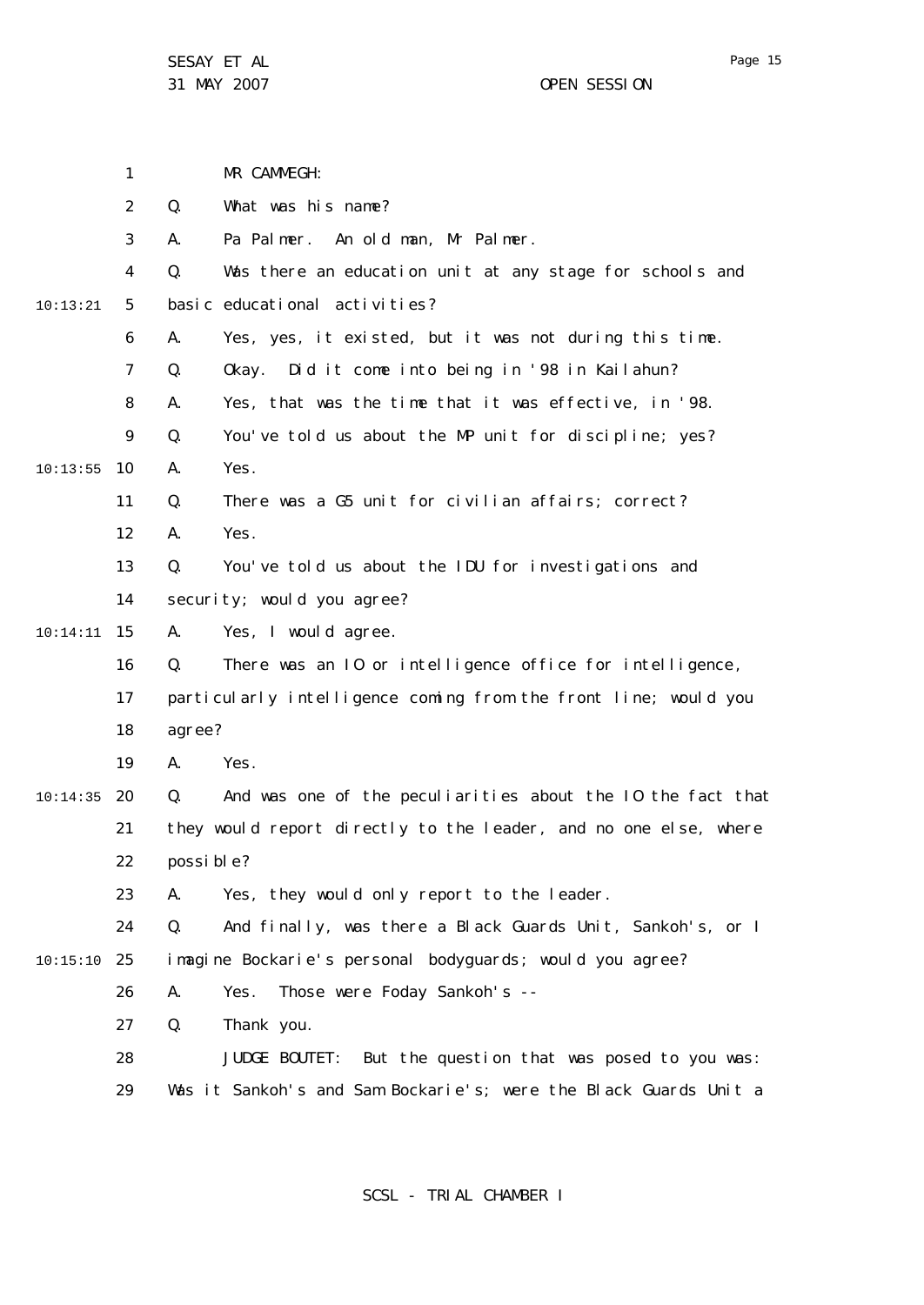Page 16

1 2 3 4 5 6 7 8  $\mathsf{Q}$ 10 10:16:16 11 12 13 14 15 10:17:11 16 17 18 19 20 10:17:38 21 22 23 24 25 10:18:03 26 27 28 29 10:15:51 unit for Bockarie as well? THE WITNESS: Well, the unit, it was Foday Sankoh that -- MR CAMMEGH: Q. When Sankoh was out of the country, did the Black Guards automatically transfer their attention to Sam Bockarie? A. Yes, especially when they had arrested Sam Bockarie -- Foday Sankoh, yes. Q. Mr Sesay, were they, in fact, the only unit to have their own field radio? A. The Black Guards, yes; you're right. Q. Thank you. Were unit commanders responsible for the behaviour and conduct of their own men within the unit? A. Well, yes. But there was a problem during this time around because you had a unit -- you had unit people in the Western Jungle, and in the Northern Jungle, and you also had them in Kailahun, and those units, if they had -- was in Kailahun, then, if he was the overall, for example, the combat medic, the combat medic, the overall was in Kailahun and, if you had a combat medic who was the head for the Western Area, and the other medics would work under him in the Western Area. And that combat medic, he would not report to his overall in Kailahun, he would report to the area commander with whom he was operating. That was how it operated. Q. Thank you. Furthermore, would this be right: That, for example, an IDU commander could not be held responsible within the RUF for the behaviour and conduct of personnel in, for example, the IO; would you agree? A. Repeat the question, please. Q. Would an IDU commander -- I'll start again. Could an IDU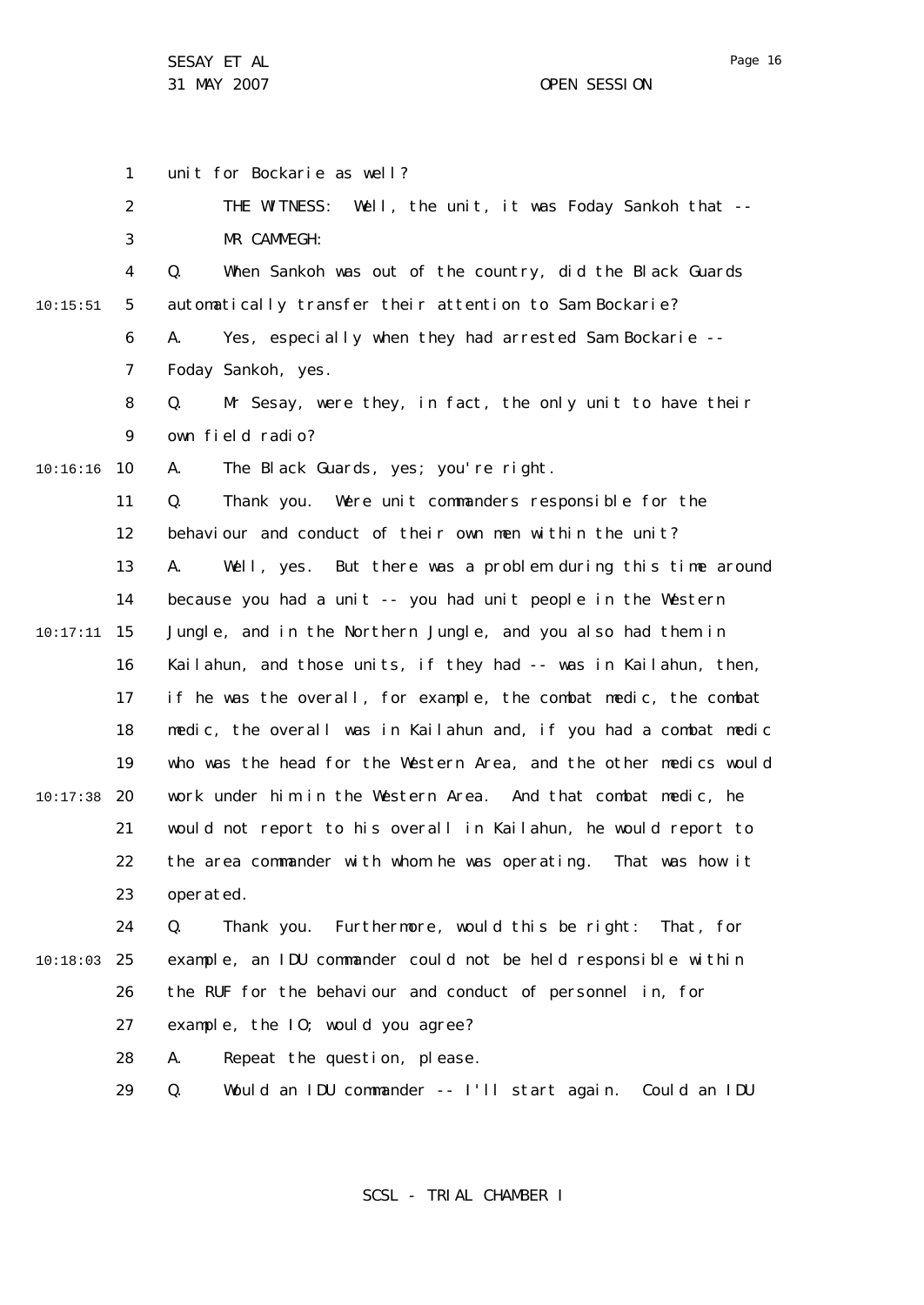|               | 1              | commander be held responsible within the RUF for the behaviour    |
|---------------|----------------|-------------------------------------------------------------------|
|               | $\overline{2}$ | and conduct of personnel in the 10?                               |
|               | 3              | No, an 10 individual wouldn't do something that you capture<br>А. |
|               | 4              | the IDU commander, no.                                            |
| 10:19:15      | 5              | Thank you. 371, you will remember --<br>Q.                        |
|               | 6              | Yes.<br>А.                                                        |
|               | $\overline{7}$ | -- told us that the IDU was, in fact, an umbrella<br>Q.           |
|               | 8              | organisation containing the 10; would you agree?                  |
|               | 9              | No, I wouldn't agree, because the IO was an independent<br>А.     |
| 10:19:47      | 10             | unit, which was created by Foday Sankoh. That is what was         |
|               | 11             | referred to as IDU. It was a separate unit. The IO was a          |
|               | 12             | separate unit.                                                    |
|               | 13             | And, in fact, did the IU [sic] have its own overall<br>Q.         |
|               | 14             | commander who, until his unfortunate death from tetanus after a   |
| 10:20:06      | 15             | car accident in 1999, was called AB Mannah, M-A-N-N-A-H; correct? |
|               | 16             | Yes, Foday Sankoh appointed this man as overall 10<br>А.          |
|               | 17             | commander and, from '94, then the man died. This man died in '99  |
|               | 18             | from a vehicle accident in Makeni. And he was killed by tetanus,  |
|               | 19             | early $'99$ .                                                     |
| 10:20:46      | 20             | And was he immediately replaced by an overall commander<br>Q.     |
|               | 21             | called Ben Kenneh, K-E-N-N-E-H?                                   |
|               | 22             | A. Yes, when AB Mannah died, because all of us came to Makeni.    |
|               | 23             | At that time --                                                   |
|               | 24             | THE INTERPRETER: Your Honours, I did not get the last             |
| $10:21:13$ 25 |                | segment of the witness's testimony.                               |
|               | 26             | MR CAMMEGH:                                                       |
|               | 27             | I'm so sorry, Mr Sesay. I think you're going to have to<br>Q.     |
|               | 28             | repeat your last sentence again. I know it's very, very hard not  |
|               | 29             | to go too fast, but I think we're going to have to slow down.     |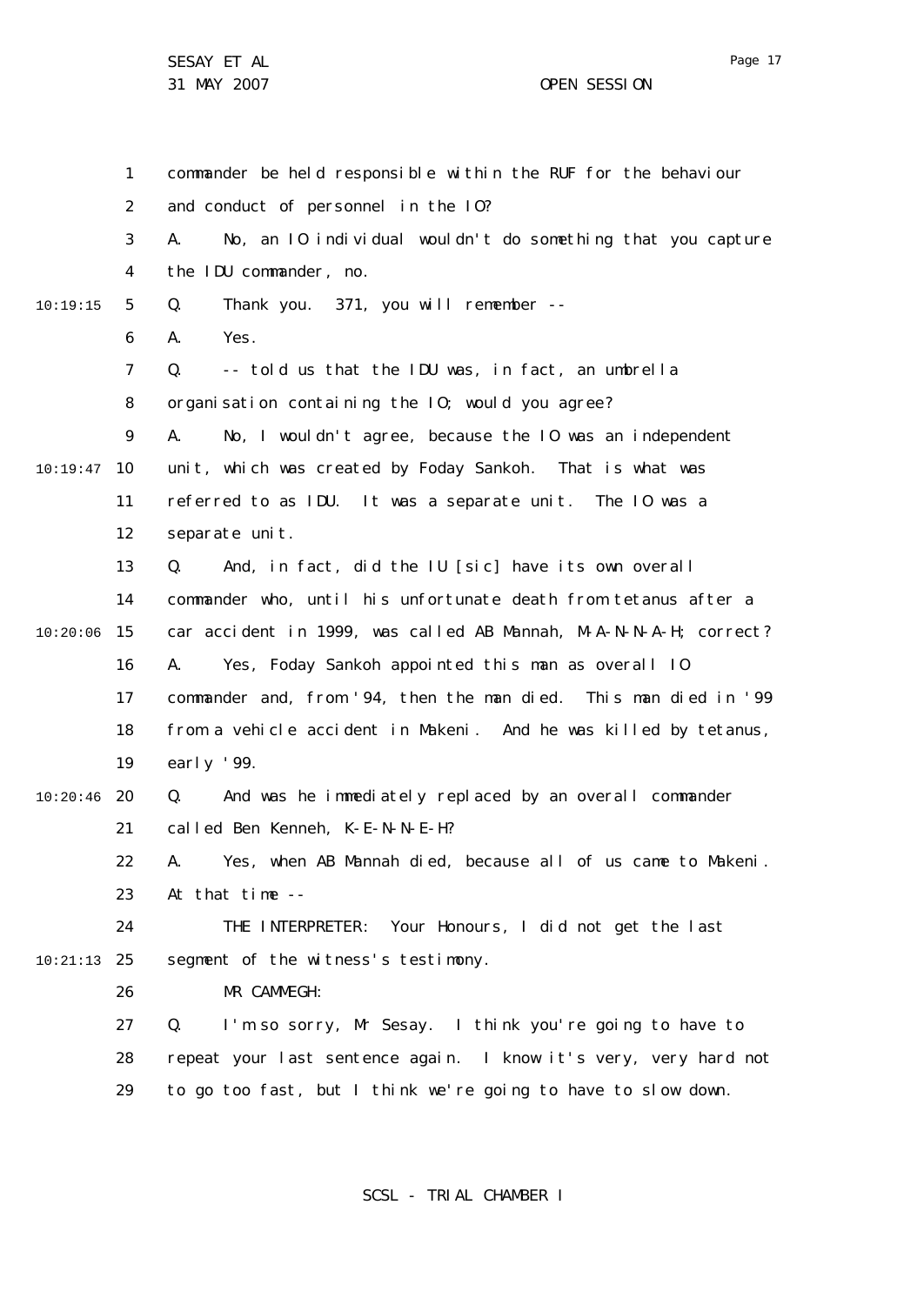31 MAY 2007 OPEN SESSION

1 2 3 4 5 6 7 8  $\mathsf{Q}$ 10 10:23:30 11 12 13 14 15 10:23:48 16 17 18 19 20 10:24:25 21 22 23 24 25 10:25:07 26 27 28 29 10:22:00 It's probably my fault. A. I said -- I said, this man, AB Mannah, he was the overall IO commander. He died in an accident, and he died of tetanus. It was early '99 in Makeni, and Mosquito -- Q. And Mosquito what? You said, "And Mosquito"; were you going to say something else? [The Trial Chamber conferred] PRESIDING JUDGE: Learned counsel, continue. I'm sorry for that distraction, but it was necessary. MR CAMMEGH: That's all right. I hope it wasn't my fault. PRESIDING JUDGE: No. Go ahead, yes. MR CAMMEGH: Q. Mr Sesay, I think actually you were about to tell us something about Mosquito. A. Yes. I said, when AB Mannah died, Mosquito had to replace him with Ben Kenneh. He was the one that was appointed by Mosquito as the overall IDU commander, who was the unit head. Q. Okay. Just moving on to area commanders, is this right: That an area commander of the RUF was responsible for the behaviour and conduct of men within their area of command? A. Yes. Q. And according to correct practice, were they supposed to give salute reports to the control station every morning, afternoon and evening? A. You mean the area commander to give report to the control station? Q. Yes. To give details of activities within their operational areas. A. Yes, but now -- yes, the area commanders reported all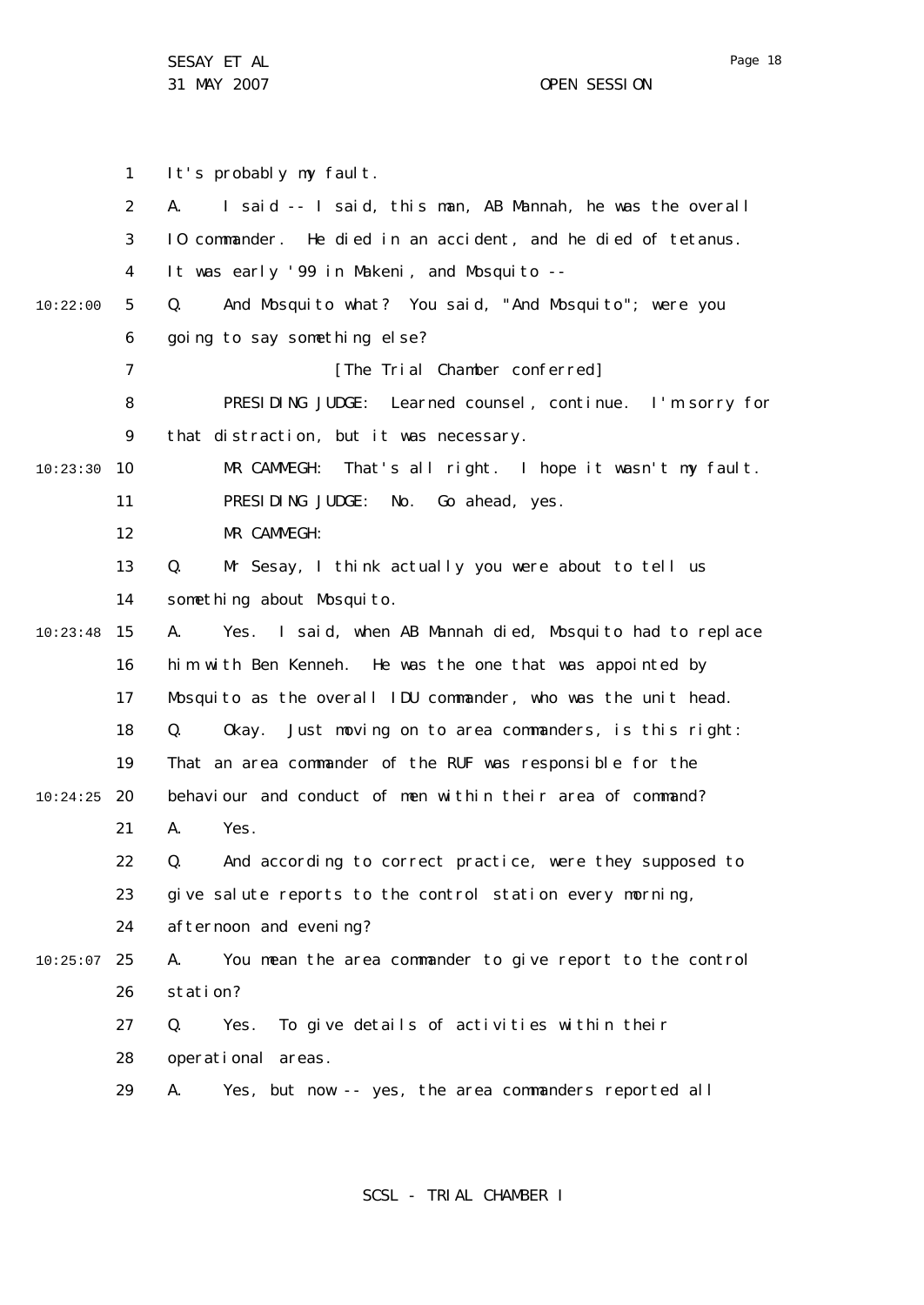Page 19

1 2 3 4 5 6 7 8  $\mathsf{Q}$ 10 10:26:05 11 12 13 14 15 10:26:16 16 17 18 19 20 10:26:38 21 22 23 24 25 10:27:04 26 27 28 29 10:25:50 activities in their area to the control station. JUDGE BOUTET: But the question was were they reporting that three times a day. That was part of the question: Morning, noon, and evening. MR CAMMEGH: I should clear that up. Your Honour's right. THE WITNESS: Well, My Lord, it was based on the situation -- it was based on the situation in which the area commander was. If there was fighting in that area, he would send a message -- THE INTERPRETER: Your Honours, the interpreter did not get all that the witness has said, the latter part. Would he be asked to repeat. PRESIDING JUDGE: Mr Sesay, please repeat that part of your testimony. THE WITNESS: Yes, sir, My Lord. I said, it was based on the situation in the area where the area commander had been controlling. So if it was a fight situation that was on, that area commander would report four or five times a day. He would send messages to the control station four or five times a day. But if there was no fighting going on and everything was calm, the area commander would report that his area was calm and there was no area in the control station. That was the daily routine. MR CAMMEGH: Thank you. JUDGE BOUTET: Mr Sesay, can you tell me what you mean by a "control station", in this jargon. THE WITNESS: Well, My Lord, from January '94 to '96, before Foday Sankoh left for Abidjan, it was Foday Sankoh's station that was the control station. When Mohamed Tarawallie left Zogoda, the station at Zogoda was the control station. So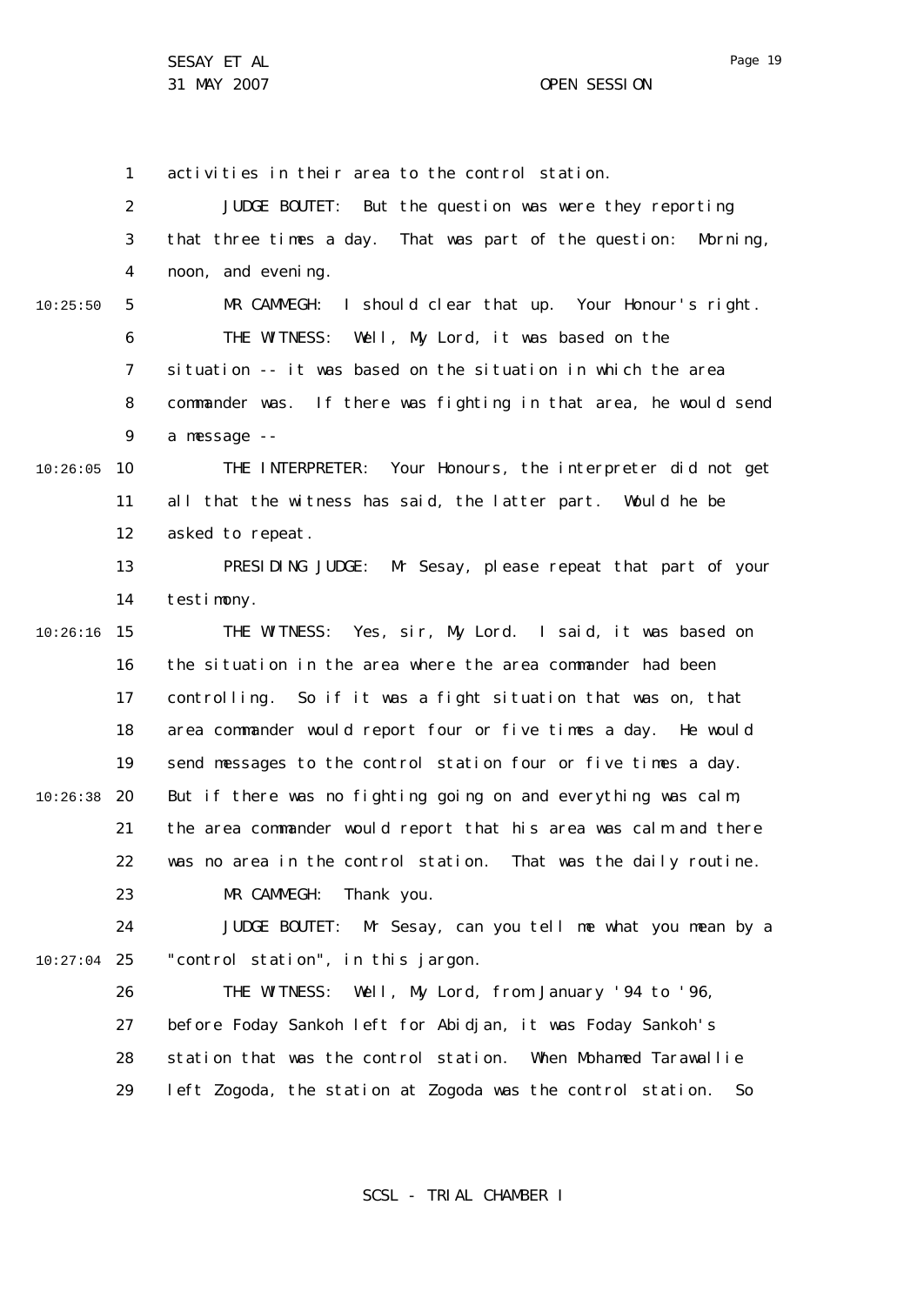1 2 3 4 5 6 7 8  $\mathsf{Q}$ 10 10:28:11 11 12 13 14 15 10:28:26 16 17 18 19 20 10:28:58 21 22 23 24 25 10:29:56 26 27 28 29 10:27:50 when Foday Sankoh appointed Mosquito in November --THE INTERPRETER: Your Honours, would the witness be asked to clarify what he meant by loss in Krio. It is ambiguous. PRESIDING JUDGE: Mr Sesay. THE WITNESS: Yes, sir, My Lord. PRESIDING JUDGE: The interpreters want you to explain what you mean by the word "loss" in Krio. Did you say "loss" or "lost"? THE WITNESS: No, sir, My Lord, I said -- I said, when Mohamed Tarawallie died, because, during that time, he came from Zogoda to come to Kailahun, and it did not take long, he died. He died. That's what I meant, sir. He was killed on the way. PRESIDING JUDGE: I see. Very well, then. MR CAMMEGH: Q. Where was the control station after Zogoda? Was it Buedu? A. Well, after Zogoda, Foday Sankoh came in November, and when Foday Sankoh left, Bockarie was at Giema. From November, December, the control station was in Giema. Then when they attacked, the CDF, the SLA attacked Giema in January 1997, then Bockarie transferred to Buedu. There, the control station was, up to May '97. Q. Thank you. Is this right: That the only commanders with the power to exert command or control over the units were -- I suggest there were five of them -- the leader; would you agree? A. Yes. Go ahead, I'm listening. Q. Okay. The battlefield commander; yes? A. Well, you said -- I don't know. But I'm hearing two different words. PRESIDING JUDGE: Mr Cammegh, why not give him the complete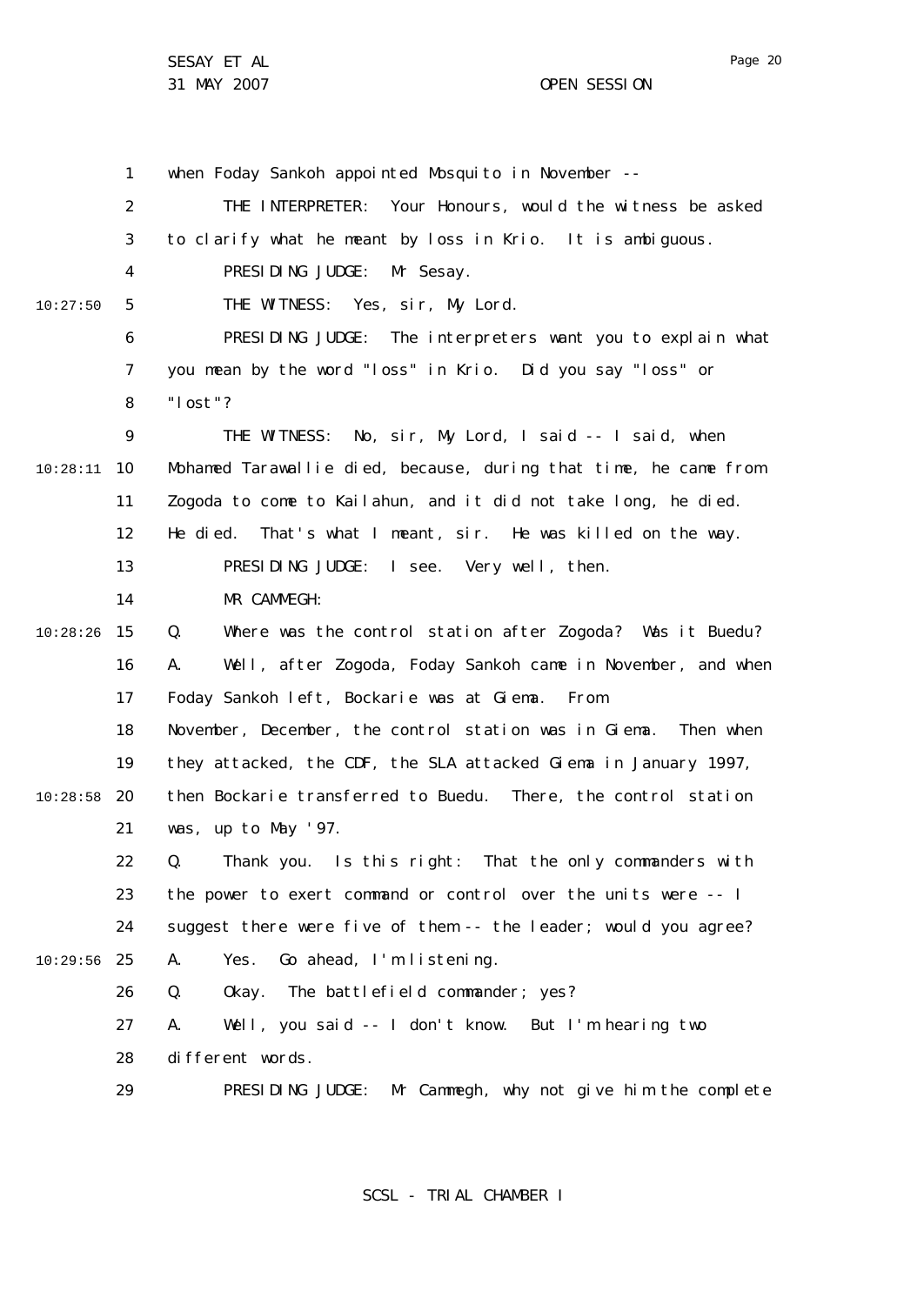1

2 3 4 5 6 7 8  $\mathsf{Q}$ 10 10:30:35 11 12 13 14 15 10:30:58 16 17 18 19 20 10:31:25 21 22 23 24 25 10:31:43 26 27 28 29 10:30:24 MR CAMMEGH: This is what I prefer to do. PRESIDING JUDGE: Yes, so that we can make life less complicated. MR CAMMEGH: I didn't want to be accused of wrapping up five separate questions into one. PRESIDING JUDGE: No, no, but he probably -- this would be permissible if that -- I mean, he is quite an experienced witness. MR CAMMEGH: Yes. Q. So the only commanders, I suggest, with power over units were the following: The leader; the battlefield commander; the battle-group commander; the area commander; and the battlefield inspector. A. What time frame are you talking about? Q. I'm talking about '96 up until the coup. A. Well, then, you wouldn't present it like that, because the events changed, things changed. But if you ask a general question from '96 up to the coup, that's not how it operated, so that's why I would explain. Q. Please do. A. Because from January to November, there was no battle-group commander. So you want me to -- how do you want me to answer that question, that the unit was under a battle group, when there was no battle-group commander, Mr Cammegh. Q. Well, I'm talking in theory, Mr Sesay. In theory, would those five have been able to order a unit commander? PRESIDING JUDGE: I think this confrontational posturing might, in fact, be attenuated if we let him explain.

list and let him see how he can deal with it.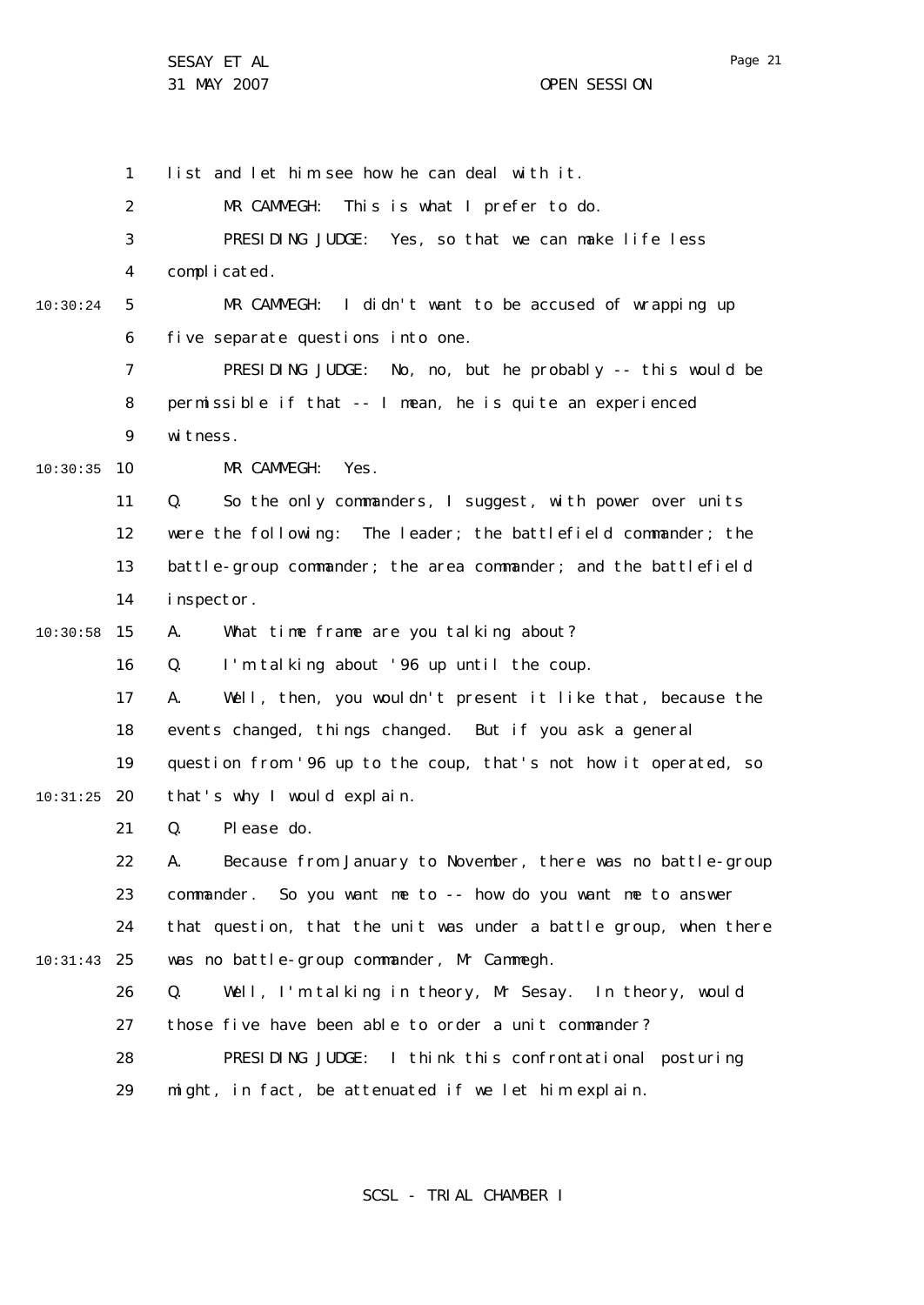1

MR CAMMEGH: Yes.

2 PRESIDING JUDGE: It may be the question is complicated.

3 MR CAMMEGH: Yes.

4 5 6 10:32:12 PRESIDING JUDGE: And he can unravel the complication for us. So let us give him time. Mr Sesay, give us the explanation that you think will enlighten us.

7 8  $\mathsf{Q}$ 10 10:32:46 11 12 13 14 15 10:33:18 16 17 18 19 THE WITNESS: Yes, My Lord. Like, in '96, from January to November, the IDUs, who were the MPs, the IO, who was in the Western Jungle, they had been reporting to the area commander. It was the same thing in the Kangari Hills. It was the same thing at Peyama Jungle; the same in Kailahun. You see, sir, so, before this time, for example, Mohamed Tarawallie, he was in the Western Jungle. He was a field commander. But the IDU commander at Giema, from January '96 to October, he was reporting to the area commander in Kailahun. You see, so, these unit commanders, during this time in these jungles, they had been reporting to the area commanders, under whom they had been operating. PRESIDING JUDGE: Thank you. Counsel, proceed. MR CAMMEGH:

20 10:33:37 21 22 23 24 25 10:34:09 26 27 Q. I think my question is directed more towards the theory, perhaps, than the practice. I just want to know, or just want you to confirm, if you can, please, that the individuals with the power to issue orders to unit commanders were the leader, the battlefield commander, the battle-group commander - if there had been one - the area commander, and the battlefield inspector. On principle, would you agree with that? A. Yes, they had power as individual commanders to give

> 28 instructions, to give instructions to [microphone not activated].

29 Q. And is this right, that a unit commander could not query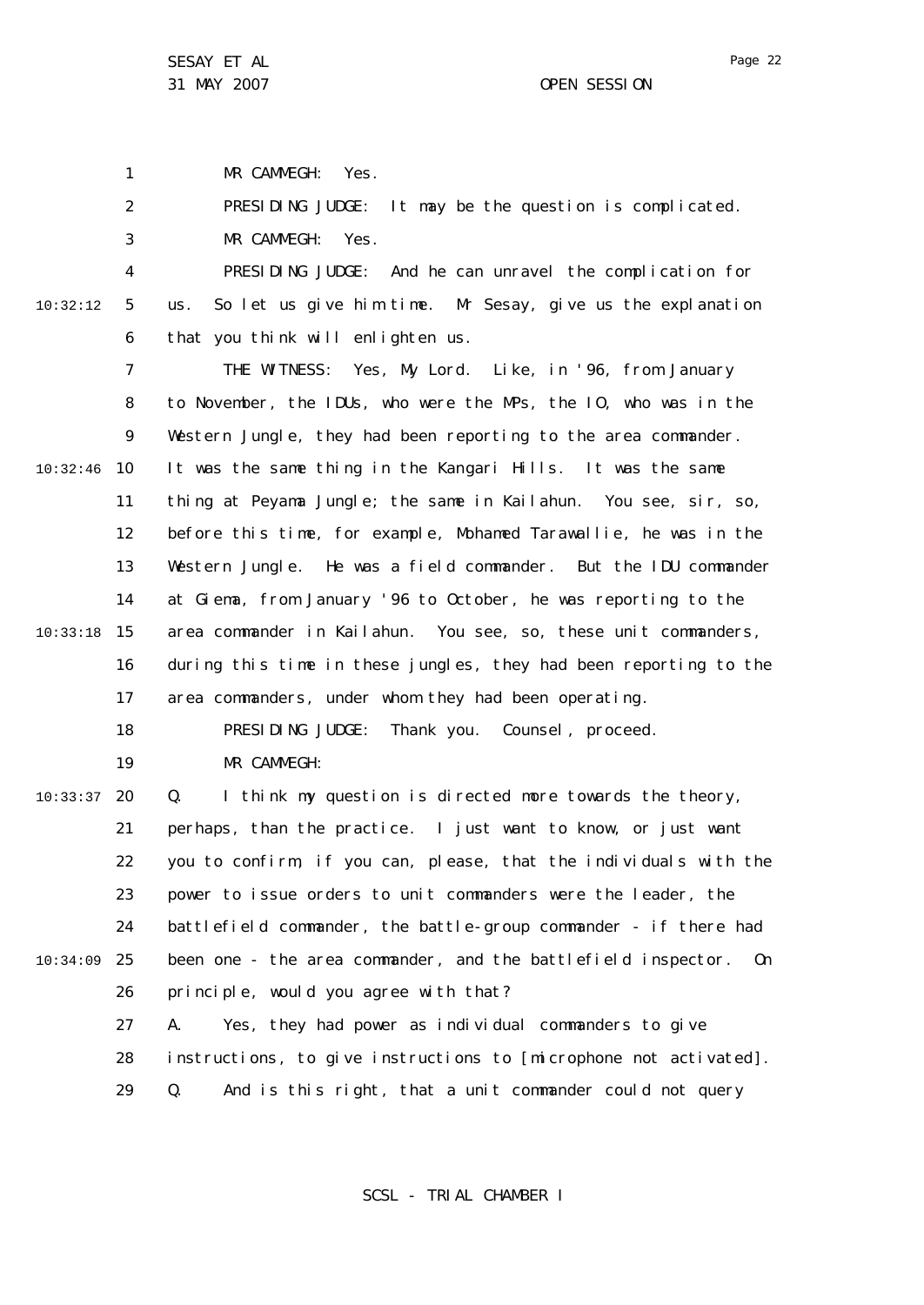1 2 3 4 5 6 7 8  $\mathsf{Q}$ 10 10:35:30 11 12 13 14 15 10:36:05 16 17 18 19 20 10:36:40 21 22 23 24 25 10:37:06 26 27 28 29 10:35:10 the activities of another unit commander. I mean, the unit commander of a separate unit without authorisation from one of those five authorities? Would you agree with that? A. Yes, the -- the -- the other unit commander did not have authority to query the other unit commander. But if the other unit commander did something, then Foday Sankoh sent instructions to the other unit commanders so as to query that other unit commander, that would happen, but on their own, the unit commander did not have authority over another unit commander. Q. I'm sorry this is so laborious, but you have just been telling us about how the structure worked up until May of '97. How did it work after that, up until 2000? Could you describe that for us quickly? A. Mr Cammegh, please repeat. Q. You've indicated how the command structure operated from '96 to '97. You appeared to indicate earlier on that, after the coup, it changed in a way. Can you describe how it changed, if at all? A. Well, I feel that I have not yet come to the coup what we have been discussing here. It was January '97 that I mentioned when Giema was attacked. But you mean how it operated in '97, '98 to 2000? PRESIDING JUDGE: Can he take it in shorter time frames, or you want him to take it in that consolidated and aggregated time frame? MR CAMMEGH: I'll ask this question, if I may. Q. From '97 to 2000, Mr Sesay, was the method, was the structure the same? Did it change? A. Well, the unit commanders were still there, because the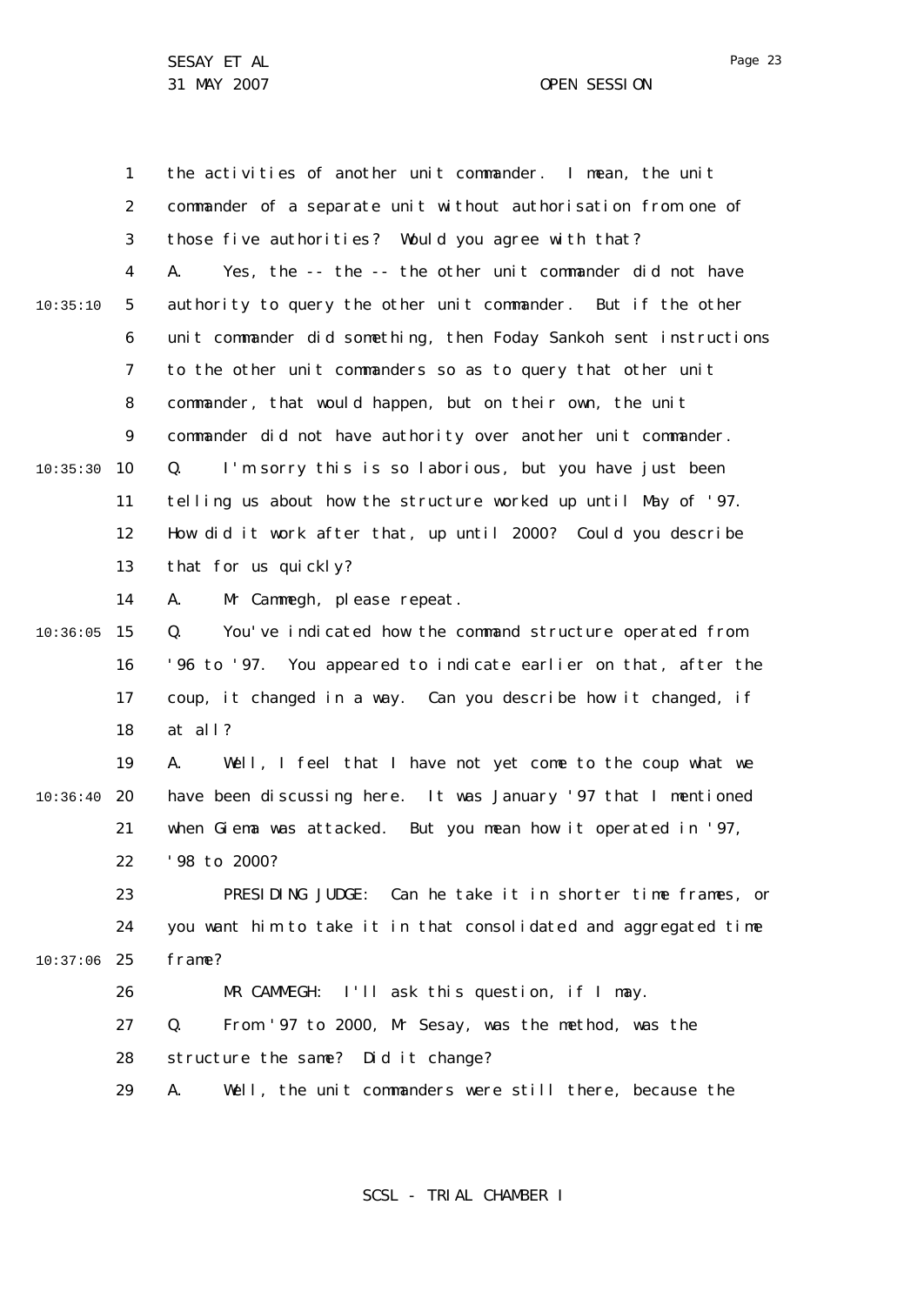1 2 3 4 5 6 7 8  $\mathsf{Q}$ 10 10:38:39 11 12 13 14 15 10:39:12 16 17 18 19 20 21 22 23 24 25 10:40:16 26 27 28 29 10:37:57 unit was a structure. So -- but what I saw and I knew in '97, for instance, the RUF came to Freetown, and I did not know any function of the IDU in Freetown, nor did I know any function of G5s in Freetown. It was the same in Bo, the same in Makeni. Q. But if we return to the theory, was the theory of command and control over units the same as it had been in '96? A. Well, you had a lot of units. The units, there were changes, because the signals, they changed. But the IDU, in '97, '98, the same commander who was operating was Gbao. The MP before the coup, Foday Sankoh appointed Saidu Kallon in '96, then Sam Bockarie came and appointed his own MP commander in '97. In '98, he appointed an overall MP commander. Q. Perhaps I'm not making myself clear. I'm simply asking if the command and control structure, that is the command of units, had changed after the coup? A. Well, after the coup, yes, as I said, some of these units were not functioning in certain areas but in '98 it was the same as the units were operating before. Like for instance Kono, the unit members would report about the problems to the man who was in charge of Kono, who was Superman. For example, when we were in Pendembu in '98, Bockarie appointed me as a field commander and Augustine Gbao would come with him but he would not report to me. So the IDU who was in Pendembu would get the defence information and would report to me. So, it's like you would -- The interpreter: Your Honours, can the witness take that bit. PRESIDING JUDGE: Could you repeat the last bit of your testimony, Mr Sesay. Slowly. THE WITNESS: Yes, sir, My Lord. I said, for example, in

SCSL - TRIAL CHAMBER I

Page 24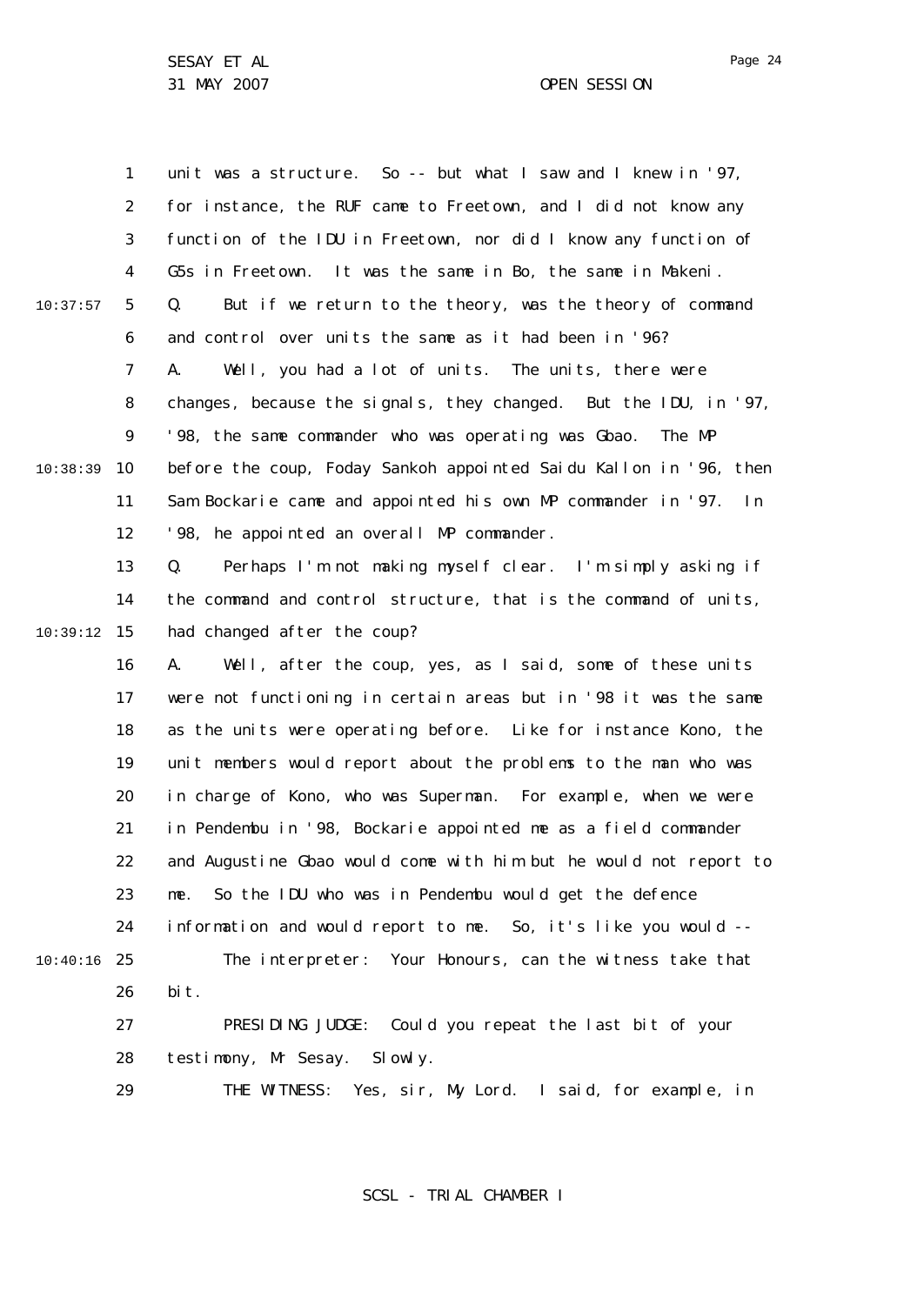31 MAY 2007 OPEN SESSION

1 2 3 4 5 6 7 8  $\mathsf{Q}$ 10 10:41:30 11 12 13 14 15 10:41:52 16 17 18 19 20 10:42:18 21 22 23 24 25 10:42:32 26 27 28 29 10:40:59 '98, I was in Pendembu. The MP -- I was in Pendembu. The IDU commander who was in Pendembu was John Gavawo. John Gavawo was a member of the unit which he was heading. But the activities in Baima, Mobai, Kwiva, in the front line, John Gaffou was reporting directly to me in Pendembu. So this was how the units operated. Since the unit commanders was on the ground, the unit commander would report to you, because if it was a problem he could solve, there was no need for him to isolate you. THE INTERPRETER: Your Honours, the witness is not clear. PRESIDING JUDGE: Let's try again. You ask a theoretical question and then you seem to be getting a functional operational answer. You probably need to -- perhaps if you refocus the question and reformulate it, we might make some progress. MR CAMMEGH: I'm not sure how to do it. PRESIDING JUDGE: You are a very creative person. MR CAMMEGH: Q. Mr Sesay, you've told us that units -- no, from '97 to 2000 -- A. Mr Cammegh, you're talking about a different administration. You can't talk about '97 to -- talk about '97 to '99. Because, in 2000, by that time, Foday Sankoh was the leader. He had come in. Q. Yes. Let me start all over again. I'm sorry, this is going to take a long time, but I need to get there. PRESIDING JUDGE: Evidently, he wants to co-operate with you. MR CAMMEGH: Of course. PRESIDING JUDGE: Right. MR CAMMEGH:

SCSL - TRIAL CHAMBER I

Page 25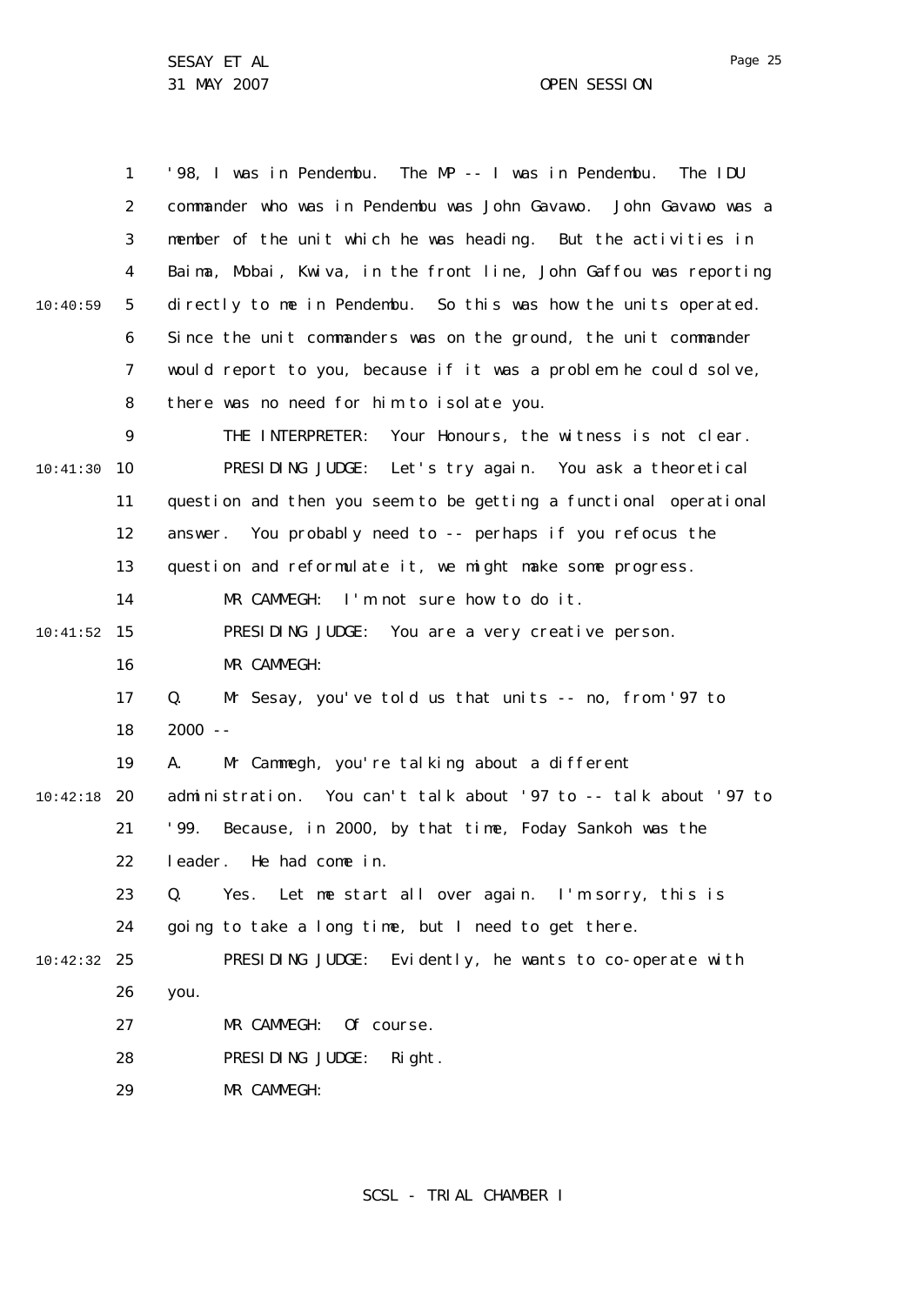1 2 Q. From May '97 to 2000, could unit commanders interfere with other unit commanders?

3 A. No.

4 5 6 7 8 10:42:57 Q. Right. If, however, they were given authorisation from either the leader or the battlefield inspector, or the battle-group commander, or, by then, the brigade commander, or a the battlefield inspector, could they then interfere with another unit commander?

 $\mathsf{Q}$ 10 10:43:25 11 12 13 A. Well, if, for example, Peter Vandi was the overall brigade commander in '99, and he was in Kono, the brigade MP commander in Kono, the brigade G5 commander would report to Peter Vandi in Kono. So the -- these unit commanders who were in Makeni, in the same time in '99, were reporting to me.

14 15 10:44:14 16 17 18 19 20 21 22 23 24 25 10:45:06 26 27 10:44:29 Q. I wonder if you would like -- if I could just go back to my question. If you could just answer my question, then I am really anxious to move on from this. It's very simple: Could a unit commander interfere with another unit commander's activities? A. Well, certain of the units, there was collaboration. Like, for instance, when you talk about the security aspect, like, in -- in late '99 to 2000 the MP, the IDU, and the IO were separate units, but since they were all security, so they would exchange ideas and they would set up, and it's from those units they would set up representatives in which they called -- which they called panel of investigators. So if somebody commits a crime, you would have a representative from the IDU, from the  $MP - -$ 

28 29 Q. I'm going to come on to the Joint Security Board later. I just want to know this, and I have to get there, so we are going to have to keep hammering away at this until we get the answer.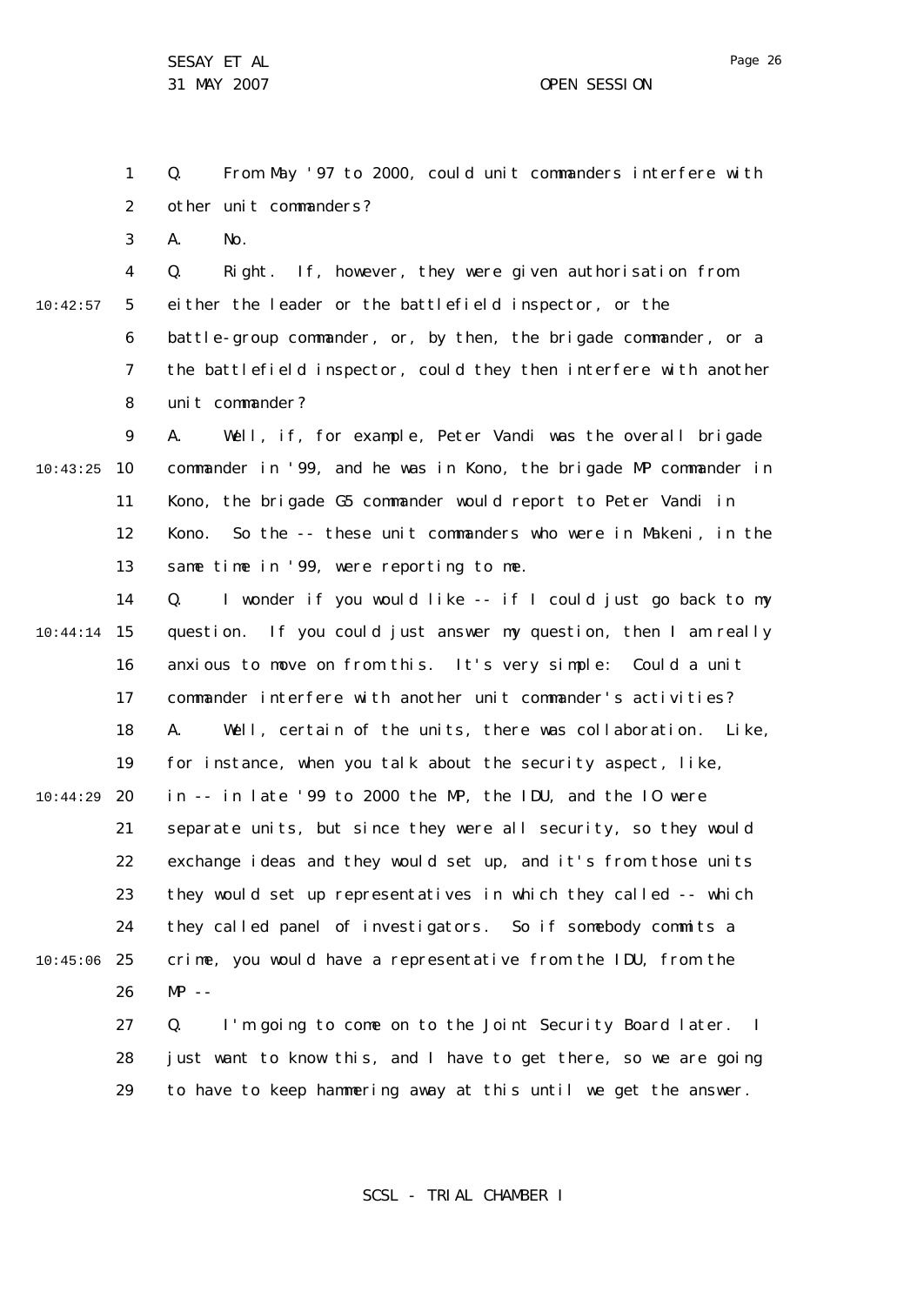1 2 3 4 5 6 7 8  $\mathsf{Q}$ 10 10:45:53 11 12 13 14 15 10:46:04 16 17 18 19 20 10:46:21 21 22 23  $24$ 25 10:46:31 26 27 28 29 10:45:43 Could a unit commander interfere with the activities of another unit commander; tell him what to do; interfere with his work without authority from the leader, the battlefield, the battle group, the brigade commander, or a battlefield inspector? JUDGE BOUTET: I think, with respect, Mr Cammegh, he has answered that question. JUDGE ITOE: I think he has answered that question very clearly. JUDGE BOUTET: At least twice. That one I think -- JUDGE ITOE: If not twice. JUDGE BOUTET: That one, it's the next one that you may have difficulty, but that one, I would suggest to you, has been answered quite clearly. MR CAMMEGH: If Your Honours are happy with the answer then  $I$  will  $-$ JUDGE BOUTET: With that one. I'm not talking of the subsequent question; that one. MR CAMMEGH: I'm sorry, Your Honour, I'm not sure what subsequent question you're referring to; if you could assist me by  $-$ JUDGE BOUTET: The one as to whether a unit commander may interfere in the activities of another unit commander without any authority. The answer to that is no. MR CAMMEGH: Yes. JUDGE BOUTET: At least the witness has told you no. MR CAMMEGH: Your Honour referred to a subsequent question, I'm not quite sure -- JUDGE BOUTET: The question is, if it is with authority from the brigade and so on and so on. That's where you get some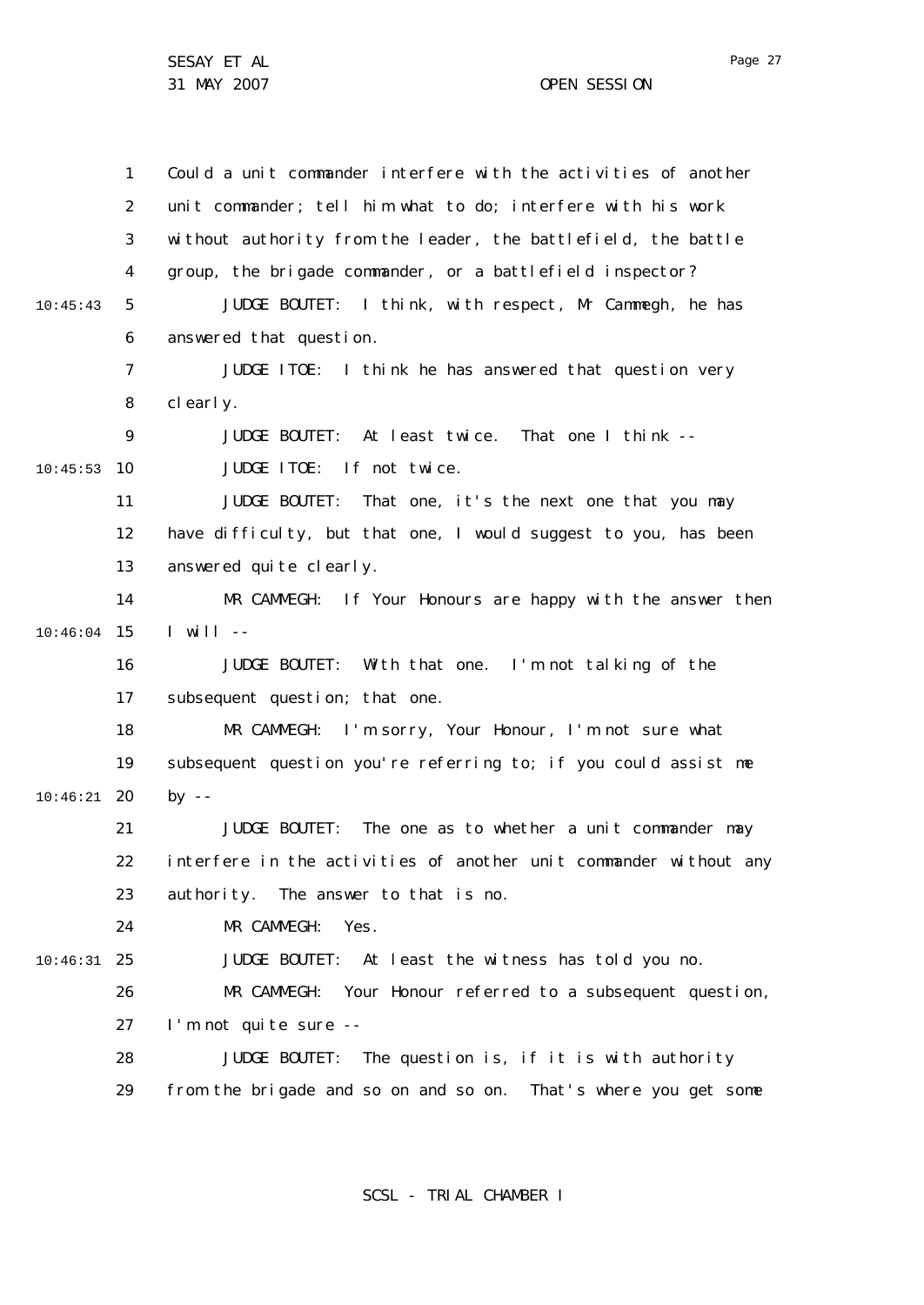confusion.

1

2 3 4 5 6 7 8  $\mathsf{Q}$ 10 10:47:23 11 12 13 14 15 10:47:52 16 17 18 19 20 10:48:22 21 22 23 24 25 10:48:48 26 27 28 29 10:47:01 MR CAMMEGH: Yes, all right. Q. Well, I'm going to move on from this subject, Mr Sesay, and I'll accept your answers that you've given. Can you just help me with some promotions, please, in 1997. Can you confirm whether these are right: Major Sam Bockarie was promoted to a full colonel and appointed battlefield commander, I think you've told us that al ready? A. Correct. Q. Was Major Mike Lamin promoted to a full colonel in the role of military strategist and adviser to the leader; is that right? A. Well, Foday Sankoh did not say it was a strategy. He promoted him to colonel and adviser. Q. But the word adviser, that was made clear to everybody in the high ranks of the RUF, was it? Everyone knew that Lamin was the adviser? A. Yes, and even with Foday Sankoh's administration, you can be the commander. And he would send a Vanguard, who is an adviser, an experienced man who, at times, would be more senior than you, the commander. Most times, that was what Foday Sankoh did. He would advise Bockarie, because Bockarie was a military commander, not a civilian commander. He was a military adviser. Q. So far as you were concerned, after the May coup, after Lamin reappeared, which I think was in June of '97, was Lamin a member of the High Command of the RUF? A. Yeah. From the morning Lamin was a High Command, he was a member. From '91, he was a major High Command. From the morning, in the RUF, he was a senior man who trained the Vanguards.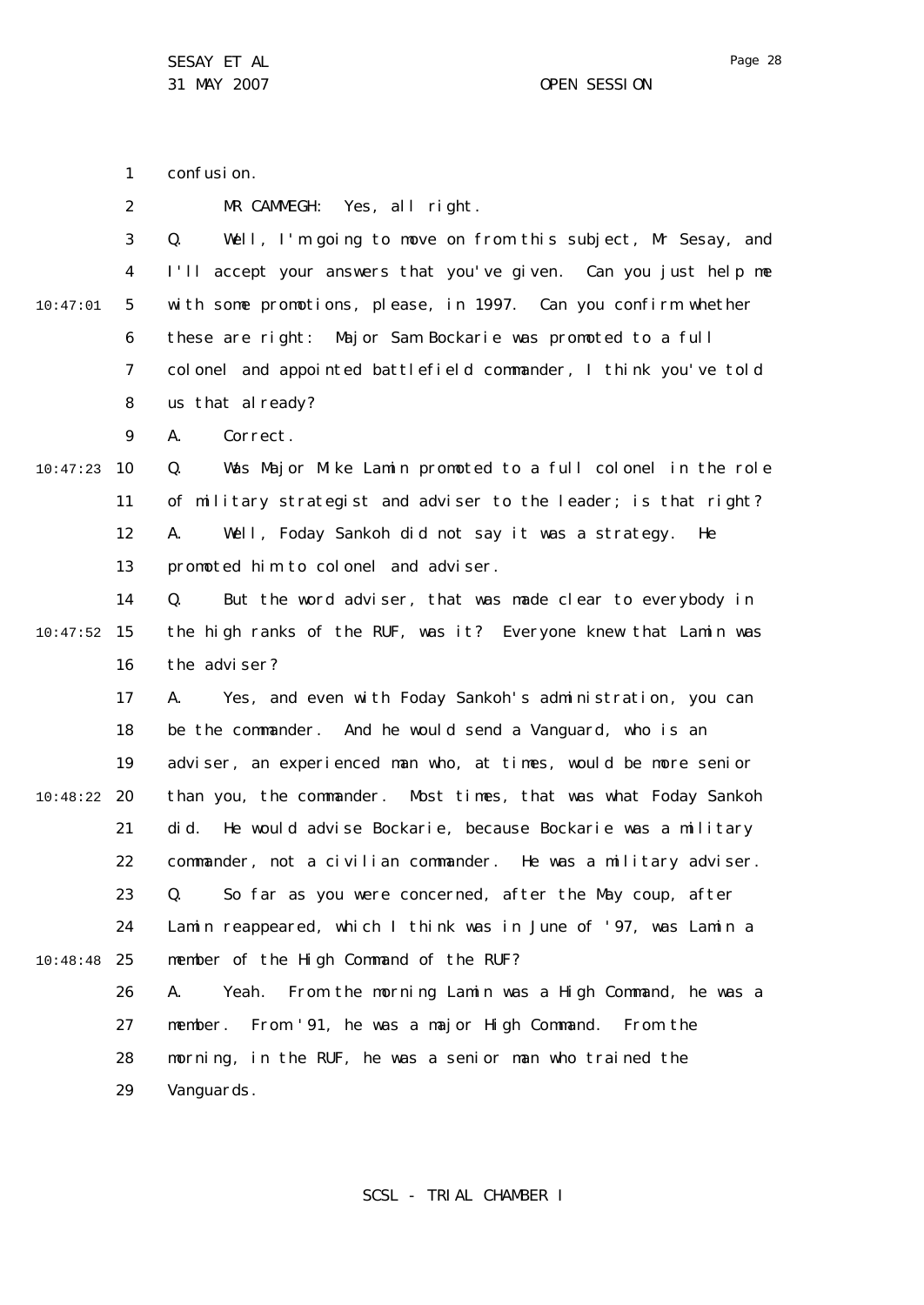|          | $\mathbf{1}$   | Q.         | Would you have described him as a member of the High           |
|----------|----------------|------------|----------------------------------------------------------------|
|          | $\overline{2}$ |            | Command in early '99?                                          |
|          | 3              | А.         | Yes, because during the Lome Accord, Foday Sankoh said that    |
|          | 4              |            | Lamin was his 21C. He was the deputy leader.                   |
| 10:49:44 | 5              | Q.         | The third name or promotion I want to ask you about is         |
|          | 6              |            | Major Isaac Mongor. Was he promoted to full colonel as area    |
|          | $\overline{7}$ |            | commander of Kangari Hills Jungle?                             |
|          | 8              | А.         | Yes.                                                           |
|          | 9              | Q.         | Also, at that time in '97, was Major Denis Mingo, alias        |
| 10:50:12 | 10             |            | Superman, promoted to full colonel in the Western Area as area |
|          | 11             | commander? |                                                                |
|          | 12             | А.         | Yes.                                                           |
|          | 13             | Q.         | Were you promoted to lieutenant-colonel and appointed          |
|          | 14             |            | battle-group commander?                                        |
| 10:50:41 | 15             | А.         | Yes.                                                           |
|          | 16             | Q.         | Was Staff Captain Peter Vandi promoted to                      |
|          | 17             |            | lieutenant-colonel as area commander for Kailahun District?    |
|          | 18             | А.         | Yes.                                                           |
|          | 19             | Q.         | Was Staff Captain Gibril Massaquoi promoted to                 |
| 10:51:15 | 20             |            | I i eutenant-col onel and appointed as RUF spokesman?          |
|          | 21             | А.         | Yes, by Foday Sankoh.                                          |
|          | 22             | Q.         | Can you help me with this, because I've lost my note, but      |
|          | 23             |            | which individuals -- which area commanders joined the Supreme  |
|          | 24             |            | Council, can you remember? Was Isaac Mongor one of them?       |
| 10:52:01 | 25             | Α.         | No.                                                            |
|          | 26             | Q.         | Can you remember if anybody was, any of the area commanders    |
|          | 27             |            | I've just mentioned?                                           |
|          | 28             | А.         | No, there was no area commander.                               |
|          | 29             | Q.         | Continuing with the list, was Captain Momoh Rogers promoted    |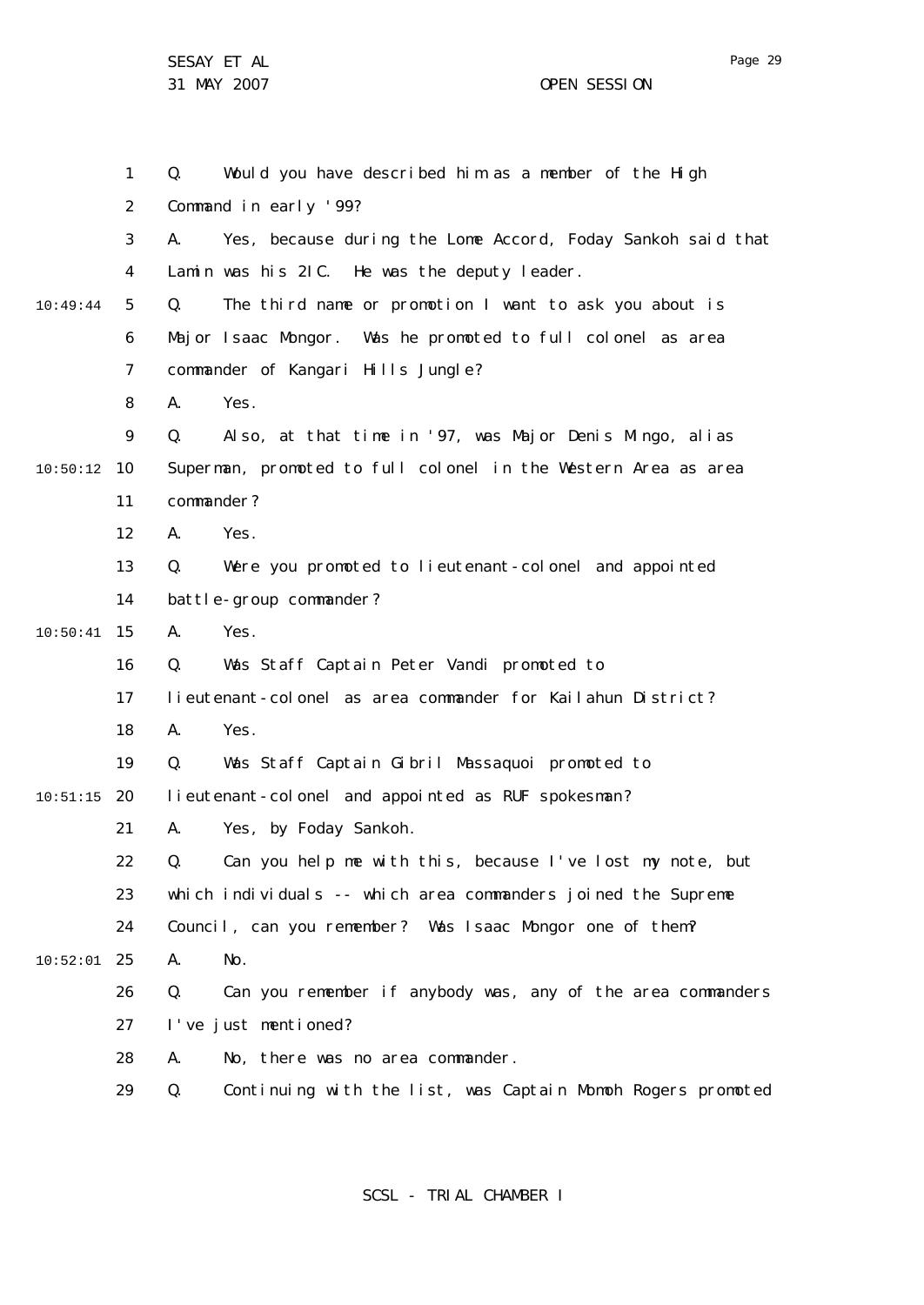1 2 3 4 5 6 7 8  $\mathsf{Q}$ 10 10:53:22 11 12 13 14 15 10:53:47 16 17 18 19 20 10:54:20 21 22 23 24 25 10:54:55 26 27 28 29 10:52:48 to staff captain and adviser to the training commandant? A. Say again. Q. Captain Momoh Rogers, was he promoted to staff captain and adviser to the training commandant? A. Well, this, to come back to '95 -- Q. Well, I'm referring to '96. If I'm wrong about that, I'm wrong. A. Well, this time around, it was in Kailahun, because there was no base, base -- there was no base functioning during this time. The training base, it was early in '96 that Foday Sankoh gave the instructions to -- to stop. Q. Okay. Was Captain Lansana, at the same time in '97, appointed to staff captain and appointed junior commander of Kailahun District? A. Yes. Q. At this time, please, Mr Sesay, can you help me: What rank did Augustine Gbao hold? A. Augustine Gbao was a captain. He was with me at Giema from January to May '97. Up to the day of the coup, we were - when we were under attack, I was there with Gbao, in Giema. Because on the very 25th of May, the SLAs and the CDFs attacked us in Giema. So, through the BBC, we heard that they had overthrown the government, 305, in Freetown. Q. Those are the only promotions I want to ask you about from the early part of '97, just prior to the coup. Can we move on to early 1998 now, please, and to the time when Johnny Paul Koroma dished out some promotions in Kailahun, when he'd arrived in Kailahun. So in February of '98, Mr Sesay, can you just confirm the following appointments: Was Colonel Sam Bockarie appointed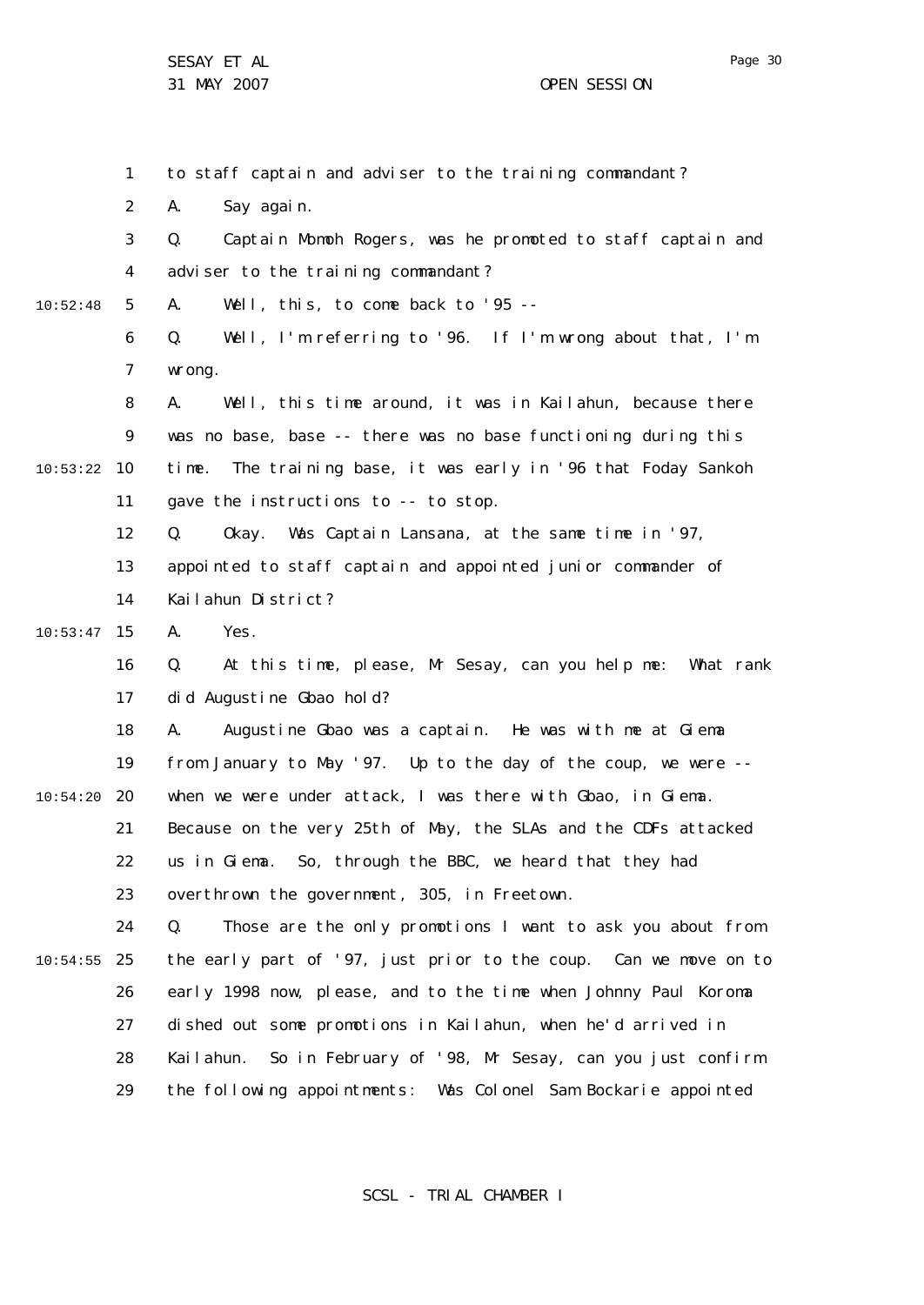|          | 1              | to brigadier and appointed Chief of Defence Staff at the same            |
|----------|----------------|--------------------------------------------------------------------------|
|          | $\overline{2}$ | time?                                                                    |
|          | 3              | Well, that was in March '98 to February, in Buedu.<br>А.                 |
|          | 4              | Early March '97.                                                         |
| 10:55:44 | 5              | Q.<br>'97 or '98?                                                        |
|          | 6              | '98. '98.<br>Α.                                                          |
|          | $\overline{7}$ | Okay. At the same time, was Colonel Mike Lamin promoted to<br>Q.         |
|          | 8              | brigadier and did he retain his position of military adviser?            |
|          | 9              | Α.<br>No, Mike Lamin remained as military adviser, but he was a          |
| 10:56:12 | 10             | colonel. He was not yet promoted. They did not promote him.<br>$\vert$ t |
|          | 11             | was only Sam Bockarie that Johnny Paul promoted. So the                  |
|          | 12             | promotion was for Bockarie. Mike Lamin became a brigadier, but           |
|          | 13             | it was later, or not at this time.                                       |
|          | 14             | Q.<br>Can you tell me when Mike Lamin became a brigadier?                |
| 10:56:48 | 15             | February '99 when Sam Bockarie promoted Mike Lamin, Issa,<br>А.          |
|          | 16             | Peter Vandi, Isaac Mongor, and Denis Mingo, and Morris Kallon to         |
|          | 17             | brigadier.                                                               |
|          | 18             | Q.<br>0kay.                                                              |
|          | 19             | MR CAMMEGH: Can I just take instructions for a moment,                   |
| 10:57:23 | 20             | please, Your Honour.                                                     |
|          | 21             | PRESIDING JUDGE: Leave granted.                                          |
|          | 22             | MR CAMMEGH:                                                              |
|          | 23             | Q.<br>What rank did Augustine Gbao have, please, in February of          |
|          | 24             | '98?<br>Was he still a captain?                                          |
| 10:58:18 | 25             | А.<br>Yes, that was his rank in Kailahun when I met him.<br>It was       |
|          | 26             | in mid or late '98 that Bockarie promoted him.<br>But early in '98,      |
|          | 27             | he was still a captain when I went to Kailahun.                          |
|          | 28             | Q.<br>Was he promoted to major in May of '98?                            |
|          | 29             | Sam Bockarie, yes. Yes, he promoted him.<br>Α.                           |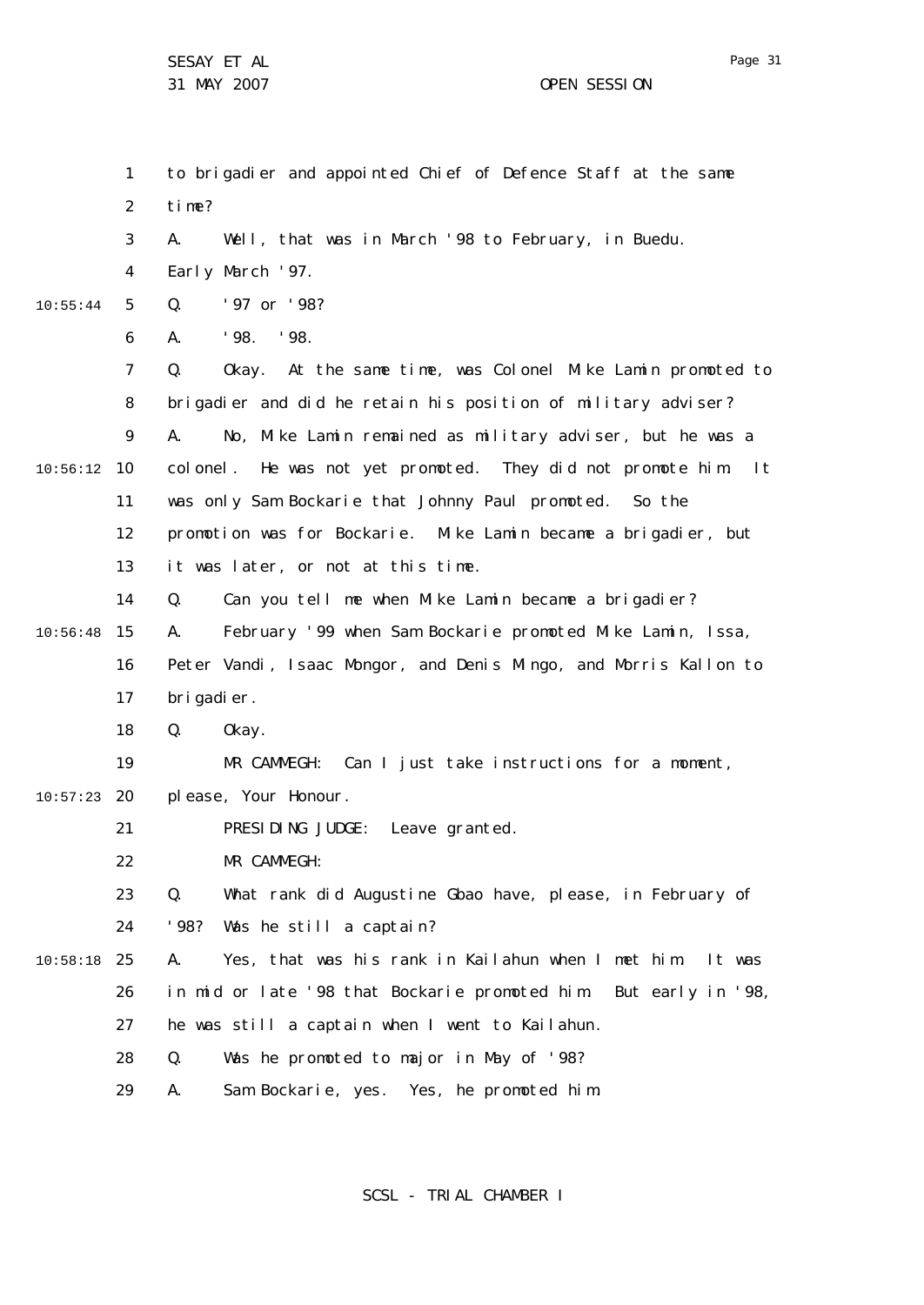31 MAY 2007 OPEN SESSION

1 2 3 4 5 6 7 8  $\mathsf{Q}$ 10 10:59:52 11 12 13 14 15 11:00:33 16 17 18 19 20 11:01:01 21 22 23 24 25 11:01:38 26 27 28 29 10:59:18 Q. Bockarie promoted Gbao to major in '98? A. Yes, yes. Q. In October '98, was Gbao promoted to lieutenant-colonel? Do you remember that? A. October '98. Well, Bockarie used to dish out the promotions. Q. If you can't remember the exact date, Mr Sesay, it's not a problem. If you can't remember the date, please just say so. I didn't get an answer from the translator, from the interpreter. Can you repeat your answer, please, Mr Sesay? A. No, I said I can't recall the exact time Bockarie promoted him to colonel. Q. I'll move on from promotions now and go to the IDU and precisely what role it occupied. We've been told in this trial by 371 and specifically on 20 July last year, page 28, we were told, and I'm quoting: "There were other functions that were parallel to the function of an area commander, and that were the security commander, overall security commander. That vacancy was filled by Augustine Gbao." And later, at page 61, the overall security commander was described by 371 as being horizontal with a brigade commander. Would you like to comment on that, please, Mr Sesay, and tell us whether you agree with that analysis or not? A. Well, I knew -- I agree that the unit commanders were making direct reports to the head, but when it comes to the practical area, the area commander had troops under his control, fighters under his control. The unit commanders had only a few men. They are not many. So a man who has a lot of people to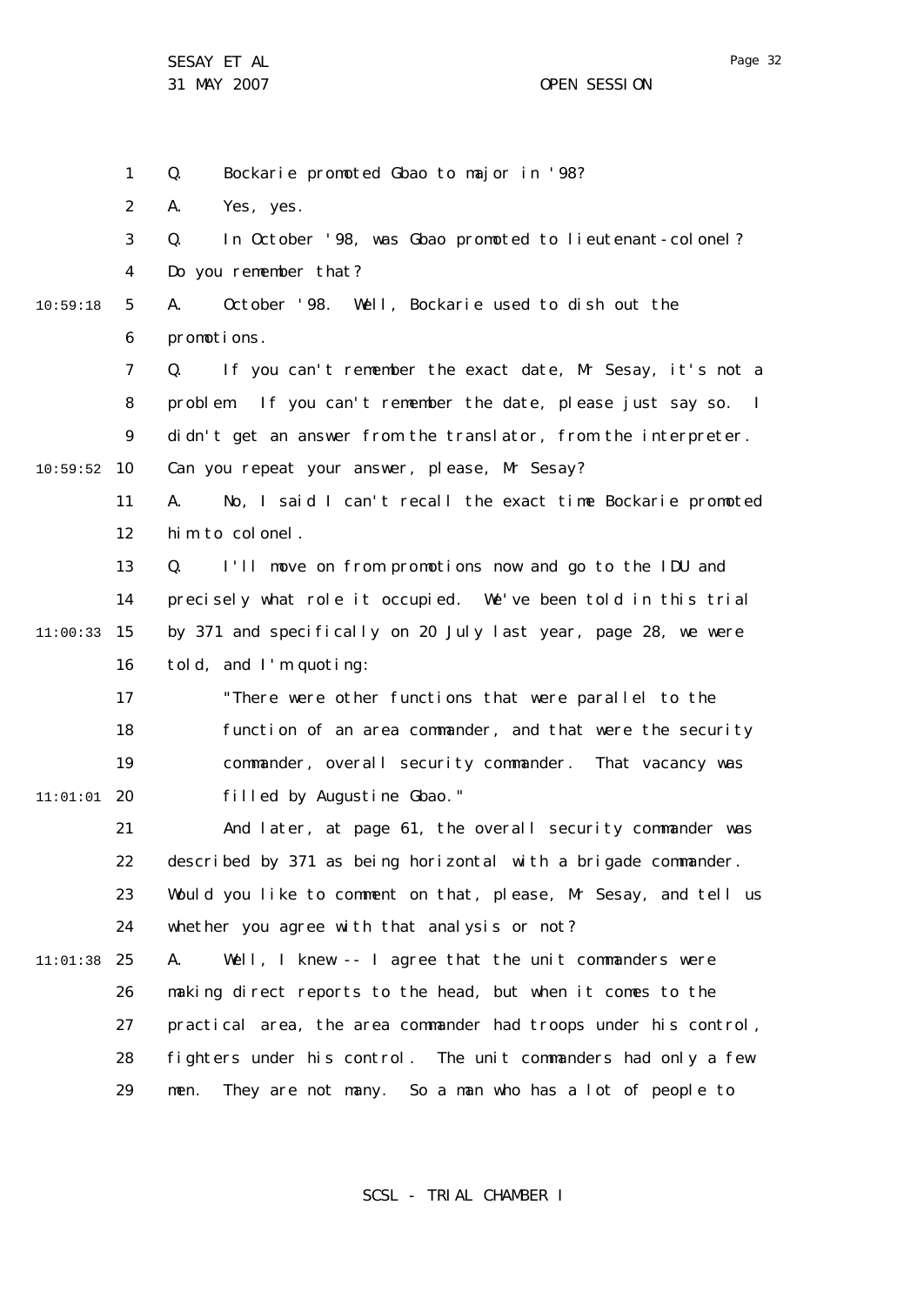|          | 1  | command and a man who has few to command, I think the one who has   |
|----------|----|---------------------------------------------------------------------|
|          | 2  | a lot of people is more powerful than the one who has few men.      |
|          | 3  | For instance, the IDU, there were some men in Kailahun, some        |
|          | 4  | teachers who were civilians, but they worked with the IDU, you      |
| 11:02:34 | 5  | Well, for the brigade commander, he would control fighters.<br>see. |
|          | 6  | I think on pages 62 and 64, the same witness said that the<br>Q.    |
|          | 7  | G4 and the G5 were not under brigade level, that they were          |
|          | 8  | di rectly responsible to the High Command; would you agree with     |
|          | 9  | that?                                                               |
| 11:03:09 | 10 | А.<br>The G4. Well, these various units, they were                  |
|          | 11 | responsible -- these unit commanders were responsible to direct     |
|          | 12 | command, especially in '98, because Buedu was in Koidu [as          |
|          | 13 | interpreted] -- Buedu, sorry, and he had units head in Buedu, and   |
|          | 14 | they were reporting to --                                           |
| 11:03:46 | 15 | THE INTERPRETER: Your Honours, can the witness take that            |
|          | 16 | bit again?                                                          |
|          | 17 | THE WITNESS: They will report direct to Bockarie at this            |
|          | 18 | time in 1998. They were in Buedu with Sam Bockarie whilst the       |
|          | 19 | brigade commander, he was with me in Pendembu, from Kailahun.       |
| 11:04:06 | 20 | The brigade commander by then was Lieutenant-Colonel Dennis         |
|          | 21 | We were in Pendembu, whilst the overall G5 commander<br>Lansana.    |
|          | 22 | was in Buedu, and he reported to Bockarie.                          |
|          | 23 | MR CAMMEGH:                                                         |
|          | 24 | Q.<br>Would this be a fair suggestion: That the IDU had             |
| 11:04:31 | 25 | absolutely no power or authority over military activities? Would    |
|          | 26 | you agree?                                                          |
|          | 27 | No. Yes, I would agree, yes. Because they would only be<br>А.       |
|          | 28 | in the front line to know what was going on and send a report to    |
|          | 29 | the commander so that he would be aware of what is happening in     |
|          |    |                                                                     |

SCSL - TRIAL CHAMBER I

Page 33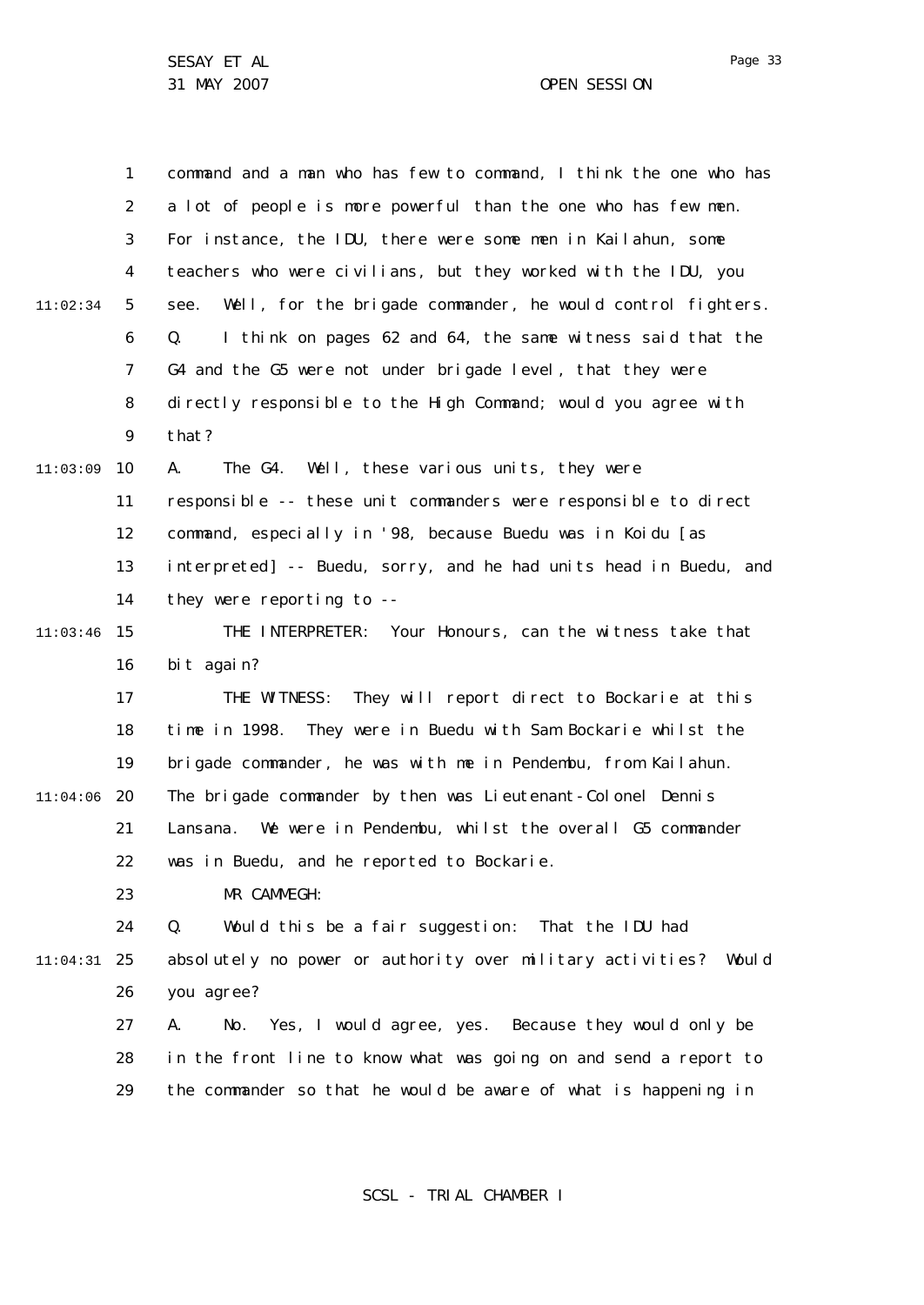Page 34

1 2 3 4 5 6 7 8  $\mathsf{Q}$ 10 11:06:05 11 12 13 14 15 11:06:24 16 17 18 19 20 11:06:53 21 22 23  $24$ 25 11:07:12 26 27 28 29 11:05:25 the front line, or if there is a disturbance between fighters and civilians, they would relay those reports. They were not fighting units in the battle front. Q. And returning to this suggestion that the unit commander or, indeed, the security commander had a horizontal or parallel position with area commanders, wasn't this right: That an area commander always held a higher rank than Augustine Gbao? A. Yes, because at the time Sam Bockarie created these brigades in May, when he created the brigade in Kailahun, in May, and at the meeting in Pendembu, he promoted Dennis Lansana -- THE INTERPRETER: Your Honours, can the witness take the last bit? PRESIDING JUDGE: Mr Sesay, please repeat the last part of your testimony. THE WITNESS: Yes, sir, My Lord. I said, for instance, when Sam Bockarie created the brigade in Kailahun in May '98, at a meeting in Pendembu, he promoted Dennis Lansana to lieutenant-colonel and the brigade commander. I was with him at Pendembu. While, at that same time, Gbao was IDU commander, but he was a major. And you had Dr Fabai, who was in the medical unit. He was a major at that time. The same with the G5, Prince Taylor. So it was late in '98 that Sam Bockarie promoted them to lieutenant-colonel. MR CAMMEGH: Q. And when you say Taylor and Fabai, you are referring, of course, to them as the unit commanders of the medical unit and the G5; the overall unit commanders? A. Taylor was a G5 commander and Fabai was the medic commander, unit commander.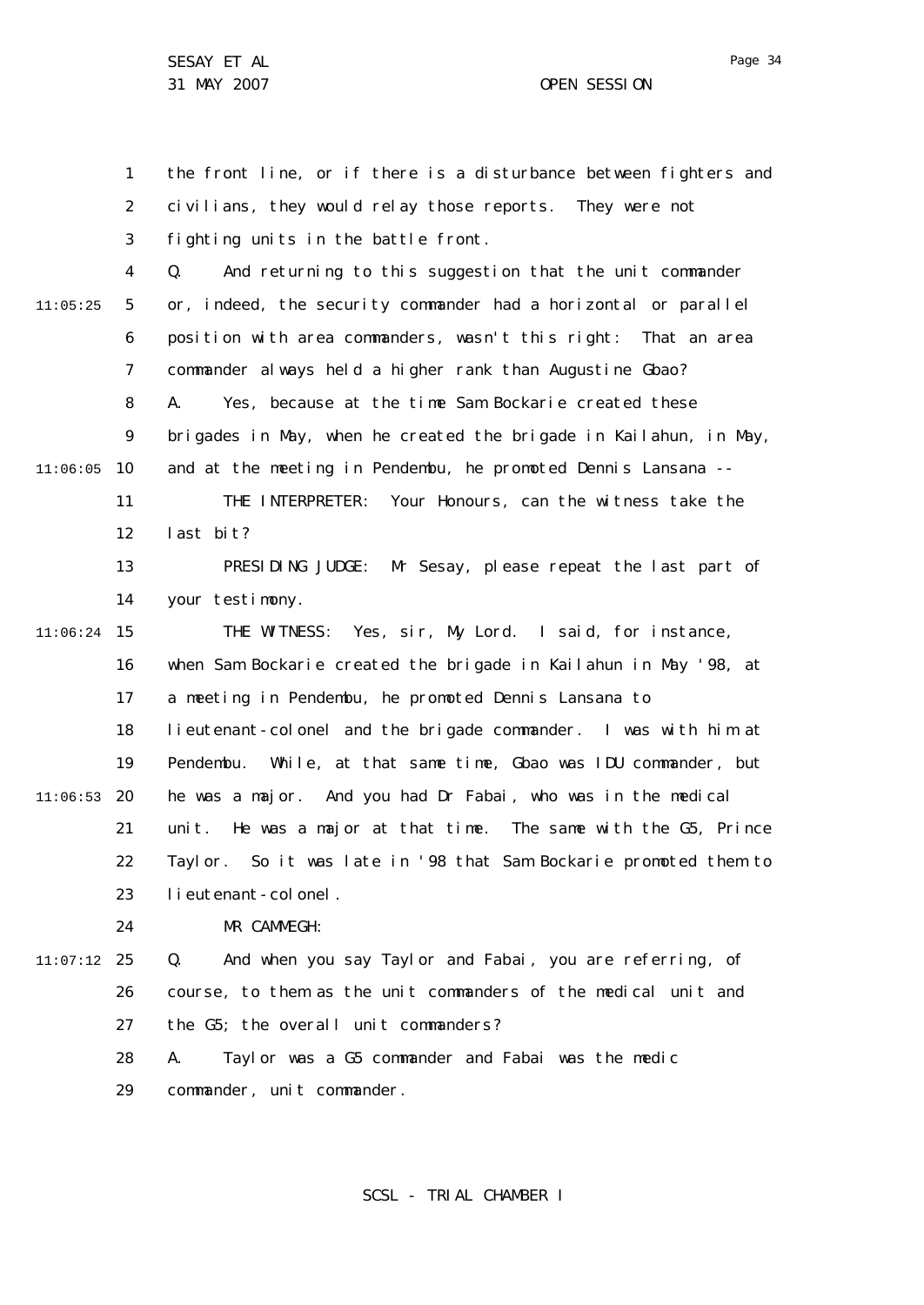|          | $\mathbf{1}$ | Can I just make one or two suggestions to you, please,<br>Q.      |
|----------|--------------|-------------------------------------------------------------------|
|          | 2            | Mr Sesay, and you can help me as to whether or not I'm right      |
|          | 3            | about this. Isn't this true: That, in 1998, there were no area    |
|          | 4            | commanders below the rank of colonel in the RUF; would you agree? |
| 11:08:06 | 5            | Yes. In '98, in fact, you had two areas only from --<br>А.        |
|          | 6            | from February to August. Only two areas where RUF were. That      |
|          | 7            | was -- those were Kono District and Kailahun District, and it was |
|          | 8            | Superman that was in Kono who was the area commander, and he was  |
|          | 9            | a colonel.                                                        |
| 11:08:24 | 10           | Q.<br>And no area commander fell below the rank of colonel, at    |
|          | 11           | that time?                                                        |
|          | 12           | That was why I said you only had two areas: Kailahun<br>А.<br>No. |
|          | 13           | and Kono.                                                         |
|          | 14           | I think you mentioned in May of '98, if I can just cover<br>Q.    |
| 11:08:48 | 15           | that again. Is it right that, in May of '98, Lansana, Kailahun    |
|          | 16           | District commander, was promoted from major to                    |
|          | 17           | lieutenant-colonel, while Gbao was promoted to major; do you      |
|          | 18           | agree?                                                            |
|          | 19           | Say again. Repeat the question.<br>А.                             |
| 11:09:11 | 20           | In May of '98, was Gbao promoted to major and, at the same<br>Q.  |
|          | 21           | time, was Kailahun District area commander Dennis Lansana         |
|          | 22           | promoted from major up to lieutenant-colonel?                     |
|          | 23           | Yes, you are right. By Sam Bockarie.<br>А.                        |
|          | 24           | Q.<br>Exactly.<br>Thank you.                                      |
| 11:09:39 | 25           | Mr Cammegh, if you allow me, I'm -- not on<br>JUDGE BOUTET:       |
|          | 26           | this last one. I'm just trying to understand how that             |
|          | 27           | organisation is functioning at that time. Mr Sesay just said      |
|          | 28           | that in '98 he had only two areas functioning between February    |
|          | 29           | and August; in Kono and Kailahun. Then he referred to the fact    |

SCSL - TRIAL CHAMBER I

Page 35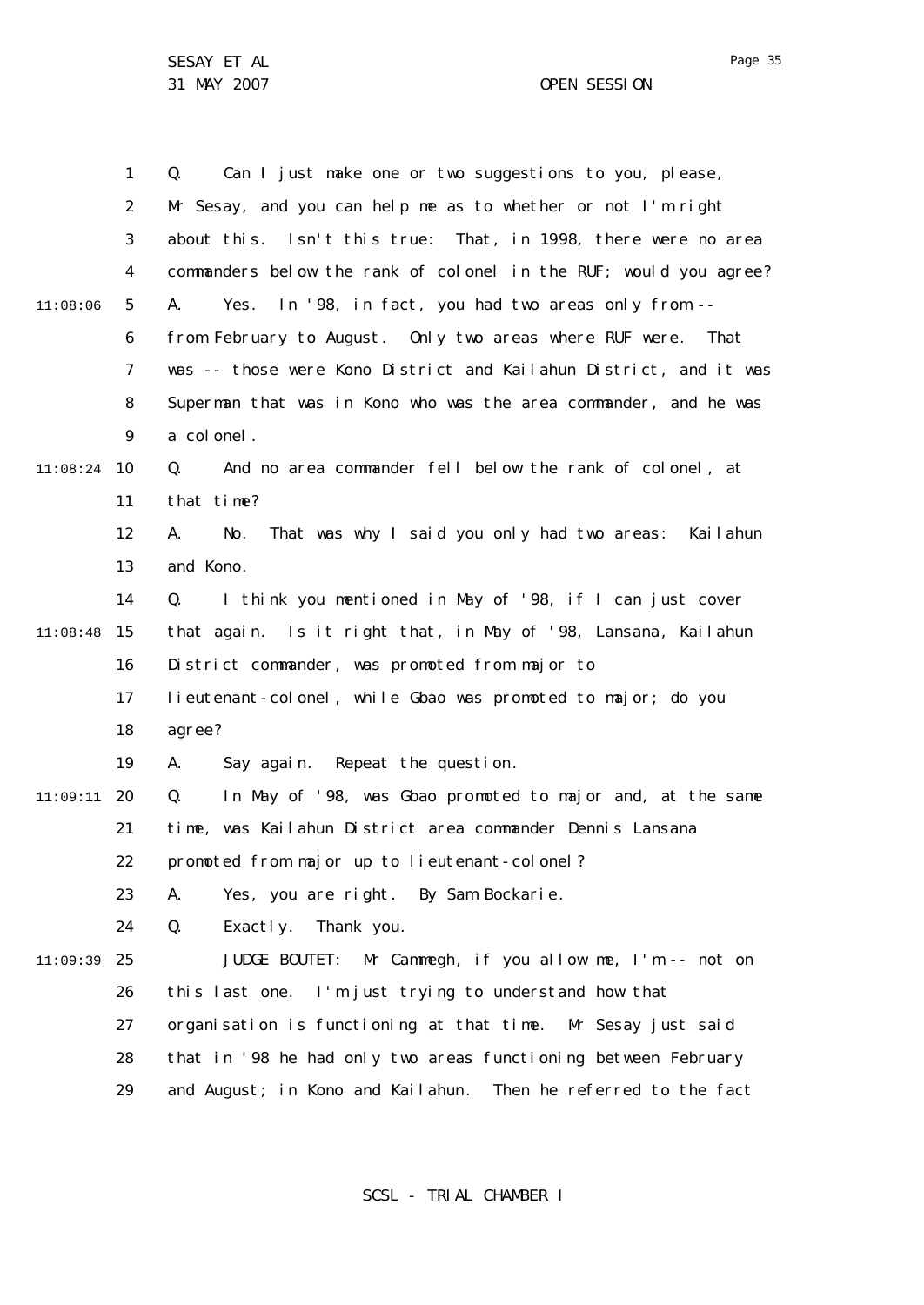1 that Sam Bockarie created a brigade in '98 as well. I'm just

2 trying to understand. You're talking of the Kailahun District.

3 4 MR CAMMEGH: It's entirely my fault. I should be using the term brigade commander instead of area commander.

5 6 7 8 11:10:20 JUDGE BOUTET: And you also referred to Kailahun District. I don't know if the Kailahun District was a brigade commander or whatever it was. These are the kinds of clarifications I would like you to pursue, if you can.

MR CAMMEGH: Of course.

 $\mathsf{Q}$ 

10 11:10:33 11 12 13 14 15 11:11:04 16 17 18 19 20 11:11:26 21 22 THE WITNESS: Well, I'll just explain what My Lord wants to know. My Lords, when the RUF met with the AFRC in '97, the areas of these commanders was dissolved. When the RUF had retreated, then Bockarie created the target in Kailahun. So these targets were there to defend the roads, to May, when Bockarie created a brigade in Kailahun. Then there was no more area. This particular time, you had brigade, and it was commanded by the commander. And when they created the brigade in Kailahun, then they created -- later, he created a brigade in Kono. And the brigade in Kono was in -- was in August. When Superman left Kono, he said that Rambo should be the brigade commander, Isaac should be the overall commander in Kono. So that was how the administration worked.

23 24 25 11:11:49 26 27 28 29 JUDGE BOUTET: So, in your own language, the time you referred to -- after Bockarie reorganised and created brigades, as you called them, so you referred to those people in charge as a brigade commander, no more as area commander or district commander. So in your own structure, at the time, I'm talking '98 when Bockarie reorganised, he created a brigade, and therefore it's a brigade commander, and area commanders are not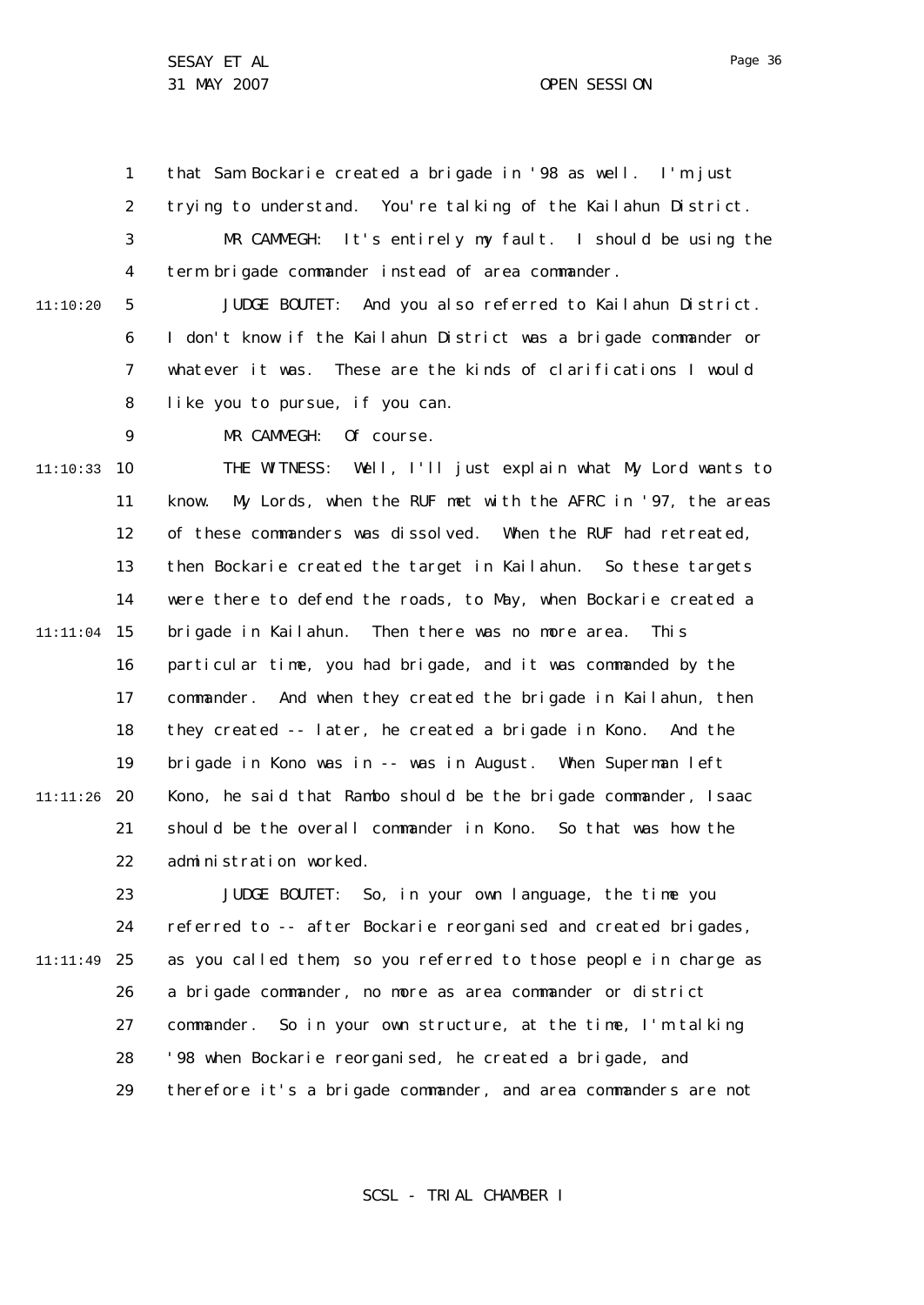1 2 3 4 5 6 7 8  $\mathsf{Q}$ 10 11:12:58 11 12 13 14 15 11:13:21 16 17 18 19 20 11:13:51 21 22 23 24 25 11:14:15 26 27 28 29 11:12:30 in existence as a function, or as a group? THE WITNESS: Well, My Lord, sir, like in Kailahun, from '98 there was no area commander, yes. You had brigade commanders and I, the battlefield commander, who was in Pendembu, the brigade commander and I were in Pendembu. In Kono, by then, Bockarie appointed Superman in March in '98 as battle-group commander. So he was in Kono as senior commander. Up to August, when Superman left Kono to go to Koinadugu District, then Sam Bockarie appointed Boston Flomo, alias Rambo, as brigade commander, second brigade in Kono. And Isaac, he was a senior commander in the Kono District area. So the brigade commander should take instructions from Isaac, who was a senior commander. So just how the -- this administration operated. JUDGE BOUTET: Thank you. MR CAMMEGH: Q. Thank you, Mr Sesay. Can I just run through to August of 1998, on the same subject of promotions. In August of '98 - well, I shouldn't be specific -- around August, October of '98, I should say, was Gbao promoted from major to lieutenant-colonel, and Lansana promoted from lieutenant-colonel to colonel; can you remember? A. Yes. I had told you that, from the meeting in May, in Pendembu, that was where Bockarie promoted Lansana as lieutenant-colonel, from major. I said I did not know the exact month when Bockarie promoted him to lieutenant-colonel, but I think it was late '98, but I do not know the exact month. That, I had answered. Q. I'm suggesting there was another promotion after that, in the region of August to October of '98 when Lansana, who was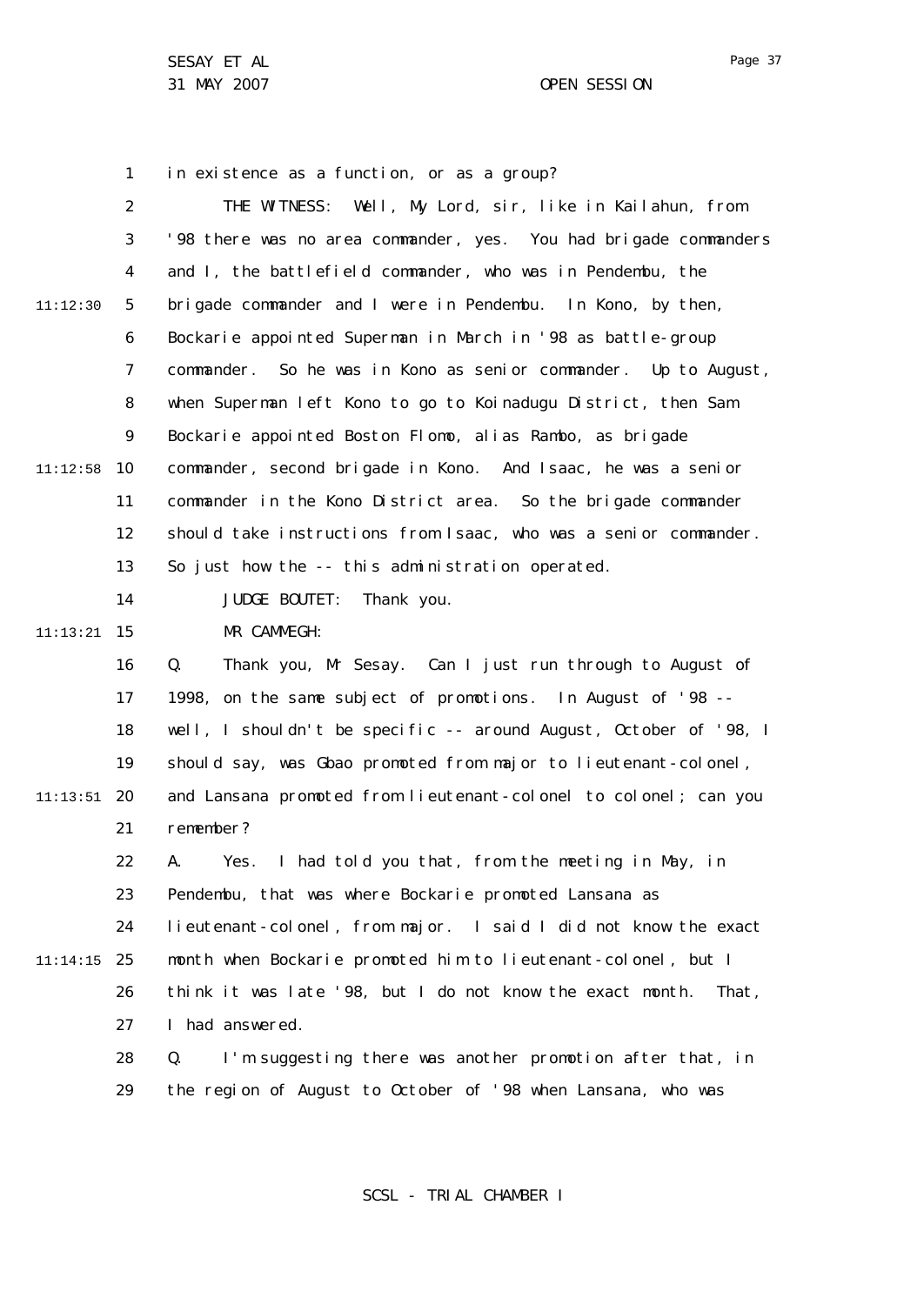1 2 3 4 5 6 7 8  $\mathsf{Q}$ 10 11:15:18 11 12 13 14 15 11:15:44 16 17 18 19 20 11:16:02 21 22 23 24 25 11:16:26 26 27 28 29 11:14:58 already a lieutenant-colonel, was then made up to a full colonel by Bockarie and, on the same day, Gbao was promoted from major to lieutenant-colonel. Again, if you don't remember that, Mr Sesay, you don't remember; it's fine. A. Yes, but it was I and Dennis that were in Pendembu. And I left Pendembu in late November when I went to Buedu. And I left Dennis as lieutenant-colonel. Maybe it was the time that I went it Kono that he was promoted to colonel, in December. Q. Do you know that he was promoted to a colonel in December; Lansana? A. When I returned to Kailahun, I found him as a colonel. Q. Well, perhaps I can ask you this: When you saw Augustine Gbao in Makeni in February of '99, was he then a lieutenant-colonel? A. Of course, yes. Q. So it would it be fair to assume that Lansana was promoted to full colonel and lieutenant -- I'm sorry, and Gbao was promoted to lieutenant-colonel on the same day, whenever that was; would that be a fair assumption? A. Well, I do not know when that happened. When I returned to Kailahun -- when I returned to Kailahun, I found Dennis as a colonel, and when Gbao came and joined me in Makeni in February, he was a lieutenant-colonel. And I left him in Magburaka as a lieutenant-colonel until the time that I came back. Q. I'm still asking about this suggestion that the two were parallel or horizontal. And my last question on this point is this: Was there ever a time, in your knowledge, when Gbao occupied the same rank as Dennis Lansana at the same time? A. Well, all of them ended up as colonels until the time that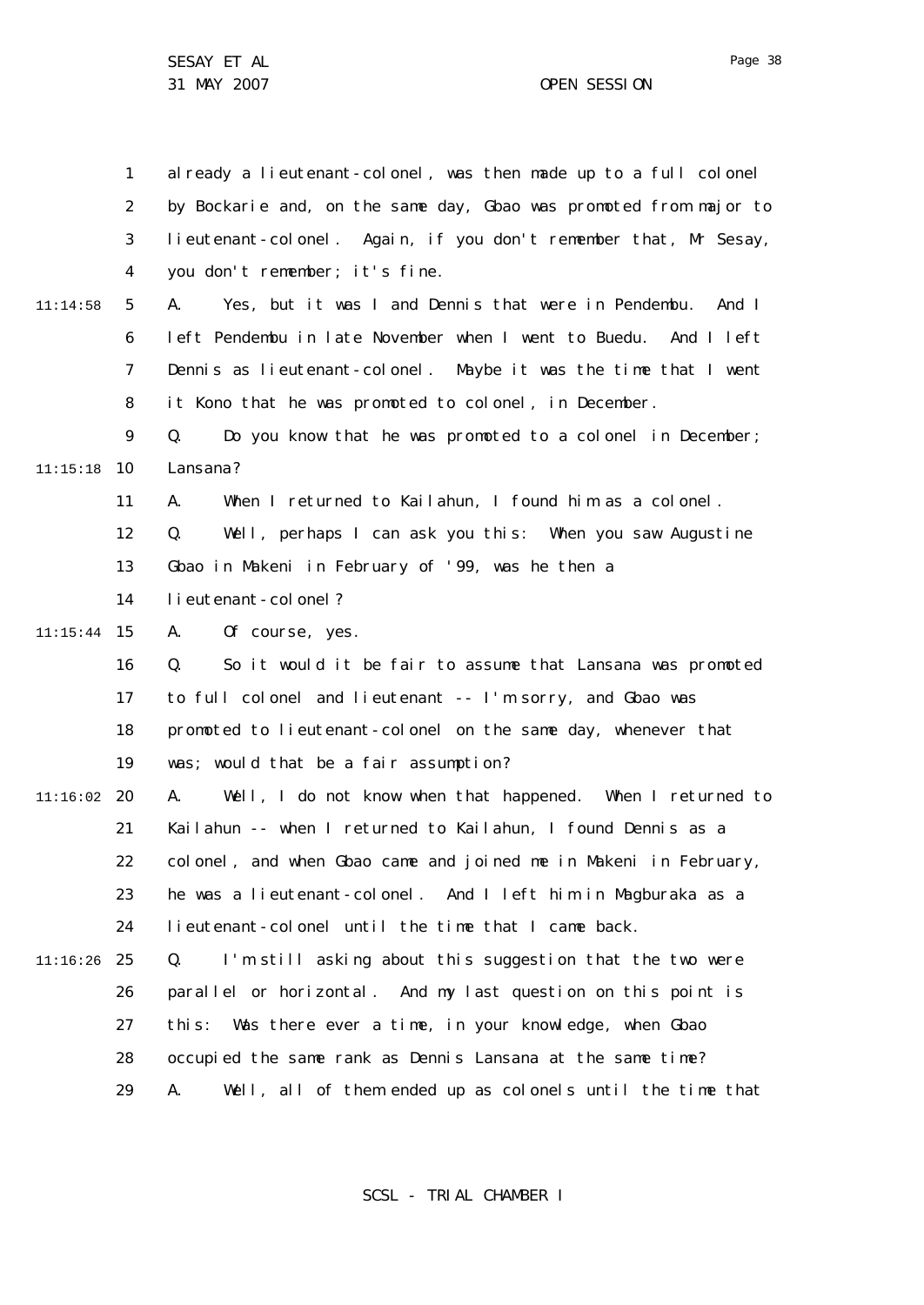|          | $\mathbf{1}$   | we disarmed. So I would say --                                     |
|----------|----------------|--------------------------------------------------------------------|
|          | $\overline{2}$ | Q.<br>That was in Makeni?                                          |
|          | 3              | А.<br>Yes.                                                         |
|          | 4              | All right. I think that answers my question. Thank you.<br>Q.      |
| 11:17:18 | 5              | Going back to the IDU, Mr Sesay, would this be right:<br>The IDU   |
|          | 6              | would generally only begin an investigation on instructions from   |
|          | 7              | the battlefield commander, the battle group or a brigade           |
|          | 8              | commander/area commander; would that be fair?                      |
|          | 9              | Yes, it's fair to say so.<br>А.                                    |
| 11:17:51 | 10             | Q.<br>Now, you've touched on this already, but I just want to      |
|          | 11             | fully understand the procedure of reporting. In principle, who     |
|          | 12             | would a local, and I mean local, not overall, who would a local    |
|          | 13             | IDU commander report to? In principle, not practice.               |
|          | 14             | In principle, the IDU should report to his commander, the<br>Α.    |
| 11:18:27 | 15             | IDU.                                                               |
|          | 16             | The overall IDU?<br>Q.                                             |
|          | 17             | Yes.<br>А.                                                         |
|          | 18             | Gbao?<br>Q.                                                        |
|          | 19             | Yes.<br>А.                                                         |
| 11:18:31 | 20             | And did that happen?<br>Q.                                         |
|          | 21             | Because -- because this system started working in '94<br>Α.<br>No. |
|          | 22             | when the RUF had been in the jungle. When the IDU commander in     |
|          | 23             | this place, in this area was working under the commander in the    |
|          | 24             | area, that IDU should report to that commander.                    |
| 11:19:06 | 25             | Is that generally how things worked as we move through '98<br>Q.   |
|          | 26             | into '99?                                                          |
|          | 27             | Yes, that was how things had been working.<br>А.                   |
|          | 28             | Q.<br>So can you describe the circumstances in which the overall   |
|          | 29             | IDU, Augustine Gbao, would receive reports from his subordinates   |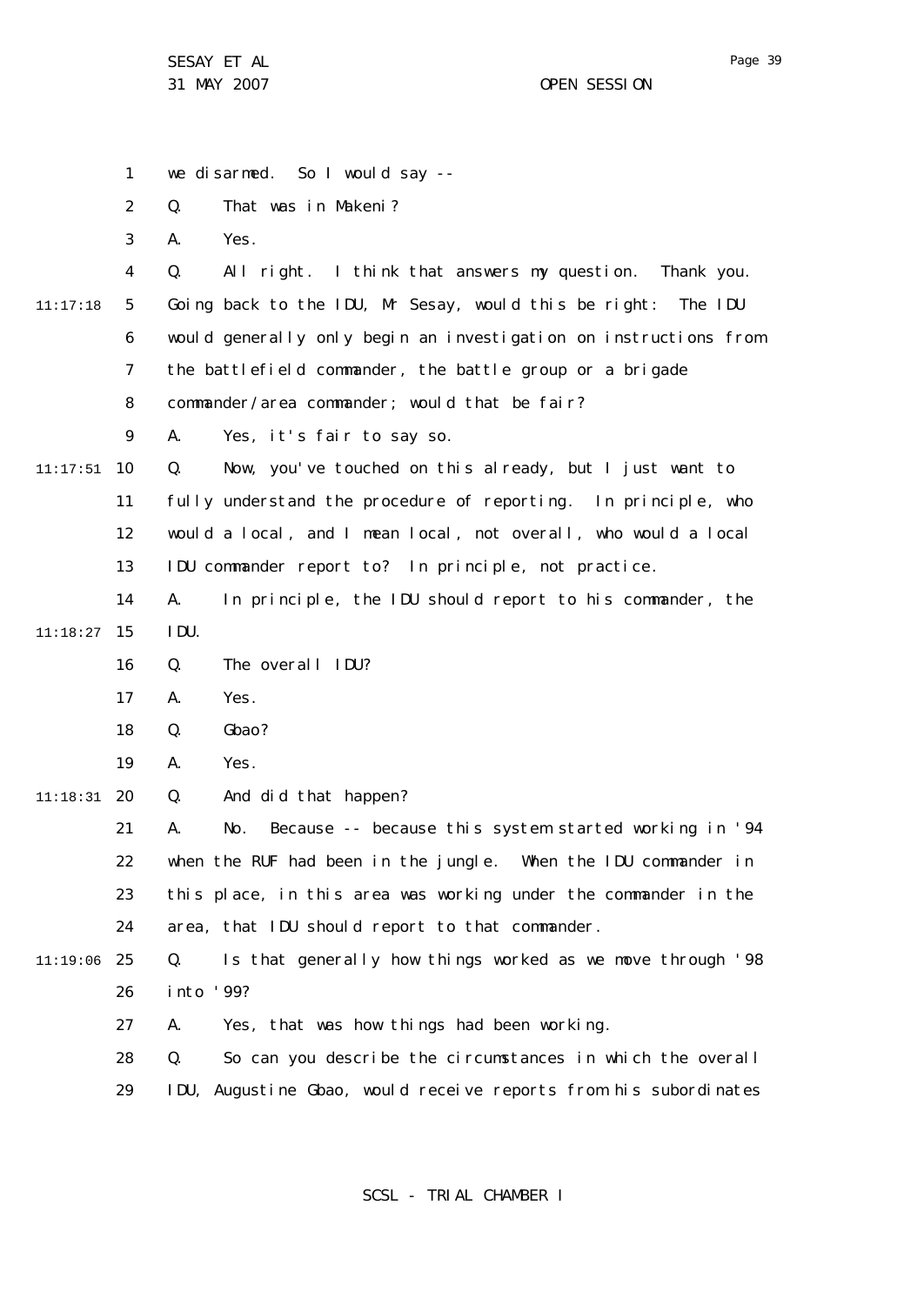Page 40

1 2 3 4 5 6 7 8  $\mathsf{Q}$ 10 11:20:19 11 12 13 14 15 11:20:42 16 17 18 19 20 11:20:53 21 22 23 24 25 11:21:13 26 27 28 29 11:19:37 in the IDU who were conducting an investigation? THE INTERPRETER: Your Honours, would the learned attorney be asked to repeat his question? MR CAMMEGH: Q. Will you describe the circumstances in which the overall IDU might receive reports from local IDU commanders? How might that happen or why would that happen? A. Well, maybe they would inform their commanders so that they would know but, for example, in '96, the IDU commander in the Western Jungle would not be able to report to Gbao because - because if he wanted to send a monthly report, he would not be able to provide -- to prepare four, seven pages notes to send it through a radio. It was difficult and it would not work to take this report to -- THE INTERPRETER: Your Honours, would the witness go a little bit slow, so as to allow the interpreter to keep up with him. MR CAMMEGH: Q. Sorry, Mr Sesay. I think you're going to have to repeat the last sentence again. A. I said, it was not possible so that the IDU commander in the Western Jungle or the Kangari Hills, in '96, to take report off to Augustine Gbao in Kailahun. Q. So the theory, or the principle might say one thing, but, in practice, the reality was usually something rather different; would that be fair, because of a lack of resources, et cetera? A. Yes, because during that time there were difficulties. One unit was living in the Western Jungle and the unit commander would be in Giema. And, at times -- there was a certain time you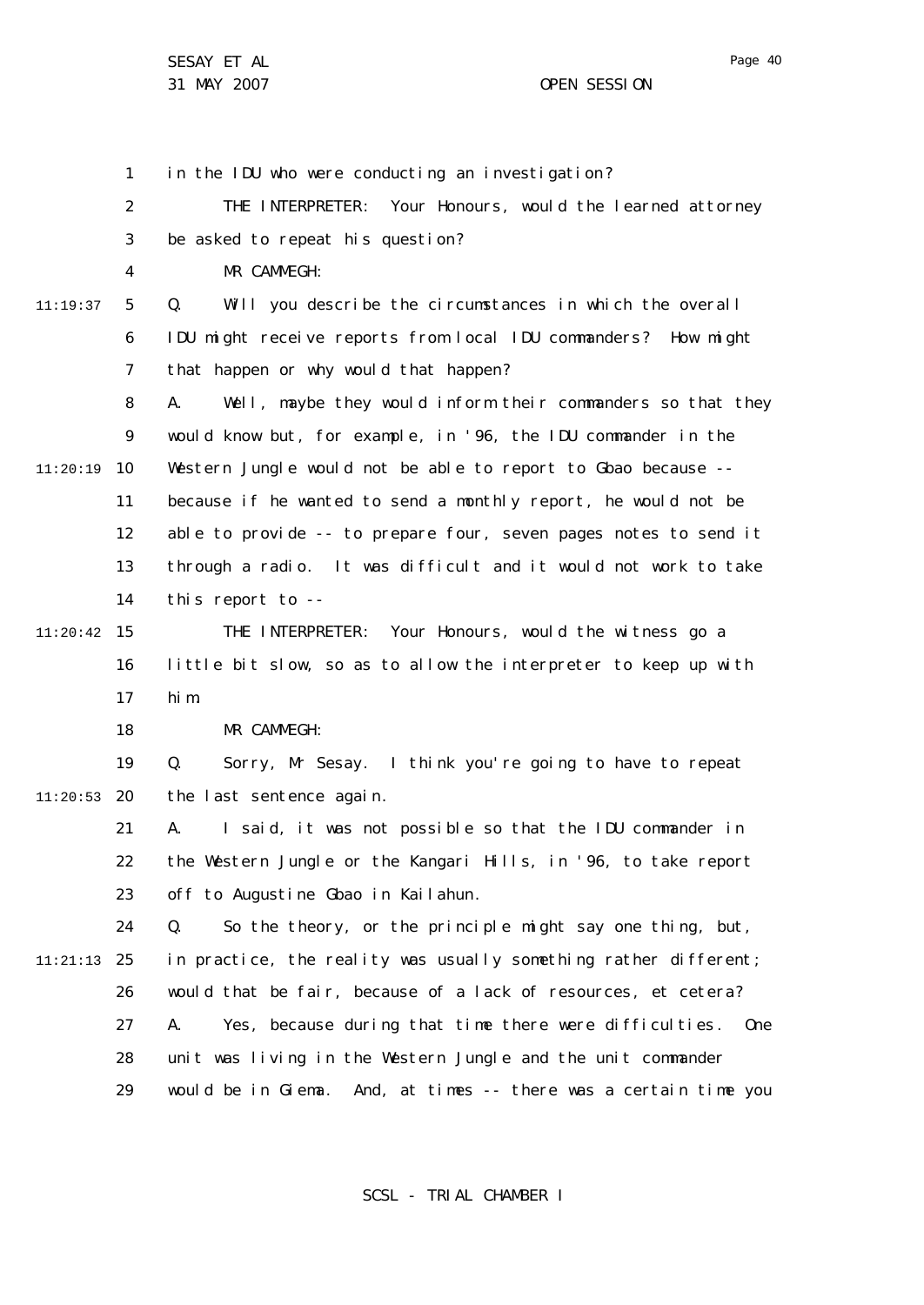1 2 3 4 5 6 7 8  $\mathsf{Q}$ 10 11:22:14 11 12 13 14 15 11:22:45 16 17 18 19 20 11:23:17 21 22 23 24 25 11:23:41 26 27 28 29 11:21:58 would not be able to leave the Western Jungle to go to Kailahun. It was not possible. And it was the same in the Northern Jungle. So, it was not possible for them to send a report and the radio messages would come from the area commander to the central command. It was not so that units could send report to the commanders while the area commander was there in that area. So the unit commander would report to that commander and the commander himself would be able to take immediate action, because he was the commander on the ground. Q. Right. I want to read something to you that 041 said. 041, as you recall, was in the G5. I'd like to just read a small section of what he said, and Mr Sesay, if you'd like to tell me if you agree or not with what he said about the practice in his unit. He said this, page 18 on 11 July last year: "I was under the brigade which is" -- and I'll leave out the district, it was a district brigade -- "so all my reports I would write it, so the brigade commander and copy to the front line commander, copy to the other commanders. Because we have MP commanders and we have overall commanders. We also have area commanders who supervises an area. That is how I wrote my report." Then he says this, and this is particularly the part I'd like you to tell me whether you agree or disagree: "But between me and Prince Taylor," -- we know he was the overall G5 -- "because the distance was too far, you see, I had no radio station. I would just send it to the commander." Do you agree, in practice, that's how it usually worked? A. Yes. This is the same thing that I said some moment --

SCSL - TRIAL CHAMBER I

Page 41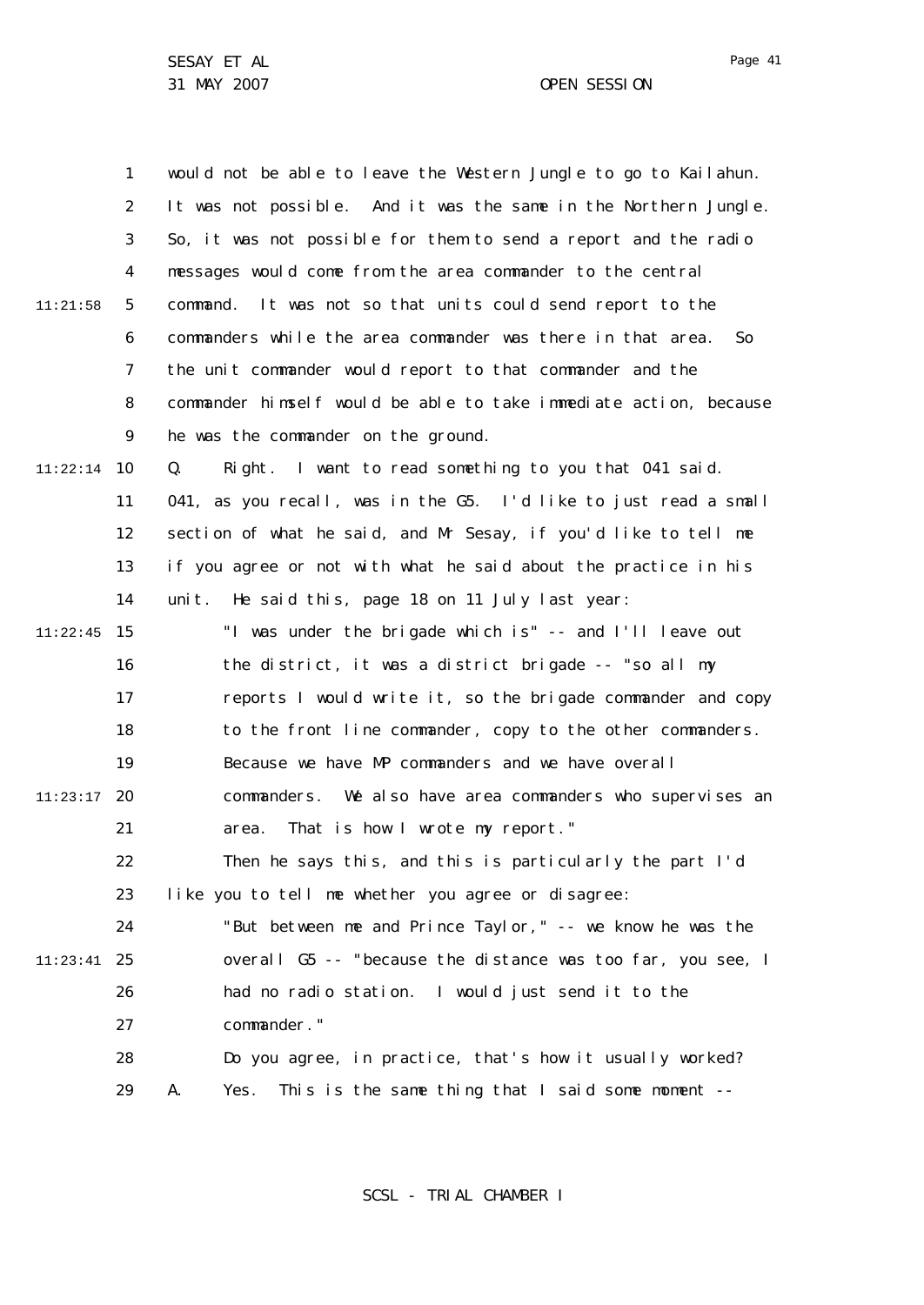1 2 3 4 5 6 7 8  $\mathsf{Q}$ 10 11:24:40 11 12 13 14 15 11:25:23 16 17 18 19 20 11:25:55 21 22 23 24 25 11:26:27 26 27 28 29 11:24:24 some minutes ago. Q. Indeed. I'm emphasising that this is a G5 unit as opposed to an IDU. My question then is this: In your overall knowledge, was this what happened in all of the units, so far as reporting was concerned? Was that your impression? A. Yes. Q. Thank you. A. That is what happened. Q. I think you might have just mentioned this, but can you confirm that sometimes a local IDU commander within a brigade area would submit a monthly report to Augustine Gbao, the overall IDU, for the sake of reference? Would that be right? A. Yes, it's correct. Q. And if he felt it was necessary, Augustine Gbao might sometimes follow-up with some action himself; would that be right? A. Yes. Yes, that's something he had to raise up with the command. Q. When you were in Pendembu, Mr Sesay, and would that be between November and December '98? A. Mmm. Q. How many times did you, as the local military commander, how many times did you receive reports which were addressed to you from the local IDU officers? Can you remember? A. I cannot recall the IDU commander who was in Pendembu. He was the one that was reporting to me. And I and he would see each other every day on a daily parade. He would talk to me and he would come to my house. I would not be able to remember the reports that he made.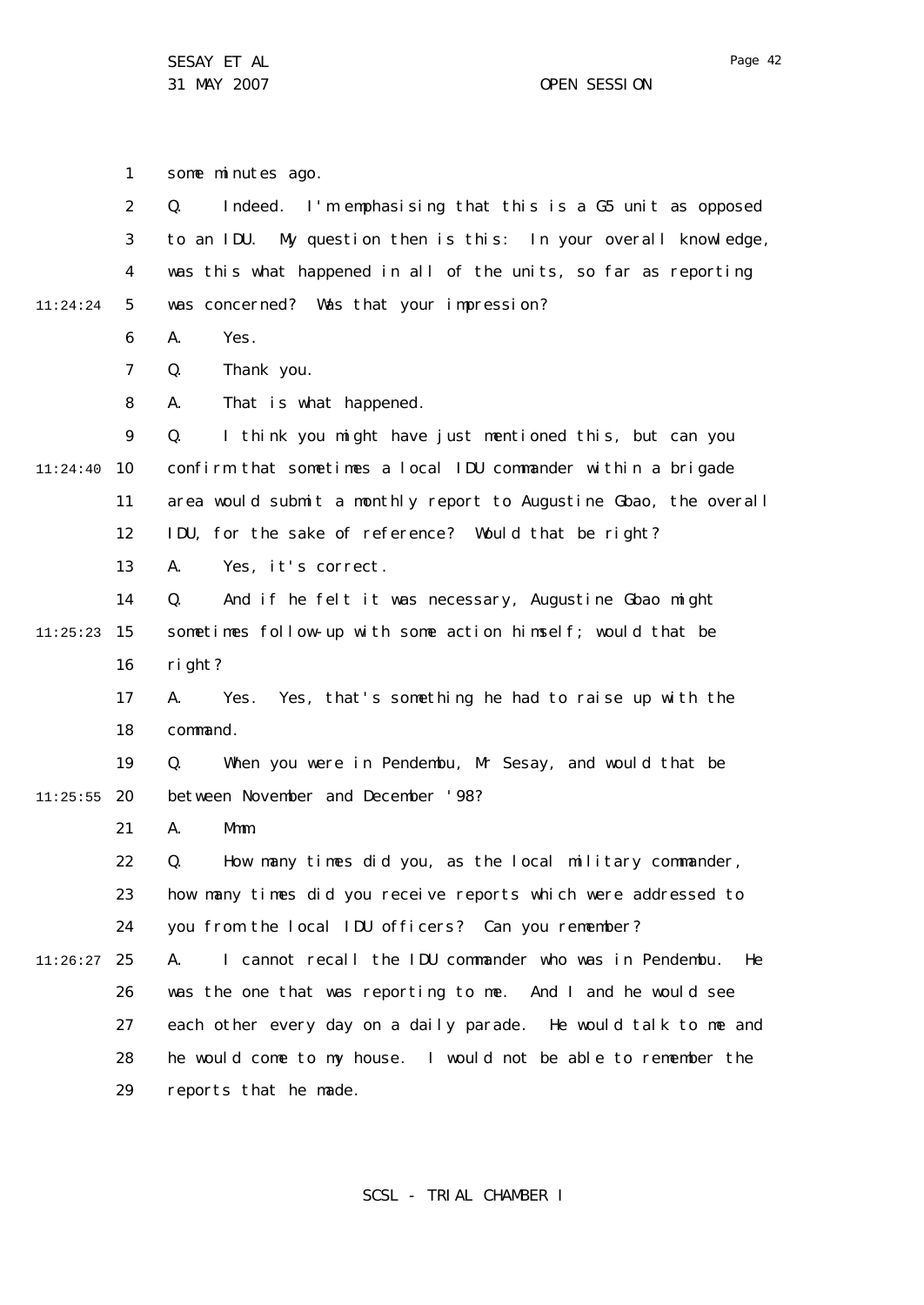31 MAY 2007 OPEN SESSION

1 2 3 4 5 6 7 8  $\mathsf{Q}$ 10 11:27:31 11 12 13 14 15 11:27:46 16 17 18 19 20 11:28:04 21 22 23 24 25 11:28:23 26 27 28 29 11:27:09 Q. Of course. I'm not suggesting you should. But the point is this, isn't it: In essence, in effect, he was leaving Gbao out of the process by simply coming to you directly because you were there, conveniently, on the ground; yes? A. Mr Cammegh, this is what I was saying, and that's what I am still saying, that is what used to happen, that John Gavawo, who was the IDU commander in Pendembu, was reporting to me in Pendembu. So if he had gone to Gbao then I wouldn't have said he would reported to me. Q. Just to finish this off, I think it's very clear what you're saying, but you were the one who would take action if action needed to be taken against any particular individual; correct? A. Yes. Based on the report that I had from the IDU, who was John Gavawo, in Pendembu. Q. And that might involve you recommending to the MP that some disciplinary measure ought to be taken, or something like that; would that be right? A. Yes, based on the information that I got from the report from John Gavawo, then I would invite the MP and the IDU to investigate. And when they investigated, whatever the punishment they recommended, if it was on my own level of action, then I would take instructions so that they would take action against the fighter who committed who was reported. But if it was something that I was supposed to report to Bockarie, then I will refer to Bockarie for approval. Q. Which leads to this question: To your knowledge, during 1998, what exactly was Augustine Gbao doing as overall commander in Kailahun Town? Was he a busy man?

## SCSL - TRIAL CHAMBER I

Page 43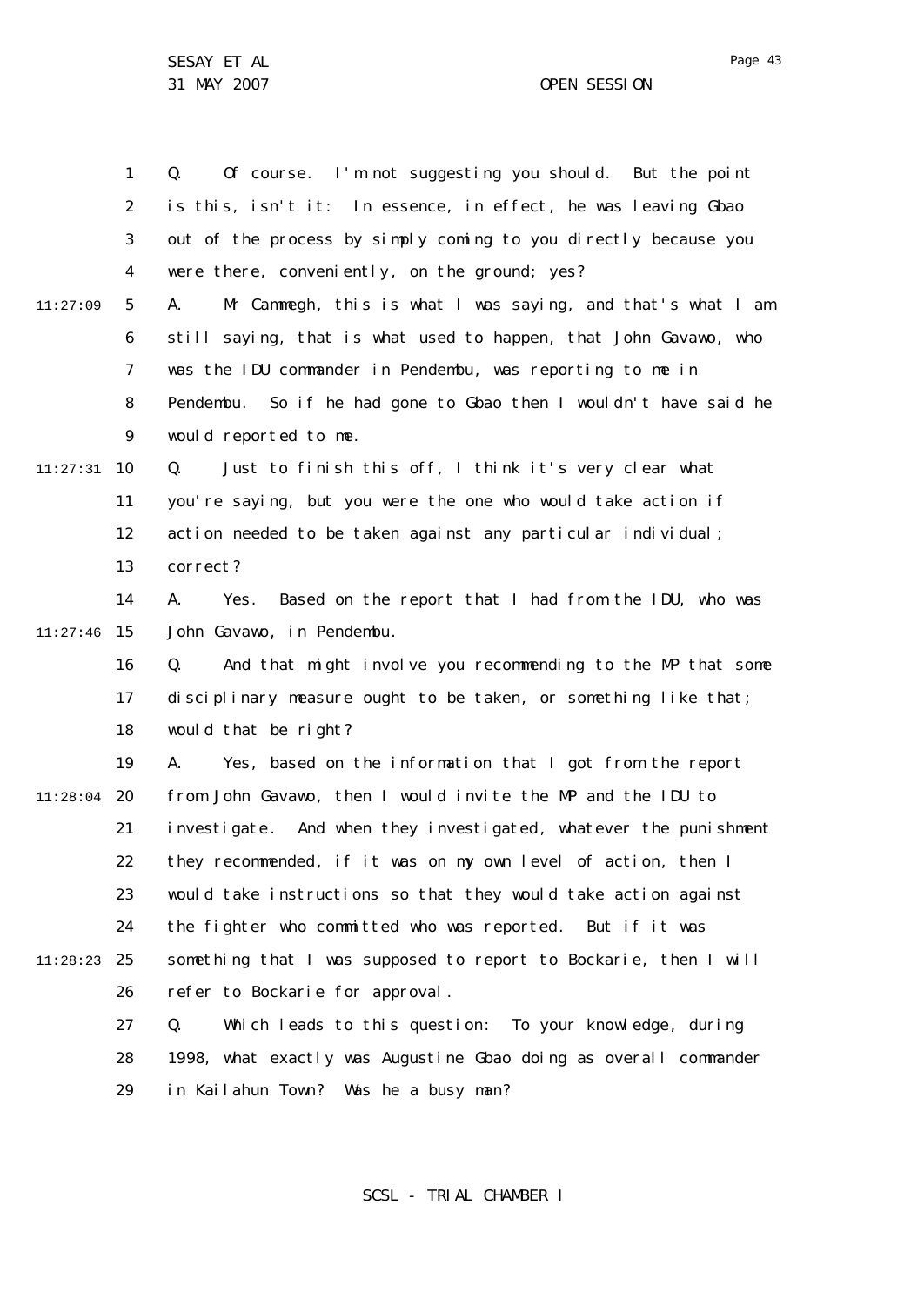31 MAY 2007 OPEN SESSION

1 2 3 4 5 6 7 8  $\mathsf{Q}$ 10 11:29:44 11 12 13 14 15 11:30:30 16 17 18 19 20 11:30:40 21 22 23 24 25 11:30:59 26 27 28 29 11:29:11 A. Well, Gbao was in Kailahun and I was in Pendembu. It was a distance of 17 miles. I wouldn't tell you -- be able to tell you the activities of Gbao. I had told you that when I was in Pendembu, in May 1998 to November, Gbao had not been reporting to me. So what do you want me to tell you about his daily activities? Q. 371 said this: That the overall security commander interfaced between the IDU operations and the High Command of the RUF relating to intelligence that had to do with the RUF fighters. Did Augustine Gbao, as overall security commander, have reason to involve himself in intelligence matters concerning RUF fighters, or is 371 exaggerating? A. Interpreter, I do not get what you are saying. PRESIDING JUDGE: Counsel, would you repeat the question. MR CAMMEGH: Okay. PRESIDING JUDGE: Interpreters, would you be a little more vigilant. MR CAMMEGH: Q. I'm going to read the piece to you again, Mr Sesay. Maybe you remember 371 saying this, I don't know. JUDGE BOUTET: Can you give me the reference, if you have it. MR CAMMEGH: I'm so sorry, Your Honour, I've left it off my notes. All I can say is that it was in chief, I'm afraid. I don't know if Your Honour has a word search for the word "interface." JUDGE BOUTET: I don't. MR CAMMEGH: I'm sorry. Q. What he said was this, Mr Sesay: That the overall security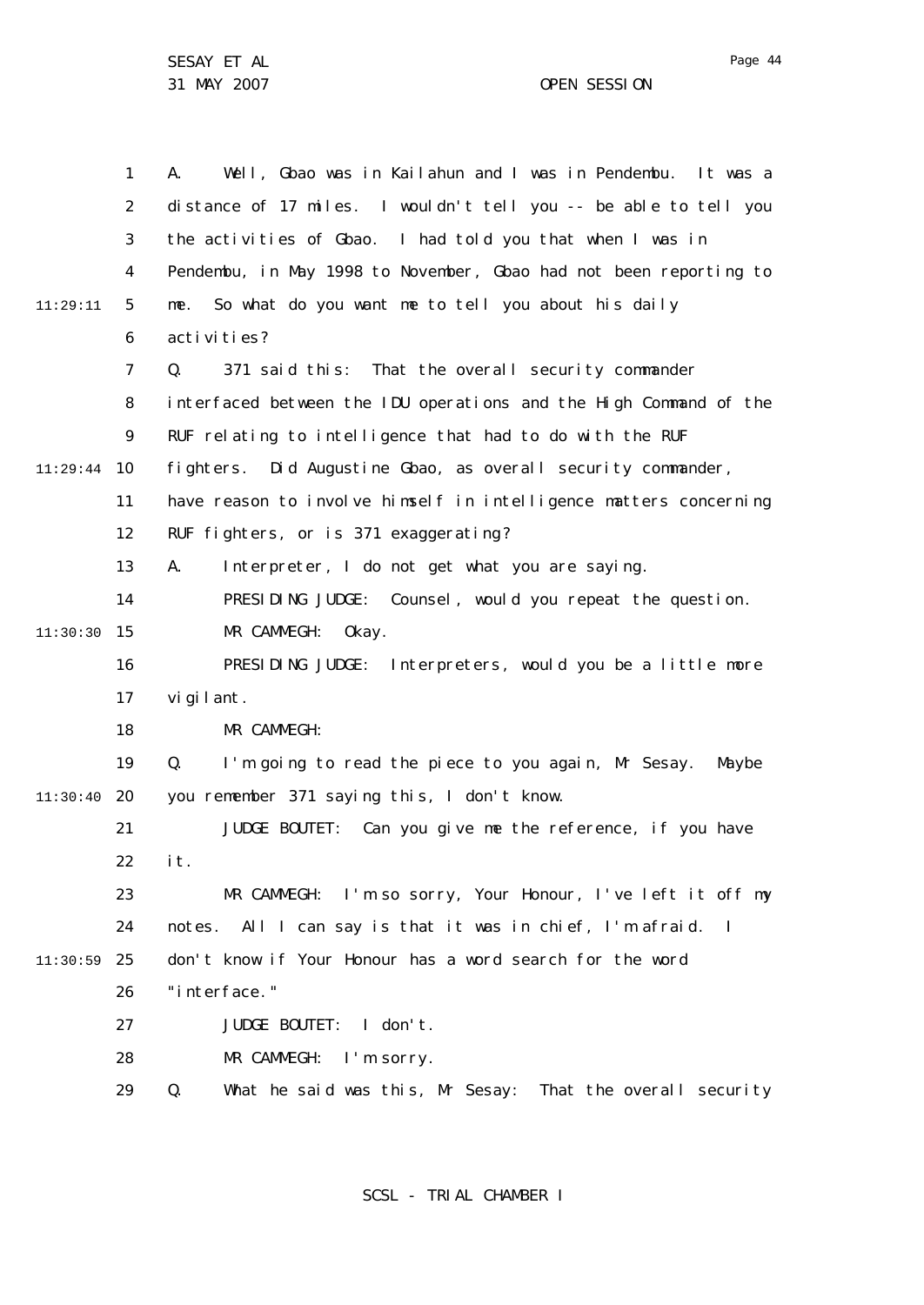31 MAY 2007 OPEN SESSION

1 2 3 4 5 6 7 8  $\mathsf{Q}$ 10 11:32:12 11 12 13 14 15 11:32:27 16 17 18 19 20 11:32:49 21 22 23 24 25 11:33:04 26 27 28 29 11:31:44 commander interfaced between the IDU operations and the High Command of the RUF relating to intelligence that had to do with the RUF fighters. My question is: Did Augustine Gbao really, as part of his duties, concern himself with intelligence relating to RUF fighters or is 371 exaggerating his true role? A. Interpreter, all that the man has said, you did not say anything to me. PRESIDING JUDGE: Interpreters, what is happening? Is there some -- THE INTERPRETER: Your Honours, the Krio interpreter is doing his work. I don't know what has happened. Perhaps it might be a technical problem. PRESIDING JUDGE: Yes, it sounds like it would be. Do you want some time to investigate this? THE INTERPRETER: Your Honours, I think so. PRESIDING JUDGE: Well, as we're getting close to the time for the usual morning break, we may as well break at this point and, hopefully, when we come back, have a complete restoration of the proper functioning of the interpretation booth. MR CAMMEGH: Thank you. Before Your Honours rise, I'm very grateful to Ms Ashraph, who has handed me the reference. It was 20 July last year. I think it's page 29. PRESIDING JUDGE: All right. Thanks. JUDGE BOUTET: Thank you. PRESIDING JUDGE: The Court will take the usual break at this time. [Break taken at 11.27 a.m.] [RUF31MAY07B - MD]. [Upon Resuming at 12.09 p.m.]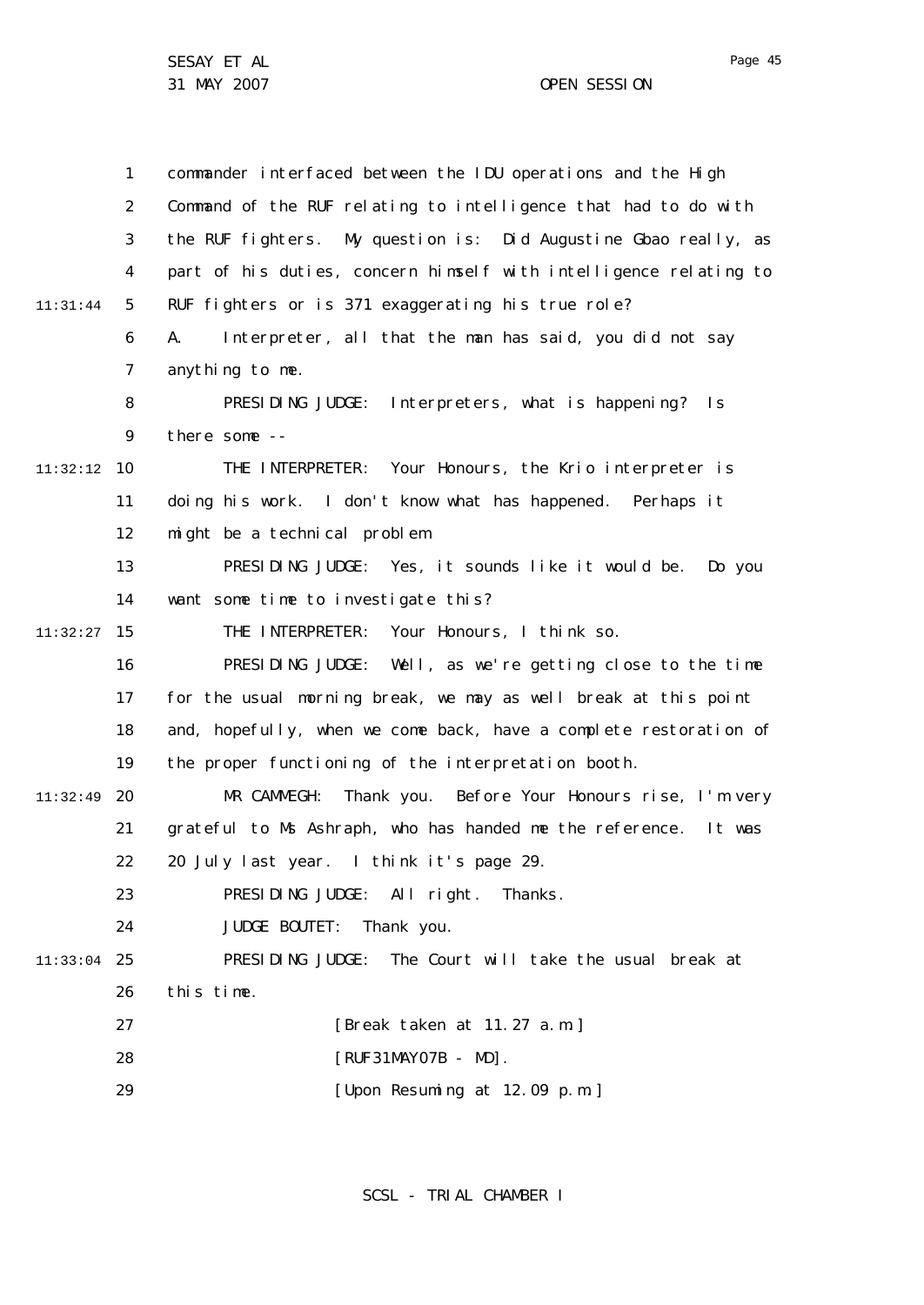1 2 3 4 5 6 7 8  $\mathsf{Q}$ 10 12:09:52 11 12 13 14 15 12:10:14 16 17 18 19 20 12:10:46 21 22 23 24 25 12:11:29 26 27 28 29 12:09:37 PRESIDING JUDGE: We will continue, learned counsel. MR CAMMEGH: Thank you, Your Honour. Q. Mr Sesay, we left off with me reading a section of 371's testimony to you and I hope Your Honours have seen that now. In fact, perhaps I could be reminded for my convenience the reference -- I didn't take it down. JUDGE BOUTET: You gave me 20 July, page 29. MR CAMMEGH: Thank you, Your Honour. Q. I'm going to read it to you again, Mr Sesay, if you want me to. Would you like me to read it again? A. Yes, sir. Q. Okay. 371 indicated in evidence-in-chief that the overall security commander interfaced between the IDU --JUDGE ITOE: If you can go slowly so that they can - slowly, yes. MR CAMMEGH: Q. The overall security commander interfaced between the IDU operations and the High Command of the RUF relating to intelligence that had to do with the RUF fighters. My question is: Did Augustine Gbao, in his role, concern himself with intelligence relating to RUF fighters? A. Well, that was for the IO. You had the intelligence in the front line and you would report to Bockarie in Buedu, in '98. Q. So would you suggest that 371 was exaggerating Gbao's true role when he gave that answer? A. Yes. Q. Can I just ask you a question now about Mike Lamin. As we know, he was appointed director of intelligence by Johnny Paul Koroma, some time in 1997. Were you aware of that, Mr Sesay?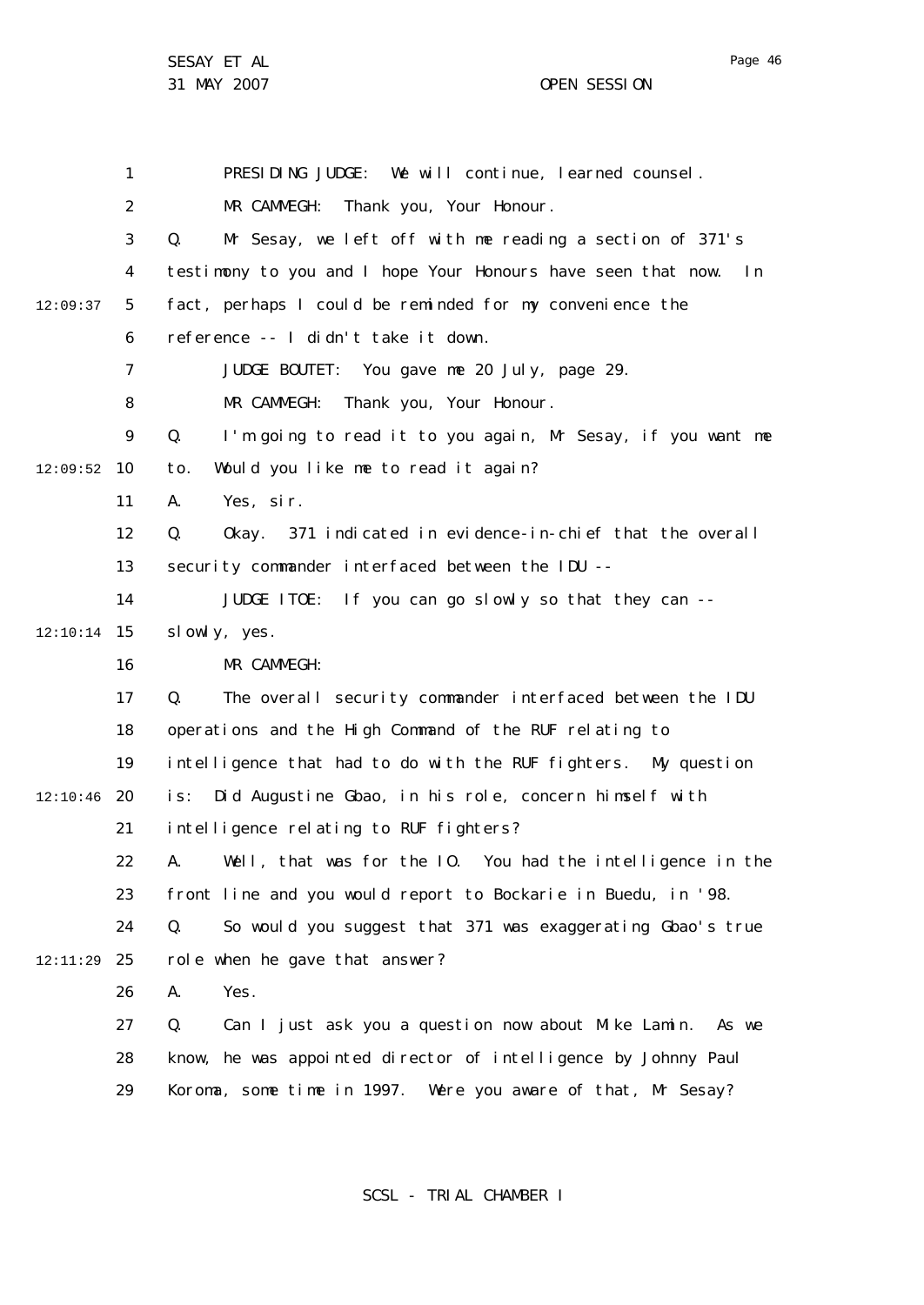1 2 3 4 5 6 7 8  $\mathsf{Q}$ 10 12:13:05 11 12 13 14 15 12:13:28 16 17 18 19 20 12:13:49 21 22 23 24 25 12:14:15 26 27 28 29 12:12:30 A. Yes, I knew about that. Q. As director of intelligence, up until presumably February '98, did Mike Lamin have any involvement, or concerns, with the intelligence that had to do with RUF fighters? A. No, because at that time he was not getting reports from Kenema, no. I was a police director, the police IG. He was working with him. The police IG and the commander, the MIB commander in the army. Q. Okay. Fair enough. Very briefly -- JUDGE ITOE: Sorry, are you suggesting he didn't have any access at all to RUF intelligence, as the director of intelligence under Johnny Paul Koroma? THE WITNESS: Well, My Lord, Mike Lamin was an RUF. He had access to RUF, but what I'm saying is that I did not see him get intelligence report from Kenema, or from Kailahun. That was not happening, sir, and from the time when Mike Lamin came to Freetown, he did not go to Kailahun until the -- up until the intervention. JUDGE ITOE: Thank you. THE WITNESS: Thank you, sir. MR CAMMEGH: Q. You've told us that he was appointed as adviser to Bockarie. As adviser, would he have been concerned to know everything about RUF intelligence, do you think? A. Well, the appointment, in which Sankoh gave to him was an adviser to Sam Bockarie and for the commanders within the RUF, that did not involve intelligence. Intelligence and advisory roles are two different things. Foday Sankoh made him an adviser and Johnny Paul made him a director of intelligence. In '97.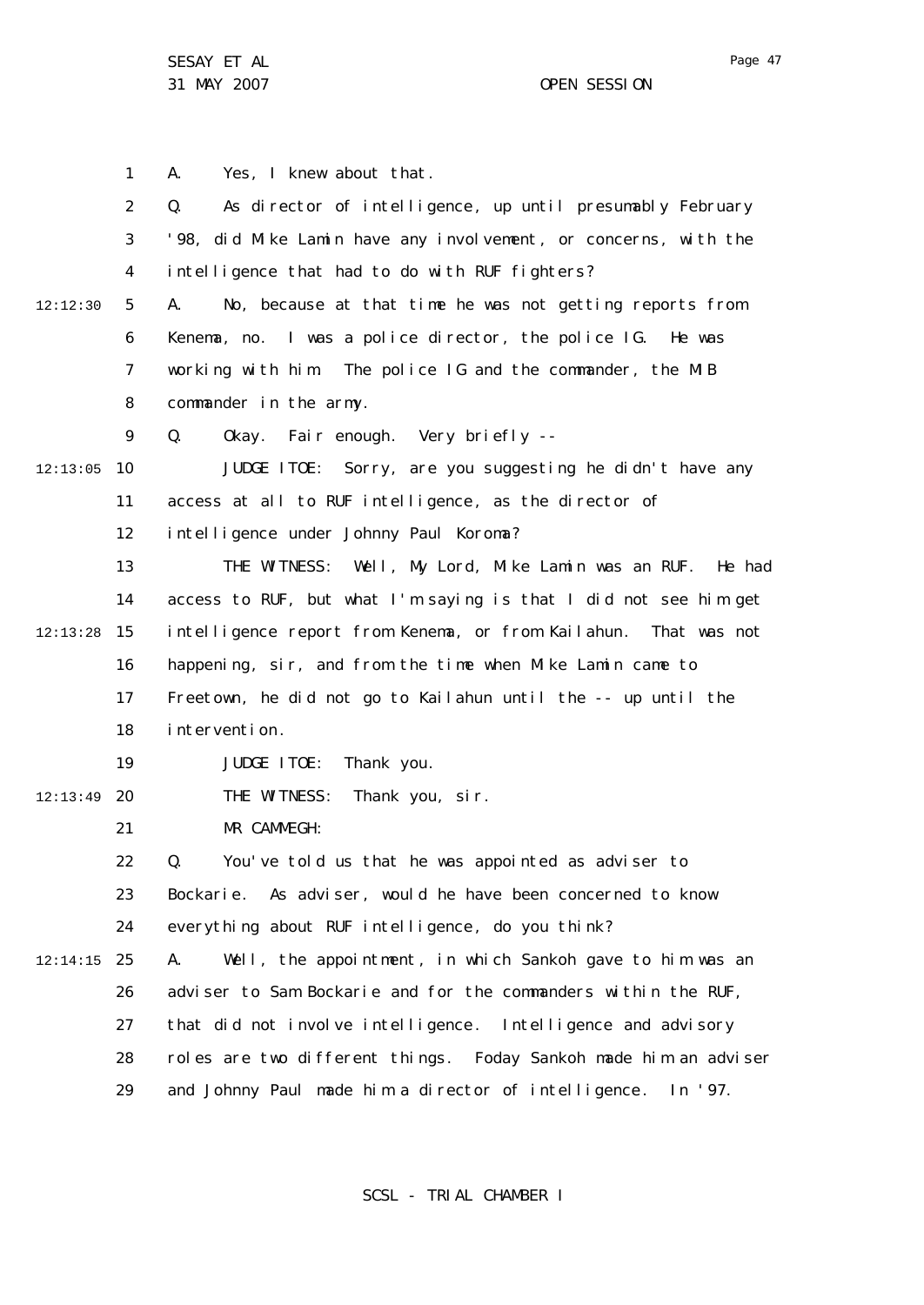31 MAY 2007 OPEN SESSION

1 2 3 4 5 6 7 8  $\mathsf{Q}$ 10 12:15:34 11 12 13 14 15 12:15:43 16 17 18 19 12:16:09 20 21 22 23 24 25 12:16:36 26 27 28 29 12:15:19 Q. All I'm asking is: Given that Lamin actually had this title, director of intelligence, I'm just wondering whether that would make him more likely to be required to know about intelligence matters than Augustine Gbao, for example; would that be right? Would you agree with that idea? PRESIDING JUDGE: You mean in terms of his credentials? MR CAMMEGH: By virtue of his title. PRESIDING JUDGE: By virtue of his title. MR CAMMEGH: Perhaps I can put that again or maybe put the suggestion again. PRESIDING JUDGE: Yes. Quite. MR CAMMEGH: Q. I'm going to make a suggestion to you, Mr Sesay, maybe you will agree, maybe you won't. I don't know. But Lamin was director of intelligence, that was the title that JPK gave him. So, during the junta time, from your knowledge, who would have been more likely to have been informed about intelligence matters; Lamin or Gbao? A. Well, it should be Gbao because Gbao was appointed by Foday Sankoh for the coup -- before the coup he was given that position, and all of us knew that Gbao was an old policeman and Gbao -- and Mike Lamin was not an old policeman or a soldier. Q. Perhaps I'm confusing the question. What I'm really referring to is intelligence that had to do with the military, with RUF fighters. Would Lamin have known more about that than Gbao, in his position? A. That's what I'm saying. I did not see that. I did not see Mike receive intelligence reports from the RUF. Because I've never heard Mike Lamin say that Gbao should tell him the report

SCSL - TRIAL CHAMBER I

Page 48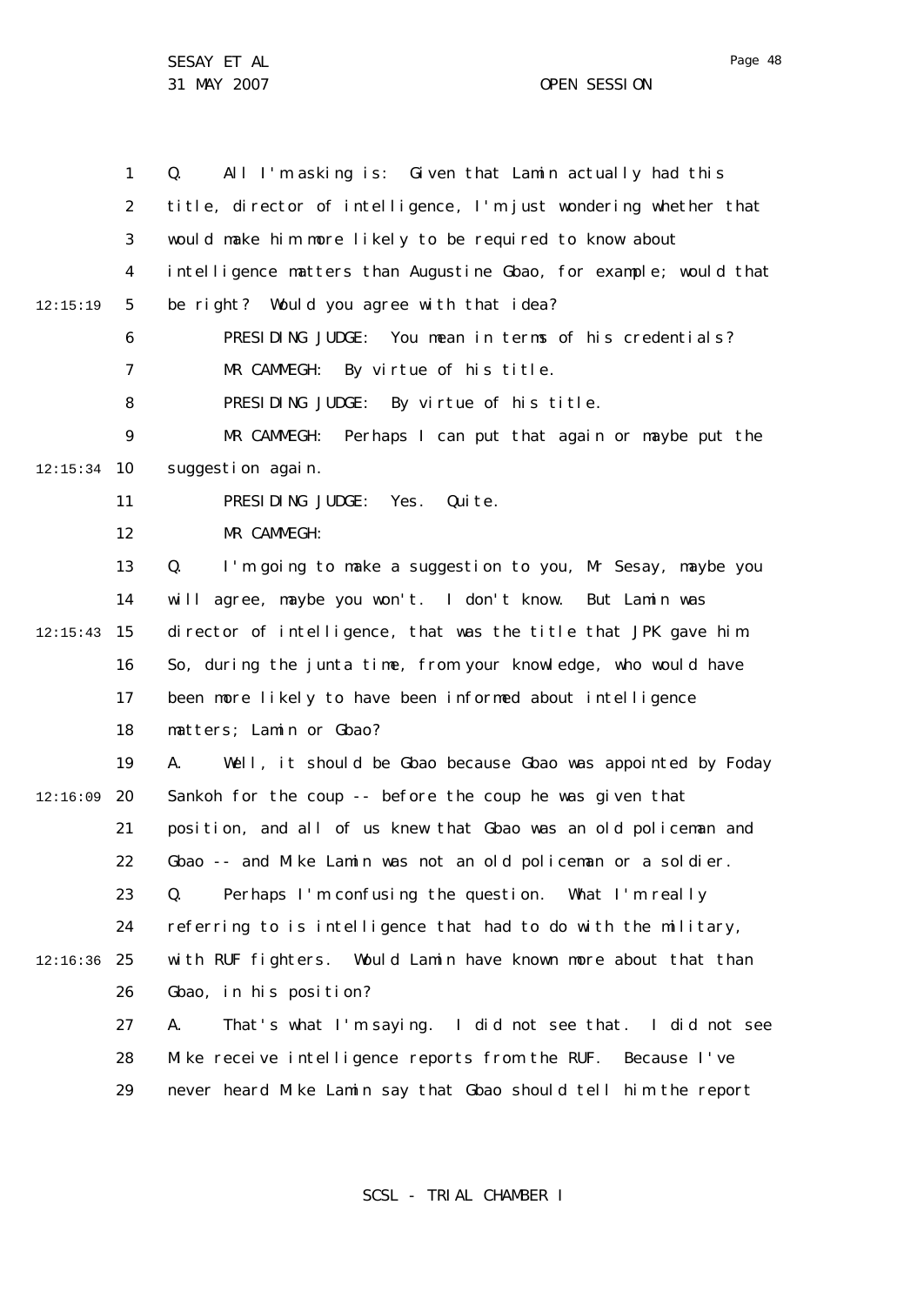1 2 3 4 5 6 7 8  $\mathsf{Q}$ 10 12:17:25 11 12 13 14 15 12:17:33 16 17 18 19 20 12:17:59 21 22 23 24 25 12:18:30 26 27 28 29 12:17:15 about the intelligence situation in Kailahun. I've never heard him ask about Kono or Kenema. Q. But to go back -- PRESIDING JUDGE: Is it a question of competence here or -- MR CAMMEGH: It's a question of role and function, Your Honour. PRESIDING JUDGE: Yes, but it has nothing to do with competence. It probably involves it because the question itself is very loaded -- MR CAMMEGH: Yes. PRESIDING JUDGE: -- in terms of its implication. MR CAMMEGH: Can I just wrap up the small subject --PRESIDING JUDGE: Thank you. MR CAMMEGH: -- where I started. Q. But your position is this, though, is it, Mr Sesay, that Gbao's job was not to interface with the High Command on matters relating to intelligence that had to do with the RUF fighters: You'd agree with that? A. Well, Gbao's job was not for intelligence. He was a security. Q. Well, I think I can leave that there and move on to what exactly Gbao's job was. Very briefly, Mr Sesay, can you describe what the overall IDU commander's job was, taking it as slowly as you can? A. What year are you asking me about? Q. It's a general question. A. Okay. Well, the IDU is Internal Defence Unit. For example, in Kailahun, you had civilians who were working in this unit. Their job was to -- they were between the fighters and the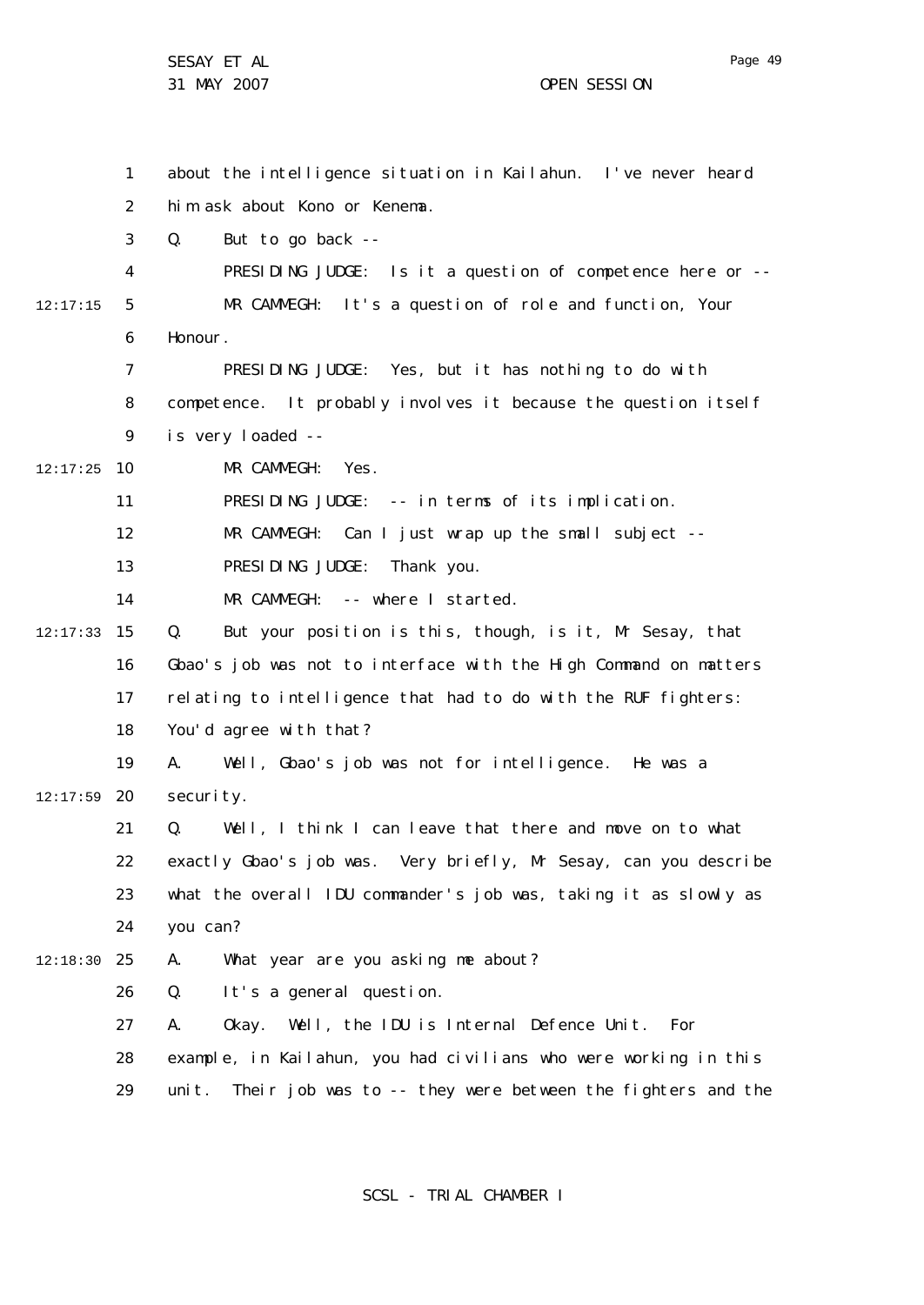1 2 3 4 5 6 7 8  $\mathsf{Q}$ 10 12:19:44 11 12 13 14 15 12:20:14 16 17 18 19 20 12:20:24 21 22 23 24 25 12:20:51 26 27 28 29 12:19:25 civilians. If a fighter does something somewhere, the IDUs, if it was that area that Gbao was, the IDU would send reports to Gbao, and even if a commander was doing something out of the way, if it was the same place where the commander was that Gbao was, then the IDU would report to Gbao that I've got so-and-so information, and I would advise that this is what should be done, and if the commander does not listen, then Gbao would take the reports to the head. Q. Okay. A. And the IDUs will also give passes if you -- it was, for instance, Pendembu, and civilians want to go and do business in the trading area, the IDU in -- THE INTERPRETER: Your Honours, the name of the trading spot. MR CAMMEGH: Did you say the training spot? PRESIDING JUDGE: Trading spot. MR CAMMEGH: Trading spot. PRESIDING JUDGE: The interpreters want the name again. Please repeat, Mr Sesay. THE WITNESS: Yes, for -- I said, in '98, if civilians wanted to do business in Lower Boama, which was a trading site between Sierra Leone and Guinea, then the IDU would give a pass to these civilians to go to Pendembu. So that the civilians would be able to go through the RUF at Mende Buima and the RUF at Lower Boama, and they would know these civilians were from Pendembu. So the pass was a form of an identity to know where you were from and where you were going to. The IDUs would give such passes. Q. And, as I think the Court has heard, particularly from '98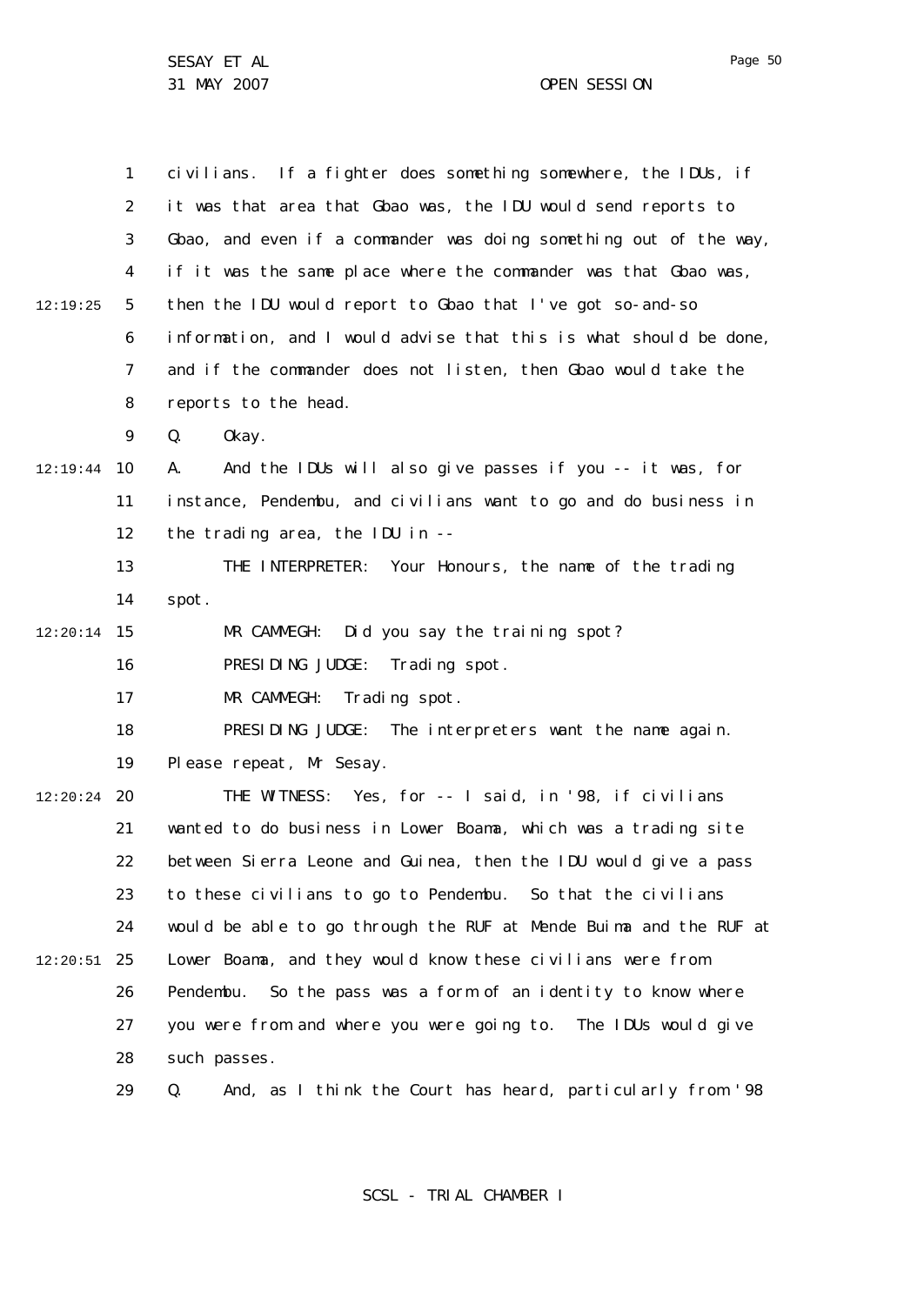1 2 3 4 5 6 7 8 9 10 12:21:53 11 12 13 14 15 12:22:18 16 17 18 19 20 12:22:43 21 22 23 24 25 12:23:28 26 27 28 29 12:21:31 onwards, there was a lot of concern in Kailahun about infiltration from enemy forces; that's why passes were often important. Would you agree? A. Well, that was not even -- it did not start in '98. It was something -- it was a system that had been going on earlier on, to identify civilians so that a mixed set of people were not coming to know about the RUF areas. Q. I accept that, Mr Sesay. I was just using '98 as an example, but I accept your answer on that. If the IDU had discovered some wrongdoing between civilians, or between a soldier and a civilian, what would that IDU officer be expected to do? A. Well, the IDU, who would discover that a fighter had done this to a civilian, the IDU would take the matter and the -- or the report to the commander who was in the area and the commander would order the arrest of that fighter through the MP. Q. And by commander, do I take it that you mean the area or the brigade commander, or the IDU commander, the overall IDU commander, just so that we are clear? A. Well, let me just give you an example. For example, in December 1998, Denis Lansana was the brigade commander in Gbendembu. He was the only one in Gbendembu. No, no, I can say, for instance, that was not in '98. I am sorry. I can say for like, like February, February '98, '99, sorry. The IDU commander, who was in Pendembu, in February '99, if something happens between a fighter and a civilian, the IDU in Pendembu would take the report to Denis Lansana who was the brigade commander in Pendembu and then Denis Lansana would issue an order of arrest from the MP for the fighter to be arrested and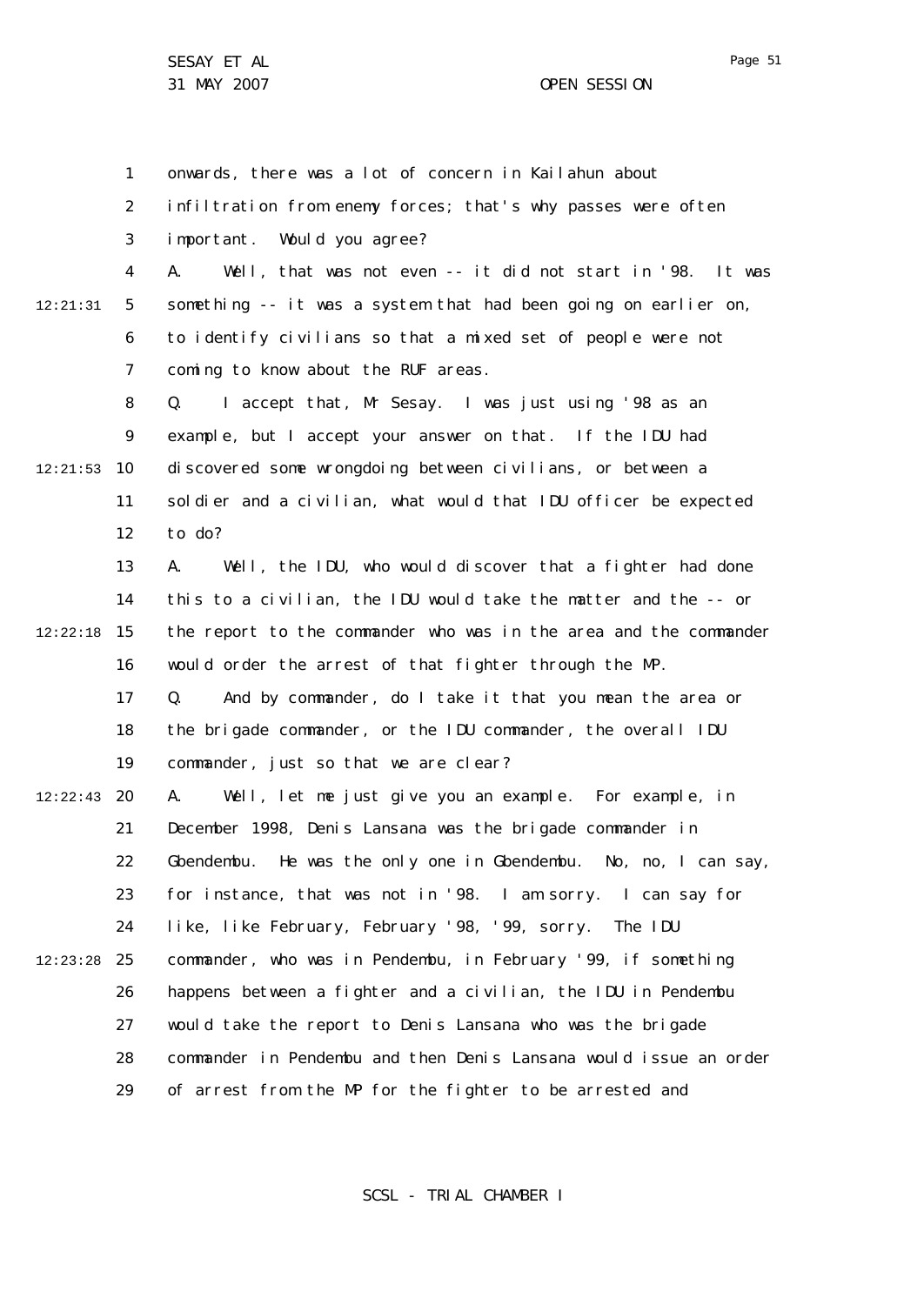1 investigated on.

2 Q. Right.

3 4 5 6 7 8 12:24:12 A. So it does not mean that the IDU should find the overall commander to make the complaint; no, no. And, at that time, the IDU, in a problem in Pendembu in '99, the IDU would take the report to the brigade commander. If it was a problem that the brigade commander was unable to solve he would take the report to Sam Bockarie.

 $\mathsf{Q}$ 10 12:24:43 Q. Okay. Why wouldn't he take it to Gbao, in those ci rcumstances?

11 12 13 14 15 12:25:04 16 17 18 19 20 12:25:32 21 22 23 24 25 12:25:58 26 27 28 A. Well, for example, Gbao at that time was in Makeni, you know. And if there was a problem, if it was a problem to address immediately, then the IDU commander would send a message to Gbao, in Makeni, and if Gbao, Gbao has no authority to give the brigade commander, unless Gbao sends to Mosquito and Mosquito will instruct the brigade commander to do that. If it's a problem then it will delay. So, for operations to be effective, the IDU commander in Pendembu will report to the brigade commander. Q. Thank you for that answer, Mr Sesay. I want to ask you about G5, now. It's been suggested in this trial, by various witnesses, that Augustine Gbao was certainly involved with G5. One or two have said he was a local G5 commander in Kailahun Town, and I will come on to those individual witnesses later. Can I just revisit the issue of passes: Was it all -- was it only the IDU who could issue a pass or were there circumstances where the G5 would issue passes in the district? A. The IDU would give passes; the G5 would give passes and even the MP can give a pass.

> 29 Q. Usually, when a pass was given, would it be desirable, for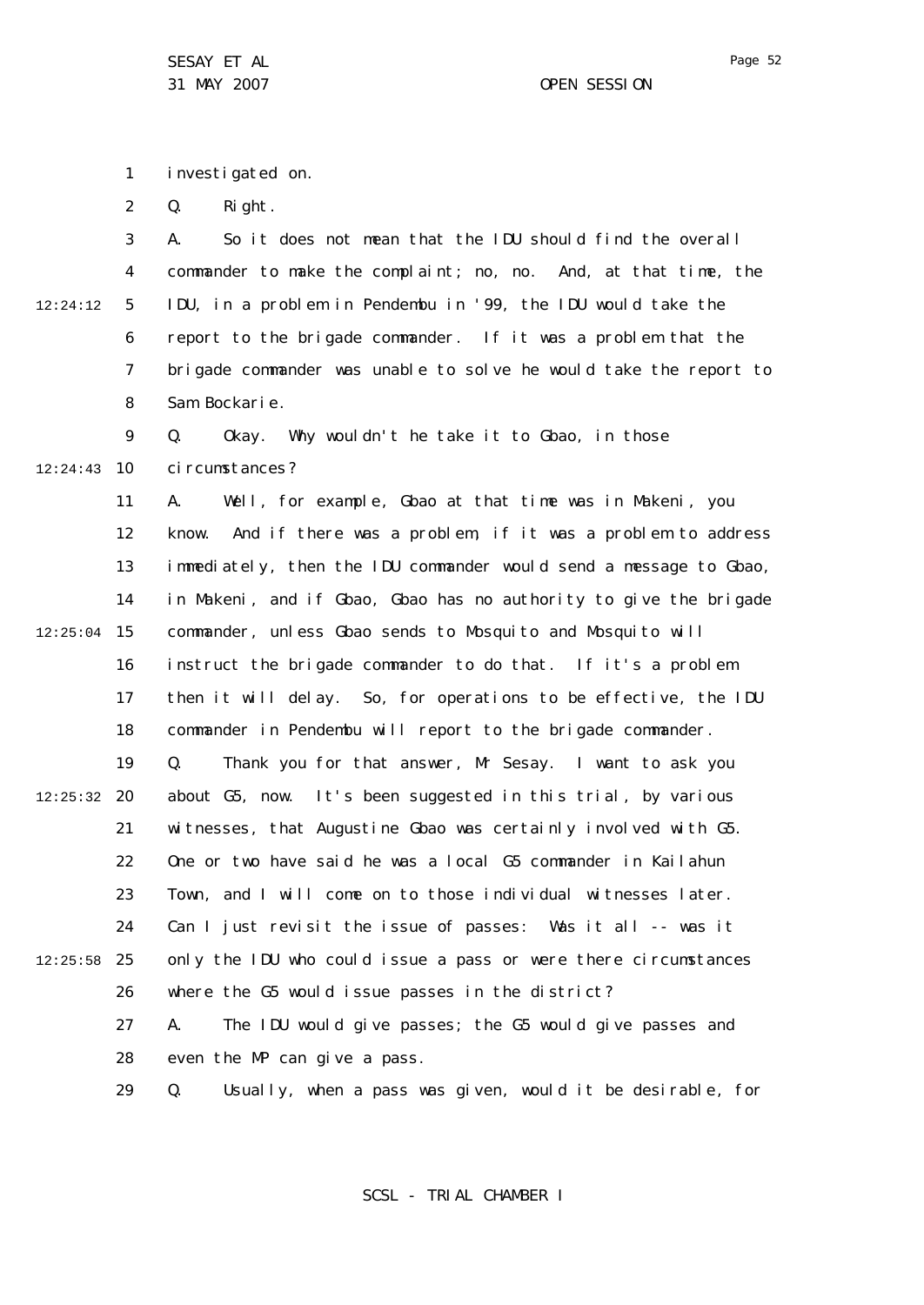1 2 3 4 5 6 7 8  $\mathsf{Q}$ 10 12:27:13 11 12 13 14 15 12:27:42 16 17 18 19 20 12:28:17 21 22 23 24 25 12:28:56 26 27 12:26:48 example, if the G5 issued a pass, for it to be countersigned by member of either the IDU or the MP? A. No. If, for example, the G5 in Kailahun, who was Morie Fekai, if he had signed a pass for a civilian going to Buedu the MP has nothing to do with that. The IDU has nothing to do with that. So long as it is a G5 who has signed, he would issue you a pass. Q. I want to move to again focusing on the G5 to the issue of movement of civilians. Again, I am afraid I don't have the strict reference to this, but 371 told the Court this, and I'm going to read it slowly: "For the G5, in terms of movement of civilians, especially the point in time when the civilians were used as carriers of goods to strategic areas within the RUF controlled territories, that movement was supervised by the overall security commander who ensured the security of the internal defence of the RUF. He liaised with the G5 in terms of getting the civilians". Now, the first question: Do you agree that movement of civilians, as carriers of goods, was supervised by the overall security commander? A. No, that was not to my knowledge because, in '98, a lot of vehicles were in Kailahun and even I, who was in Pendembu, when Bockarie was sending supply, it would -- it will come in vehicles. And if I wanted a supply, I would send my vehicle and my driver to get the supply. So I did not see civilians carrying RUF supplies to Kailahun in 1998.

> 28 29 Q. Okay. That's, by the way, on page 29 on 20 July last year. Thanks again to Ms Ashraph.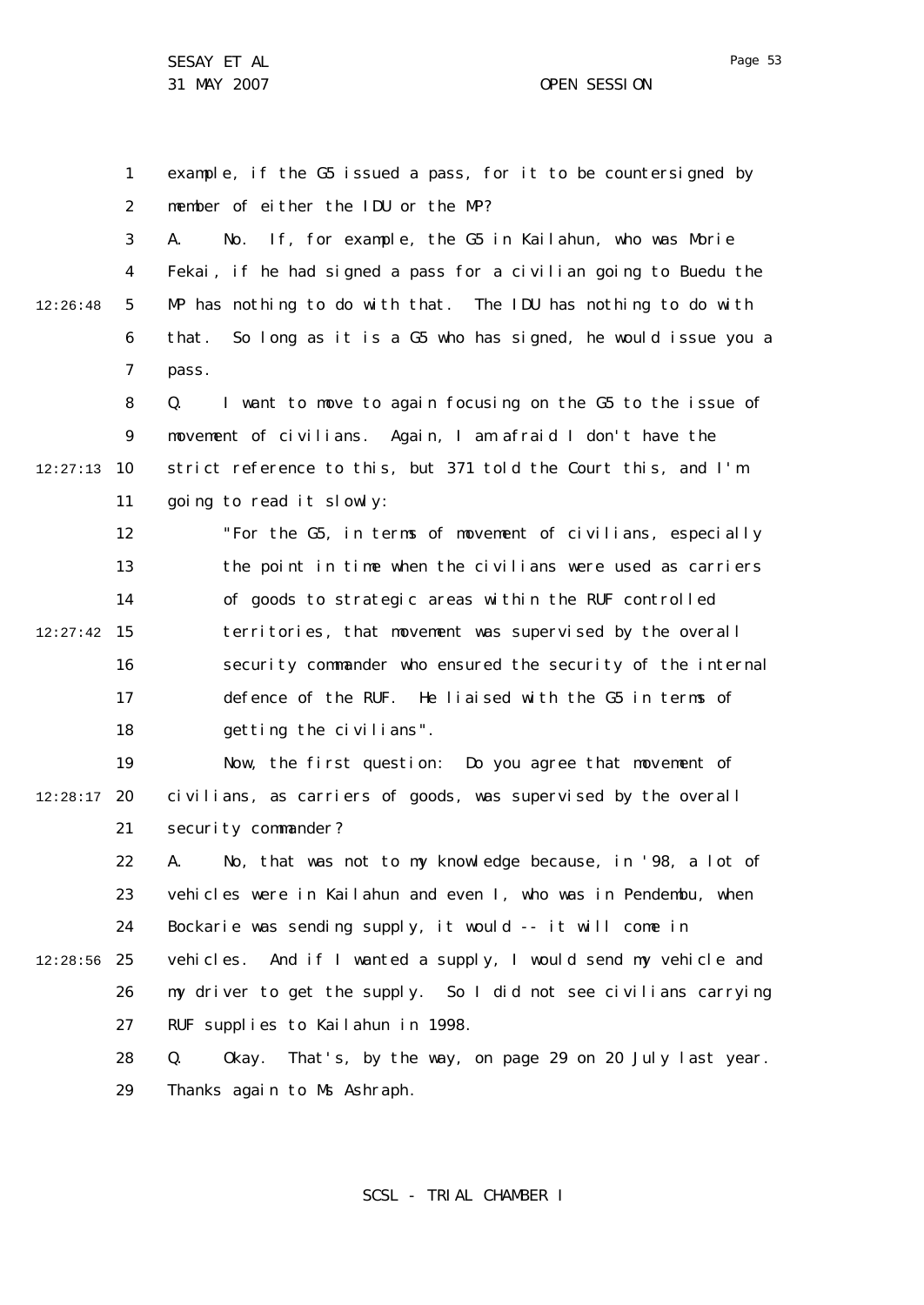1 2 3 4 5 6 7 8  $\mathsf{Q}$ 10 12:29:47 11 12 13 14 15 12:30:13 16 17 18 19 12:30:48 20 21 22 23 24 25 12:31:10 26 27 28 29 12:29:29 JUDGE BOUTET: I didn't get it. You said 29? MR CAMMEGH: 20 July. JUDGE BOUTET: Yes. MR CAMMEGH: Of last year, page 29. JUDGE BOUTET: Thank you. MR CAMMEGH: Q. Thank you for that answer. Perhaps if I can ask you just to reconsider the central question: Whether loads were carried -- and clearly the Defence do not admit labour was forced, that's not what I'm asking you about -- I'm asking you about the organisation of labour, where labour was used; okay? Of course we collectively deny forced labour so I don't want to confuse you with that. But the question is: Back in '96, '97 or whenever, when loads were carried on heads or by hand, and in '98 when they were on vehicles, as you say, did the overall security commander have the job of supervising that carrying of goods to strategic areas, as 371 says? A. No. That was not the job of the IDU commanders. Q. Was it ever his job to organise that logistical movement, to your knowledge? A. Well, I said I did not see that, no. Q. And certainly so far as '98 is concerned, you were living in Kailahun District, am I right? From February of '98 right up until some time in December? A. Yes. I was in Kailahun District. Q. Indeed; I'm aware of that. The second question concerning that quotation I've read to you is where 371 says that Gbao "liaised with the G5 in terms of getting the civilians." Did Augustine Gbao communicate with the G5 in terms of rounding up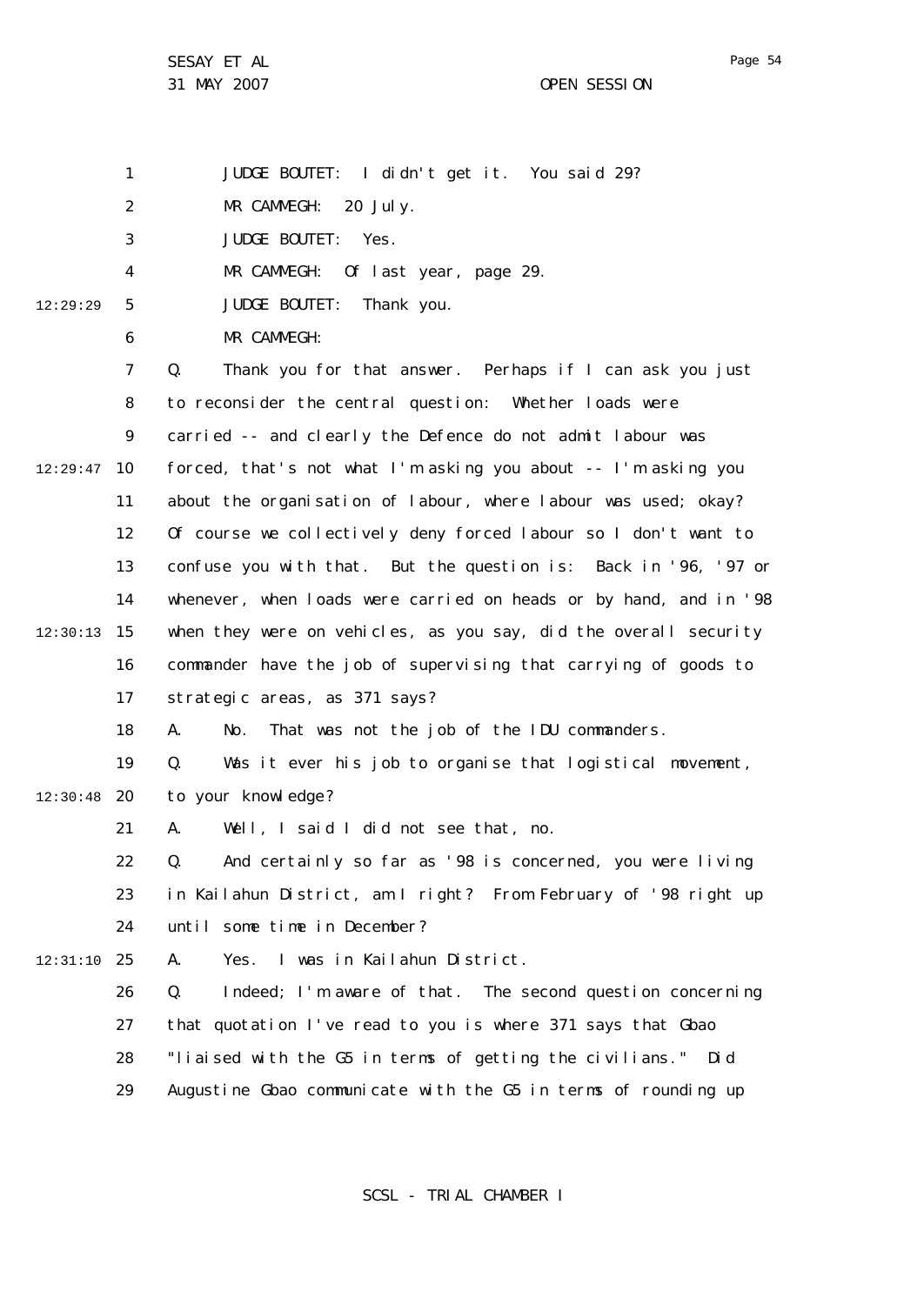1 2 3 4 5 6 7 8  $\mathsf{Q}$ 10 12:32:35 11 12 13 14 15 12:33:05 16 17 18 19 20 12:33:33 21 22 23  $24$ 25 12:33:58 26 27 28 29 12:32:16 civilians to do labour at any time, so far as you were aware? A. For me, when I was with Gbao, in Giema, in late '96, to May '97, I did not see that. And even when I returned to Kailahun in '98 I said I did not see that, that Gbao would organise civilians to transport goods. Gbao was in Kailahun Town and I was in Pendembu Town and Bockarie was in Buedu, so -- so there was 17 miles -- it was 17 miles from Kailahun to Buedu. THE INTERPRETER: Your Honours, can the witness take that bit again. PRESIDING JUDGE: Mr Sesay, Mr Sesay, please repeat the last portion of your testimony for the interpreters. THE WITNESS: Yes, sir, My Lord. I said when I returned to Kailahun, late in February '98, I said I did not see Gbao organising people to transport items, loads, luggages; I did not see that. I said from May I was in Pendembu. Gbao was in Kailahun Town and Bockarie was in Buedu. From Pendembu to Buedu is 17 miles, and from Buedu to Kailahun is another 17 miles but when I was going to Kailahun Town I never saw Gbao organising civilians because the civilian population, itself, had to abandon Kailahun from April, Kailahun Town, from April '98 because of the bombardment through the jet in -- because it killed a woman and some fighters in Kailahun Town. There were very few people in Kailahun Town and some workers. MR CAMMEGH: Q. If the movement of logistics was ever required, Mr Sesay, and again leaving aside the issue of whether it was forced or not, was it the G5's job to organise that movement, or some other uni t? A. Well, movement for the G5 if, if they have to carry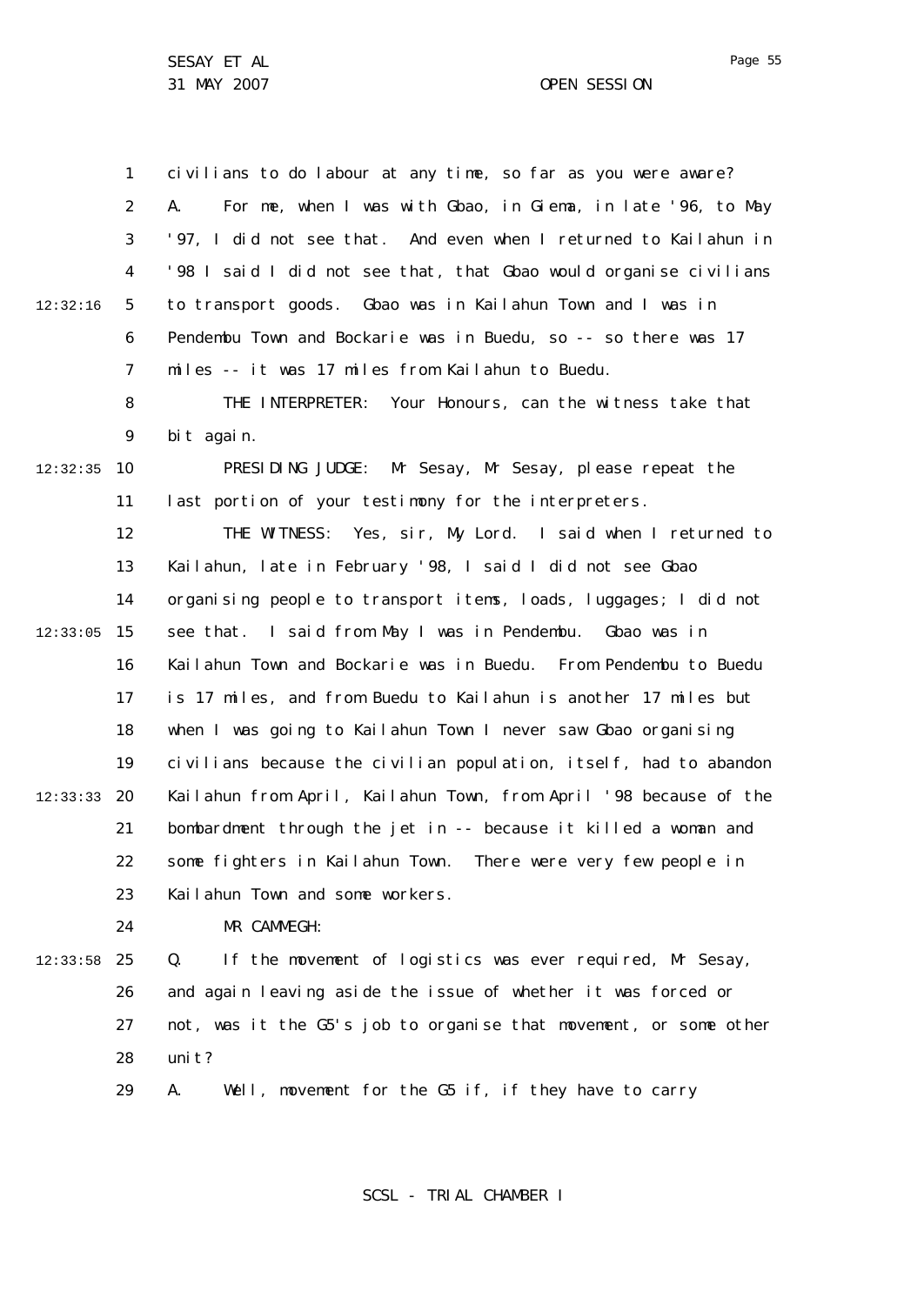1 2 3 4 5 6 7 8  $\mathsf{Q}$ 10 12:34:57 11 12 13 14 15 12:35:28 16 17 18 19 20 12:36:01 21 22 23  $24$ 25 12:36:36 26 27 28 29 12:34:38 anything, or to make a bridge, they would call civilians from the G5. Q. Thank you. And, as you've said, the commander of the IDU -- I am sorry, did you want to say something else? A. Yes. Q. What? A. Like, for instance, when Bockarie said to brush up the field, it was the overall G5 commander he told, who was Prince Taylor and Prince Taylor called the chief on Sam Bockarie's instructions, and he called the chief to talk to his people to help to do the brushing, and Bockarie would provide food for those who were working on the field. So that was the G5. Q. Can I just give you a hypothetical situation: Let's assume that the G5 have organised a movement of logistics. And let's assume they are carrying items from Kailahun Town across the Moa. And when they reach the Moa, some combatants within that column commit some offences against some of the civilians in the column; would the IDU commander be able to interfere with what the G5 were doing, in terms of carrying that column towards the Moa River? A. I don't understand the question, because the way in which you asked it, I don't understand. Q. You told us earlier on that a unit commander cannot query the activities of another unit commander; yes? Do you remember? A. Yes. Q. If it came to the attention of IDU that another unit might be committing some offence against a civilian, in the course of its activity, could the IDU commander interfere with that acti vi ty?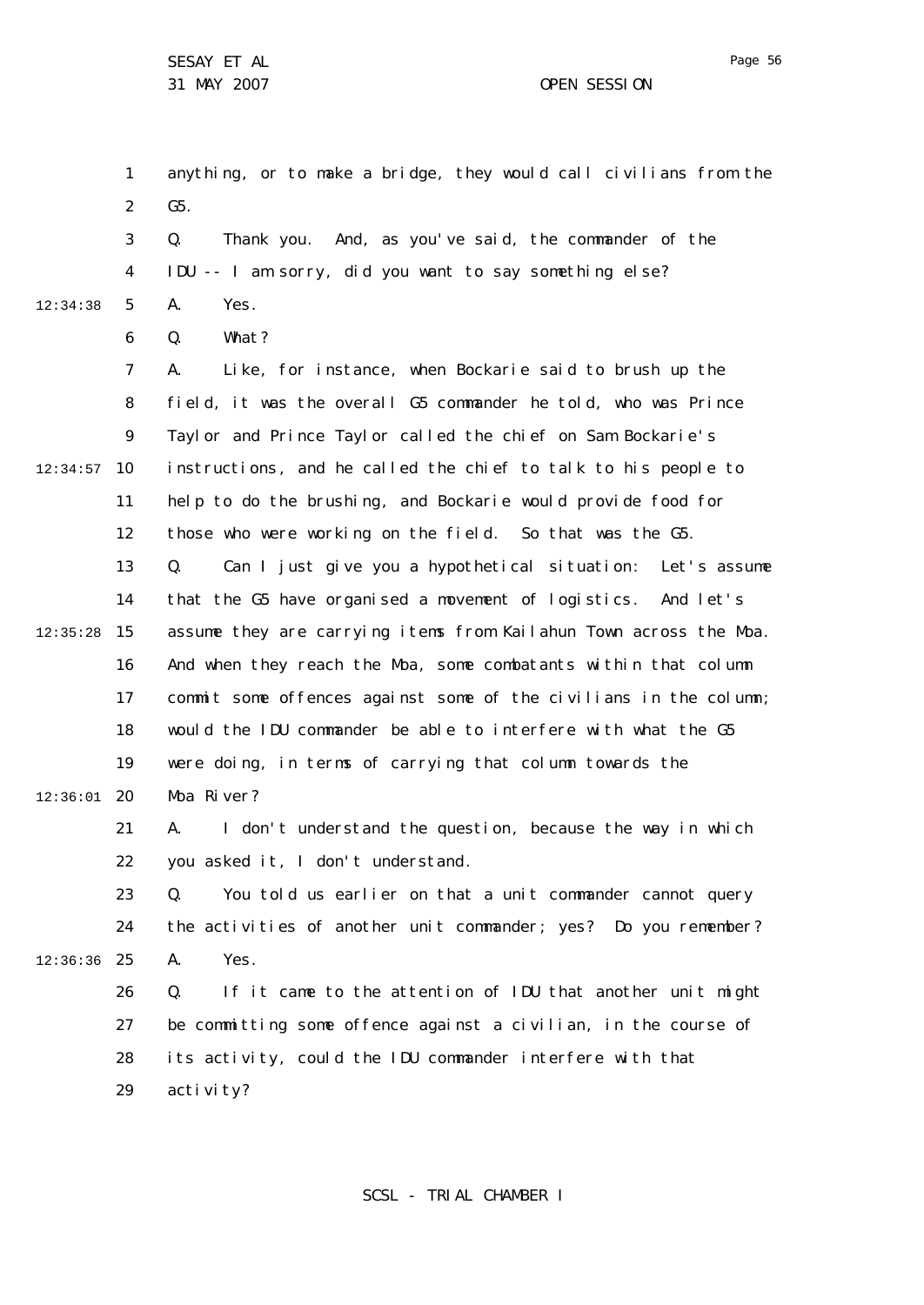|          | $\mathbf{1}$   | PRESIDING JUDGE: Isn't this something that really would              |
|----------|----------------|----------------------------------------------------------------------|
|          |                |                                                                      |
|          | 2              | follow, as a matter of logical reasoning, if the hypothesis          |
|          | 3              | because -- and this is a matter which probably can be a subject      |
|          | 4              | for address and legal reasoning.                                     |
| 12:37:25 | 5              | MR CAMMEGH: Your Honour is probably right, in view of the            |
|          | 6              | witness's previous answers.                                          |
|          | $\overline{7}$ | PRESIDING JUDGE: Quite right.                                        |
|          | 8              | MR CAMMEGH: I am probably over-complicating the issue. I             |
|          | 9              | am grateful for that indication. I never quite know how far to       |
| 12:37:34 | 10             | go to illustrate the point I am making but --                        |
|          | 11             | PRESIDING JUDGE:<br>Ri ght.                                          |
|          | 12             | MR CAMMEGH: -- I am grateful Your Honour is clearly alert            |
|          | 13             | to the hypothesis I am trying to $-$ -                               |
|          | 14             | PRESIDING JUDGE: Let's proceed.                                      |
| 12:37:46 | 15             | MR CAMMEGH:                                                          |
|          | 16             | Can I refer you to what 113 said. She suggested that, in<br>Q.       |
|          | 17             | fact, Augustine Gbao was the G5 in Giema, from 1993. Do you have     |
|          | 18             | the name there, Mr Sesay. It's in the sixth, seventh?                |
|          | 19             | Yes, I have the name.<br>А.                                          |
| 12:38:18 | 20             | She suggested that Gbao was the G5, is what she called him,<br>Q.    |
|          | 21             | in Giema, from 1993. Any truth in that?                              |
|          | 22             | It was a lie, it was a lie, because Gbao was in, from<br>Α.          |
|          | 23             | December '93 to March '95, Gbao was living in Kamadugu Village,      |
|          | 24             | very close to the Guinea and Liberian border; around Koidu.<br>Thi s |
| 12:38:56 | 25             | 113, from '94 to -- to late October 1990 -- from '94 to late '96,    |
|          | 26             | this 113, he was in Peyama Jungle and there he had been working      |
|          | 27             | under one of the units.                                              |
|          | 28             | Thank you this witness also said that Gbao was the G5<br>Q.          |
|          | 29             | commander, in Kailahun Town, at the time the Kamajors were           |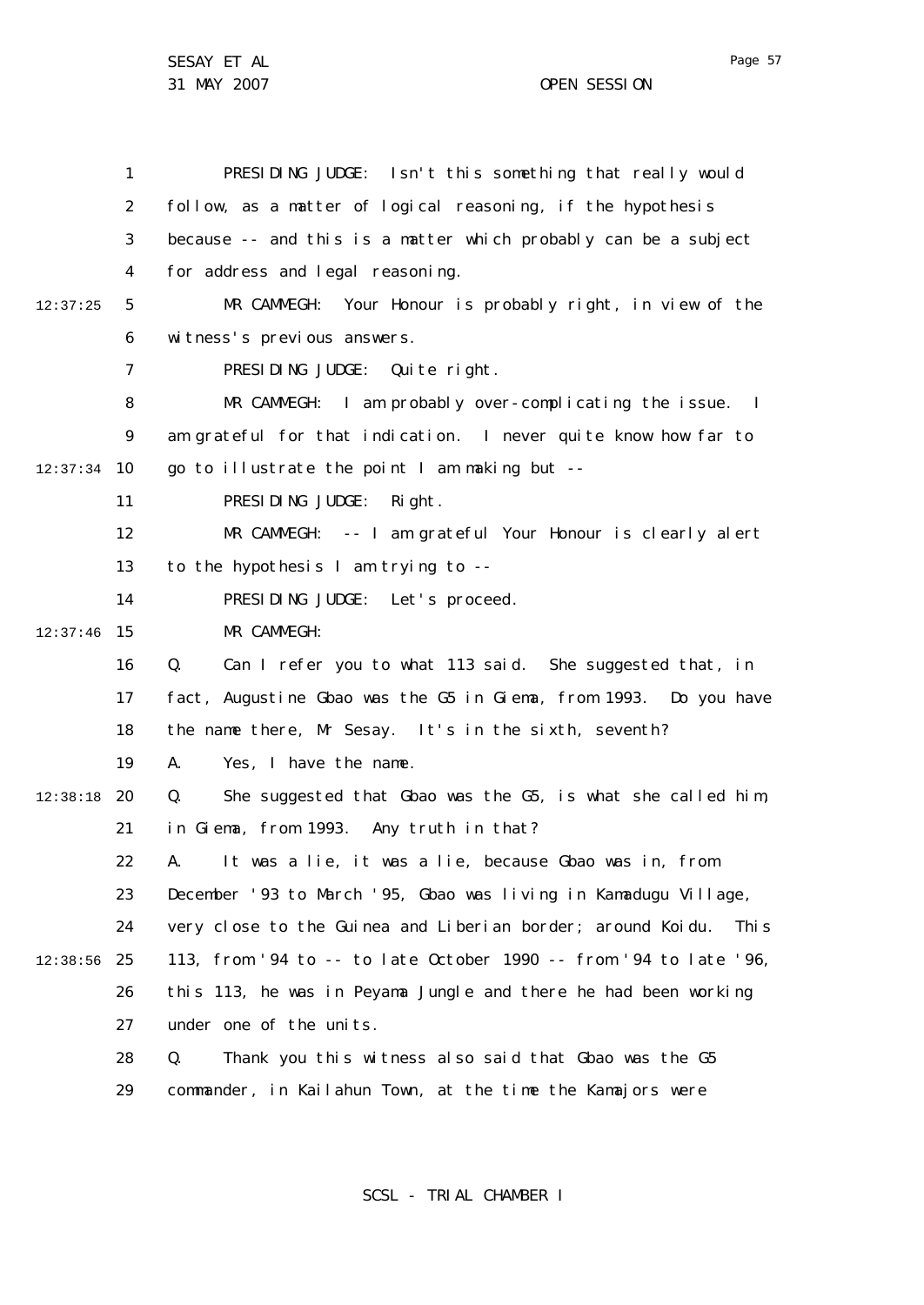1 2 3 4 5 6 7 8  $\mathsf{Q}$ 10 12:40:50 11 12 13 14 15 12:41:03 16 17 18 19 20 12:41:44 21 22 23 24 25 12:42:11 26 27 28 29 12:40:05 killed; any truth in that? A. Well, even in Giema, the first question that you asked me I did not finish answering it. In Giema, the G5 commander who was working under me, who was the G5 commander, that was DM Brima. DM Brima. And Gbao was not a G5 commander in Kailahun Town. '97/98, Gbao was an IDU. The G5, the overall G5 in '97/98 was Prince Taylor, and the G5 who was based in Kailahun, who was the district G5 Commander, was Morie Fekai, and he was based in Kailahun Town '97, '98, '99 up to 2000, 2001. Morie Fekai. He was the district G5 commander. Q. Mr Sesay, to your knowledge, and you knew Gbao for many years, was Gbao ever a member of the G5? A. I said Gbao was not a member of the G5. Q. Okay. A. Except from '96, he was the overall IDU commander and I've never heard that Gbao worked with the G5 unit. Q. I am just staying with 113 for a moment. That witness indicated that in Kailahun Town, if civilians were required to carrying logistics, or to farm, they had to go to Gbao's office; any truth in that, to your knowledge? A. Well, I did not know because I was not based in Kailahun Town, and I did not know Gbao to organise civilians. Q. Would this be right: That if civilians were going to be involved in carrying, or in farming, then it would be Morie Fekai who would have the job of organising that, if it was done? THE INTERPRETER: Yes. Would the learned attorney repeat the question? The interpreter did not get the last segment of the question. MR CAMMEGH: I will ask the question again.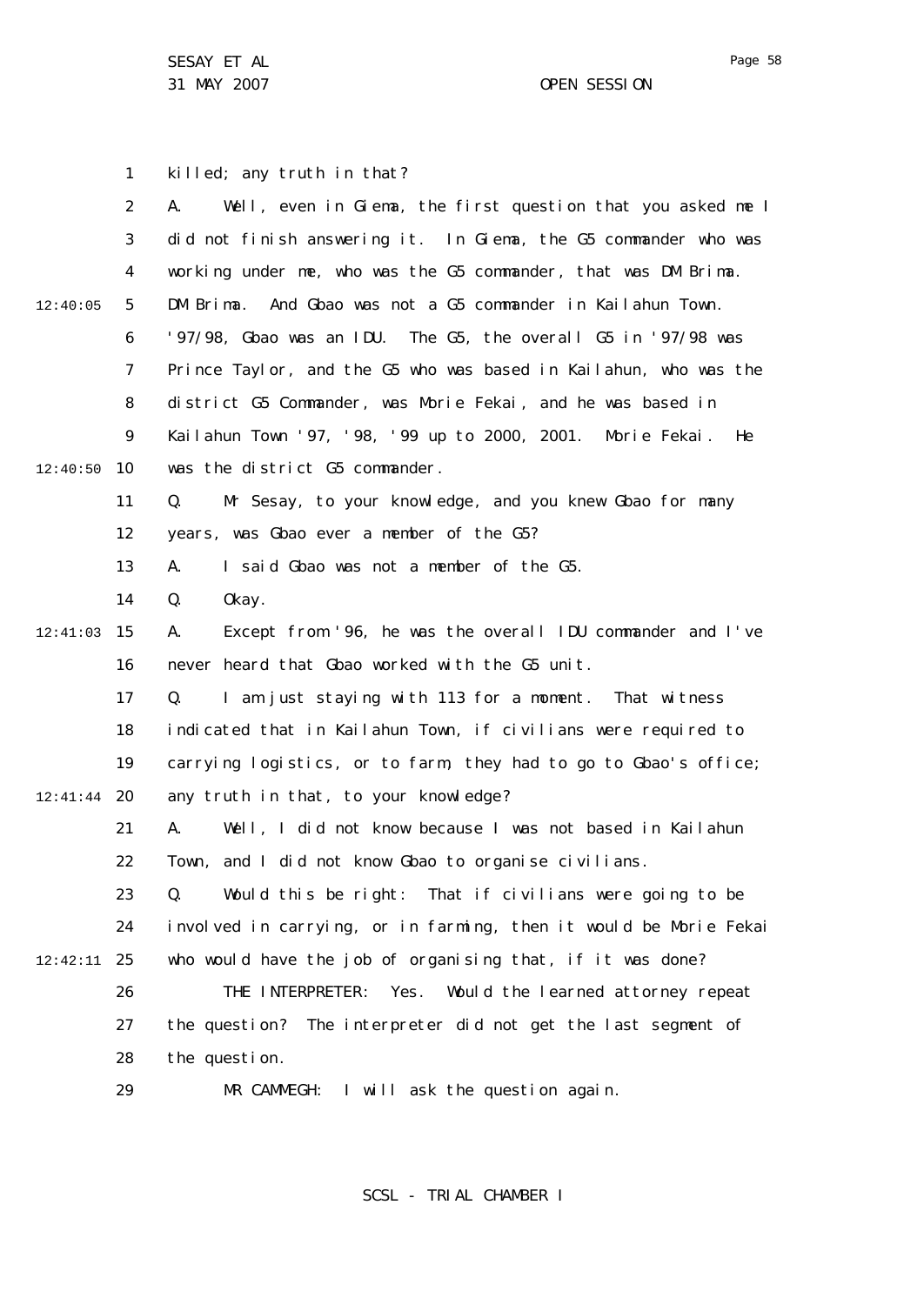1 2 3 4 5 6 7 8  $\mathsf{Q}$ 10 12:43:17 11 12 13 14 15 12:43:34 16 17 18 19 12:44:00 20 21 22 23 24 25 12:44:21 26 27 28 29 12:42:49 Q. If it was necessary to organise the carrying of logistics, or of some farming, would it -- A. To carry logistics where? Where? Q. I'm saying anywhere. If any carrying was required, if any farming was required, if any civilian work in support of the war effort was required, I suppose it would be Morie Fekai, from the G5, who would be organising that in Kailahun Town; is that right? A. Yes. If it was something that the civilians had to do, it was the responsibility of the G5. Like, so that the civilians could brush the road from Bandajuma Village to the main road, that was the G5. Q. Thank you, Mr Sesay. I'm sure you remember 113 very well. I'm going to ask you more about her later on and the comments that she made. A. I knew him. I knew him from 1992. MR JORDASH: Was that a him or a her? THE INTERPRETER: Yes, Your Honours, would that be clarified by the witness because [speaks Krio] in Krio, [speaks Krio] can mean him or her. Would the witness please be allowed to explain, to clarify that. Because [speaks Krio] is ambiguous in Krio. PRESIDING JUDGE: Are you talking about he or a she? The interpreters wanted some help. Is this person a he or a she? MR CAMMEGH: Male or female? THE WITNESS: My Lord, 113 -- I mean, the lawyer asked me whether I knew 113 and I said that I knew 113 from '92, yes. PRESIDING JUDGE: Yes. Is that okay, interpreters? Is it now clarified? THE INTERPRETER: Well, the gender is not clarified, Your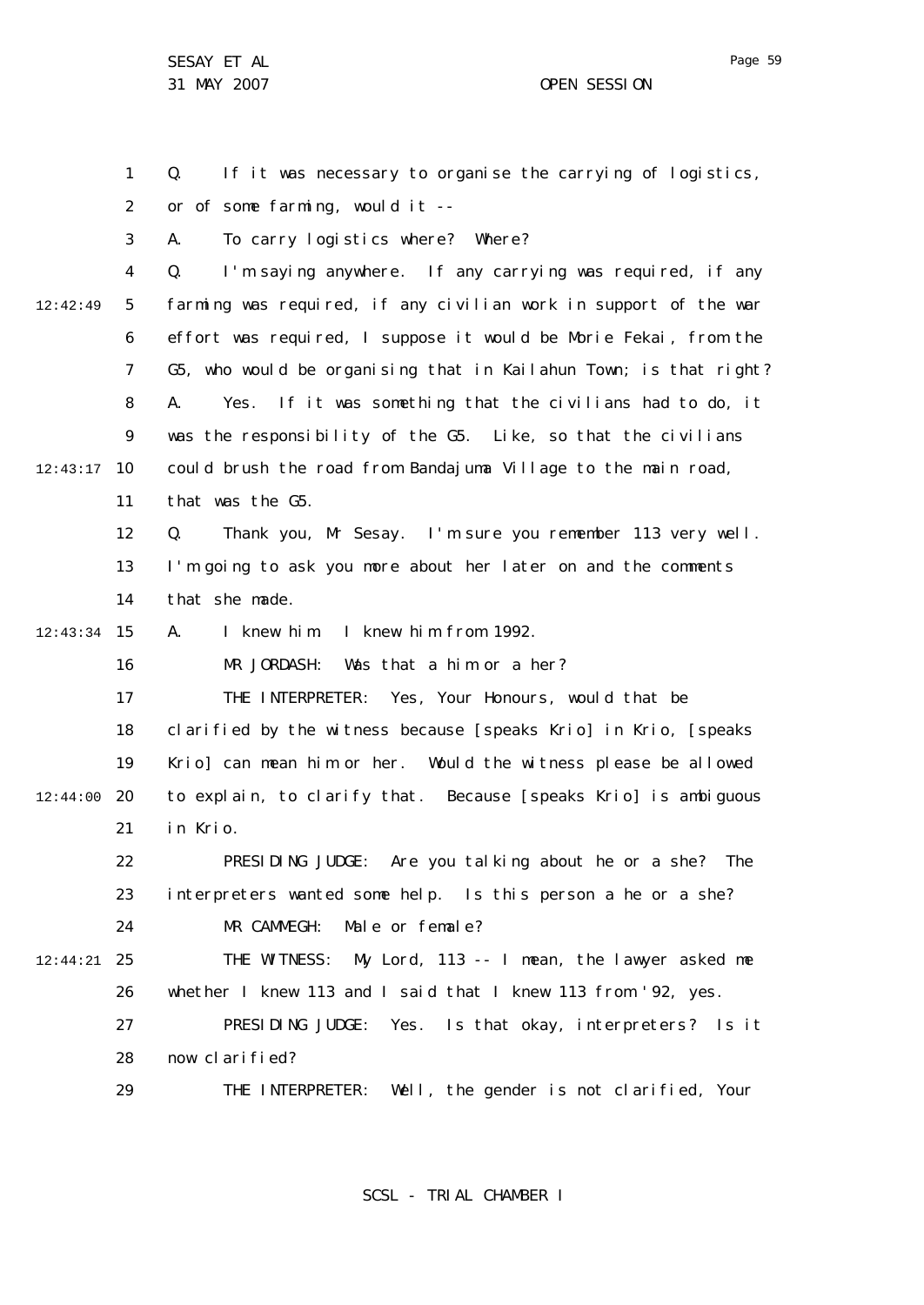1 2 3 4 5 6 7 8  $\mathsf{Q}$ 10 12:45:02 11 12 13 14 15 12:45:15 16 17 18 19 20 12:45:28 21 22 23 24 25 12:45:33 26 27 28 29 12:44:49 Honours. PRESIDING JUDGE: Well, I mean, why is the gender necessary now? THE INTERPRETER: Well, the learned attorney Jordash got up to say whether it was a he or a she. That is a -- PRESIDING JUDGE: No, I did say that, yes. THE INTERPRETER: No, it was learned attorney Jordash. He got up and said whether it was a he or she. PRESIDING JUDGE: Oh, I see. On his intervention. THE INTERPRETER: Yes. PRESIDING JUDGE: Actually, it would seem as if the answer is clear; we are talking about 113. MR CAMMEGH: Yes. PRESIDING JUDGE: And so what is the ambiguity now? I think it's resolved. THE INTERPRETER: Thank you very much, Your Honour, I think it's resolved. PRESIDING JUDGE: Mr Jordash, your question then seems -- MR JORDASH: It is simply that Mr Sesay said "I knew  $113" - -$ PRESIDING JUDGE: Yes, yes. MR JORDASH: -- and then referred to 113 as a he. PRESIDING JUDGE: I see. MR JORDASH: And 113 is not a he. PRESIDING JUDGE: Quite. Well, would it be better if we just leave it at 113? "I knew 113." MR CAMMEGH: Shall I deal with it briefly? PRESIDING JUDGE: All right. Let him ask. MR CAMMEGH: I can deal with it this way.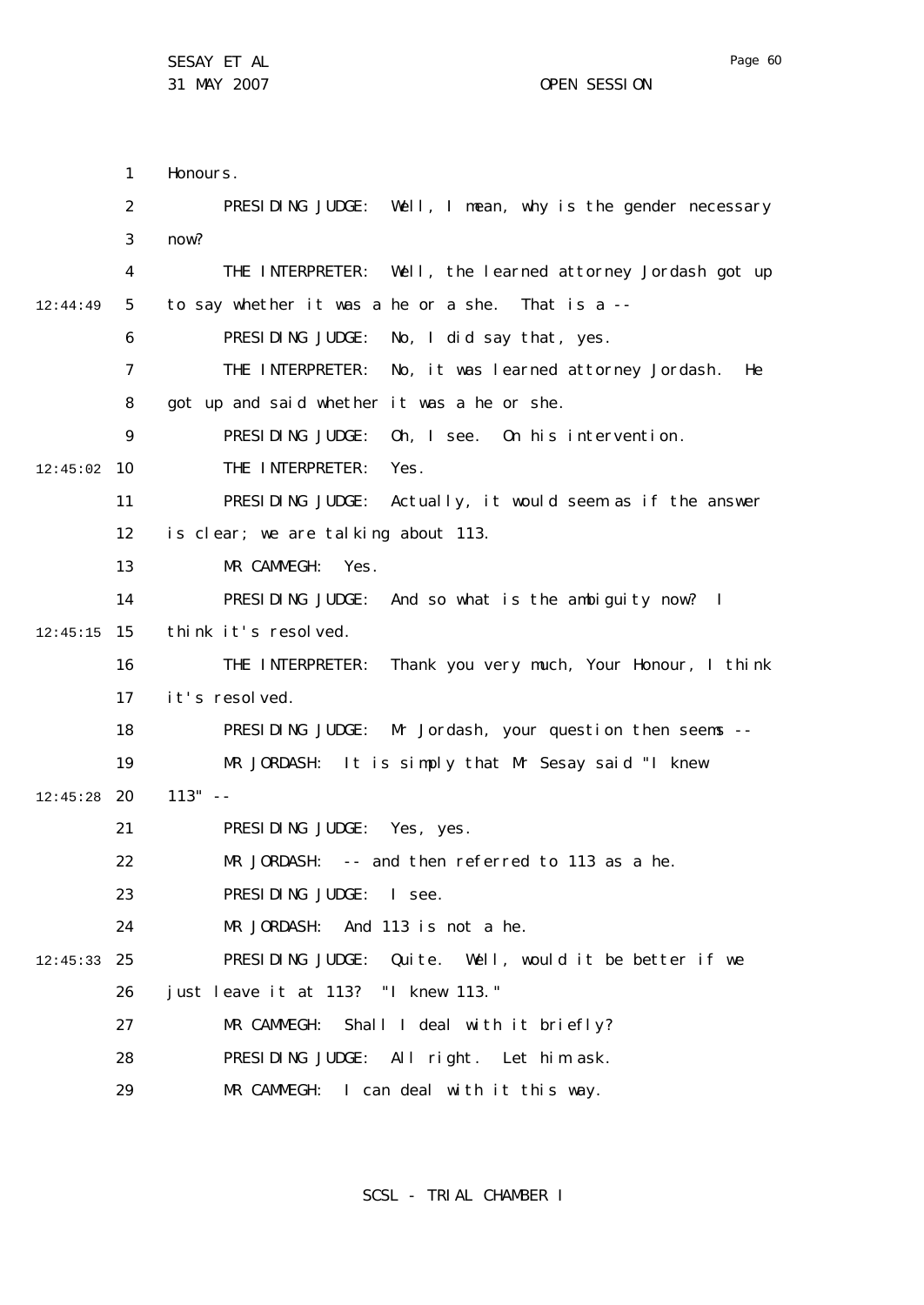1

31 MAY 2007 OPEN SESSION

2 3 4 5 6 7 8  $\mathsf{Q}$ 10 12:46:41 11 12 13 14 15 12:47:07 16 17 18 19 12:47:27 20 21 22 23 24 25 12:47:58 26 27 28 29 12:45:53 MR CAMMEGH: Q. 113 was a female; correct? A. Yes, you are correct. Q. I hope that clears everything up. Okay. Back to Mike Lamin and this is at page 59 on 21 July 2006. I want to ask you a question about what 371 said on that occasion. In fact, no, I'm not going to ask a question about Lamin right now. Let me go to what 371 said on that occasion. When -- I am just trying to read my own writing. Forgive me, I can't read my own writing for a moment. PRESIDING JUDGE: It's not an unusual experience. MR CAMMEGH: Certainly not for me. JUDGE ITOE: It happens to all of us at times, so we bear with you. MR CAMMEGH: Thank you, Your Honour. Yes. Q. 371, in the middle of his evidence, indicated -- I'm going to read exactly what the witness said again. JUDGE BOUTET: What is the page? MR CAMMEGH: It's page 59 on 21 July of last year, witness 371. And I'm sorry to labour, or to dwell on this point of Gbao's duties, Mr Sesay, but I, obviously for my part, I need to make absolutely clear what you are saying about all of this. He said that the incidental duties of the overall security commander included the oversight, supervision of the civilians going across the Moa River to Kono District, those that carried RUF logistics, as well as screening the movement of the RUF combatants in and across the Moa. Now, you've already fully explained who, in your opinion, was responsible for organising movement. My question

PRESIDING JUDGE: Very well.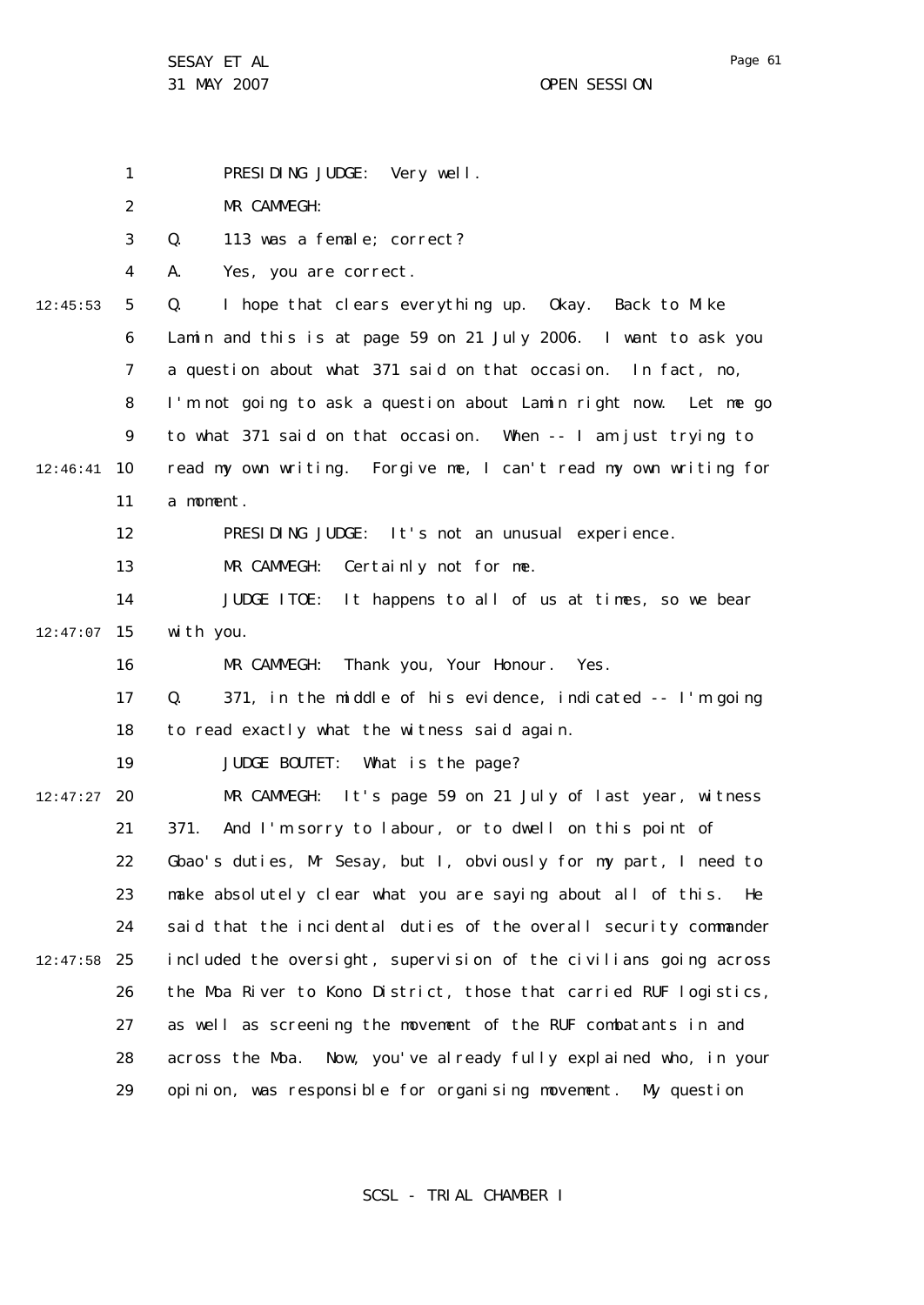31 MAY 2007 OPEN SESSION

1 2 3 4 5 6 7 8  $\mathsf{Q}$ 10 12:49:34 11 12 13 14 15 12:50:00 16 17 18 19 20 12:50:21 21 22 23  $24$ 25 12:50:30 26 27 28 29 12:49:11 now is confined to logistics, logistical materials. Did Augustine Gbao, as overall security commander, have any power over the distribution of arms, ammunition, foodstuffs, what have you? A. Well, I wouldn't be able to tell you about the transportation of logistics from Kono to the Moa River at that time because I did not have any dealings with the activities in Kono. What I knew was that Gbao was not responsible for sending ammunition. If Superman needed ammunition, or he needed something, he would send his unarmed men to the waterside at the Moa River. Then Bockarie would dispatch the items from Kailahun and where they went with their vehicles to Lower Boama. Then they would take them to the waterside and take them away. Q. Thank you. And furthermore, my suggestion to you is that it would be nonsense for anyone to suggest that Augustine Gbao had influence over the supply of logistics to the front lines; wouldn't you agree? PRESIDING JUDGE: Do you accept the amendment "inaccurate"? MR CAMMEGH: Inaccurate. Yes. Perhaps that's -- PRESIDING JUDGE: Rather the terminology is not too conducive here. MR CAMMEGH: Absolutely. PRESIDING JUDGE: Right. MR CAMMEGH: Q. It would be inaccurate for anyone to suggest that Gbao had influence over where logistics were going on the front lines; would you agree with that? JUDGE ITOE: Does that not sound like your submission? THE WITNESS: What, Mr Cammegh, I had told you that, I said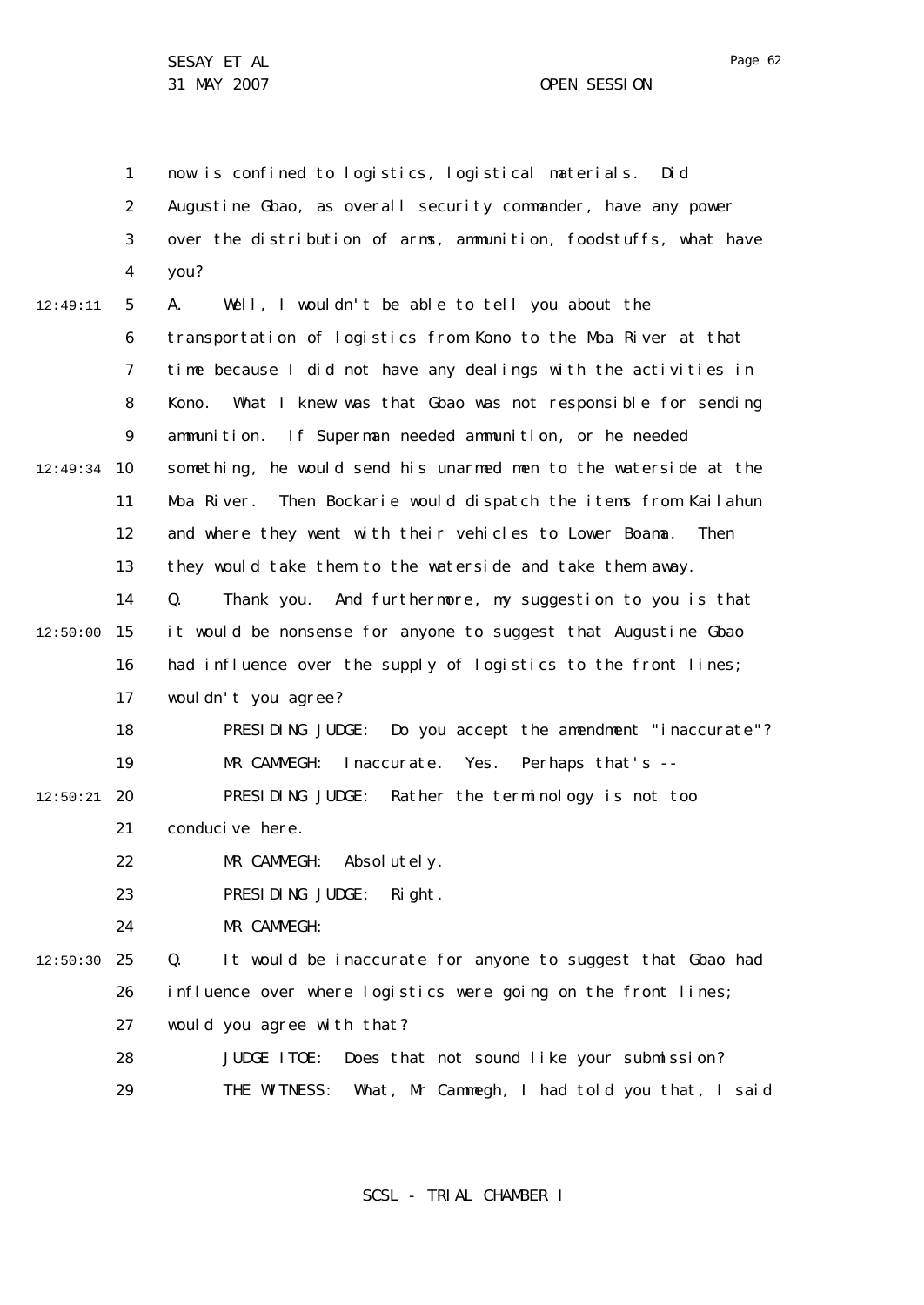1 2 3 4 5 6 7 8  $\mathsf{Q}$ 10 12:51:25 11 12 13 14 15 12:51:40 16 17 18 19 20 12:51:59 21 22 23 24 25 12:52:21 26 27 28 29 12:50:58 when  $I$  --THE INTERPRETER: Your Honours, would the witness go a little bit slow. PRESIDING JUDGE: Slow down, Mr Sesay, just take it in bits. Continue now. THE WITNESS: -- or Bockarie sent the supply, food, ammunition or condiments, then they would be put into a vehicle in Buedu. If it was a security commander who brought that to Pendembu, to me, then what is Gbao's own -- THE INTERPRETER: Your Honours, the witness is still fast. Would he be instructed to go a little bit slow. PRESIDING JUDGE: Right. Mr Sesay, try again and see if you can moderate your pace. THE WITNESS: Yes, sir, My Lord. PRESIDING JUDGE: Right. Continue, then. THE WITNESS: My Lord, I said if condiments or supplies were not in the various front lines, when I was in Pendembu I would send a radio message to Sam Bockarie in Buedu. Then Sam Bockarie would tell me that: Okay. I will dispatch -- dispatch my driver with such-and-such bags of rice, and salt, cigarettes and Maggi, with ammunition, then the vehicle would come straightaway from Buedu to me at Pendembu. Then if Bockarie said that, send your driver with one of the bodyguards to come and take the supply, then I would send my motor car from Pendembu, it would go to Buedu and it will collect everything and come to Pendembu. MR CAMMEGH: Thank you. Q. It has also been suggested, certainly by 113, and do you remember 141, Mr Sesay?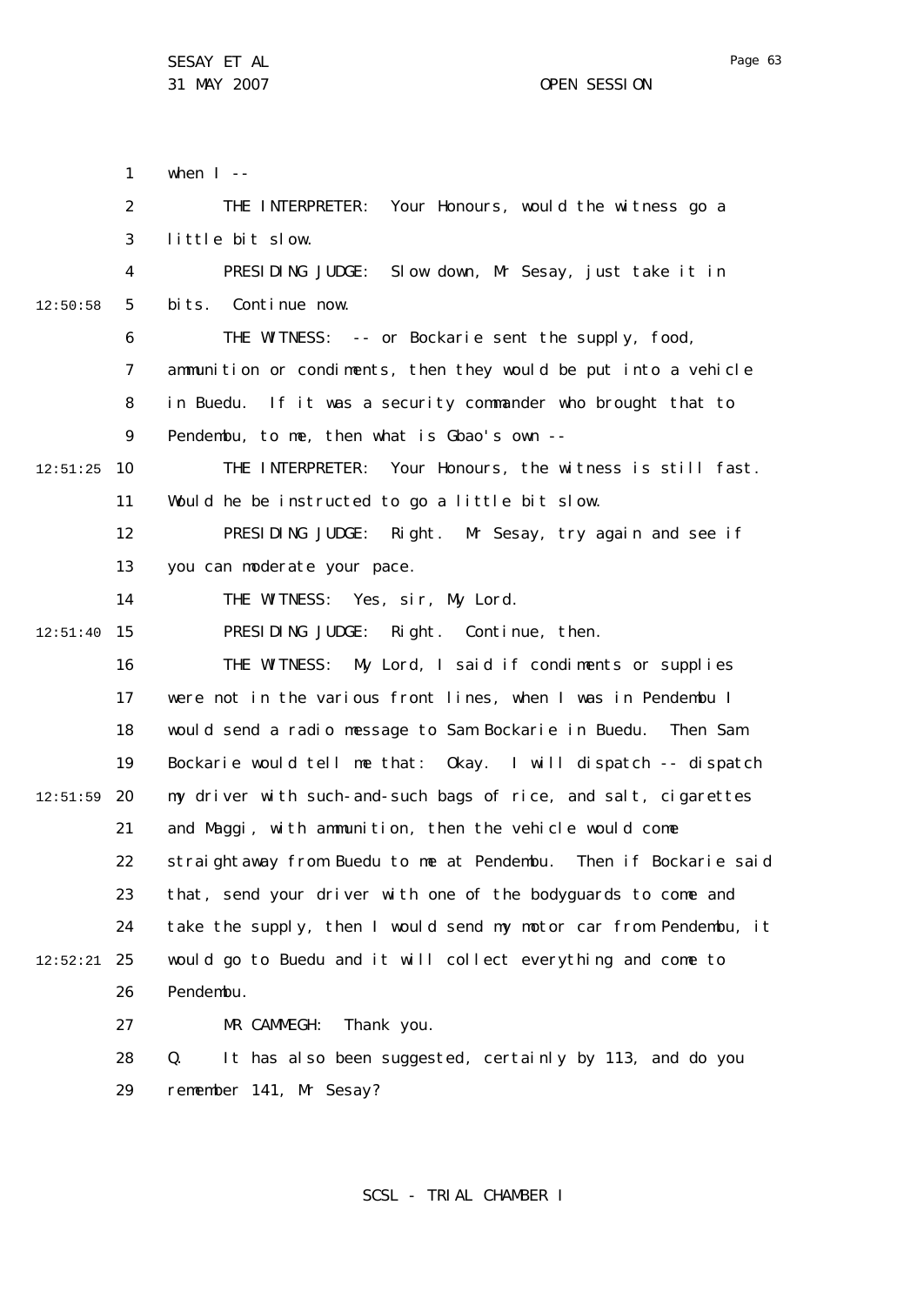1 2 3 4 5 6 7 8 9 10 12:53:40 11 12 13 14 15 12:54:07 16 17 18 19 20 12:54:35 21 22 23 24 25 12:55:07 26 27 28 29 12:53:07 A. Yes. Q. They both suggested that Gbao was concerned with the screening of civilians. 141, and there is a question coming, I just want to put in the background, 141 said that Gbao was in charge of G5 in Kailahun Town and in charge of screening civilians there. A. Well, that was the job of the G5, to screen the civilians. Q. 141 went further, as against Mr Gbao. And indicated, to put it shortly, that he was in charge of the deployment of civilians to farms, to training camps and what have you. From your knowledge, was there any truth in that? A. No, that was not true. Because you had the G1 who was responsible for the recruitment in the training base and you had the G5 who were responsible for, in charge of the civilians, or anything that the civilians had to do so that was not the IDU commander's job. Q. To your knowledge, Mr Sesay, and I'm going back to 113 now because she suggested that screening was done at the G5 office in Kailahun Town, that Gbao was in charge. Is there any truth, so far as you are aware, in her assertion that children up to nine, going to ten years old, were being taken from Kailahun Town to Bunumbu training camp? And again we are talking early '98. A. Mr Cammegh, nobody had ever said there was a training at Pendembu. I thought -- Q. Bunumbu. Did I say Pendembu? I thought I said Bunumbu. I mean Bunumbu. I am just repeating what the witness said. A. What -- how do you want me to answer? Q. I will put the question again. 113 said that Gbao was in charge of the screening and was in charge of deploying civilians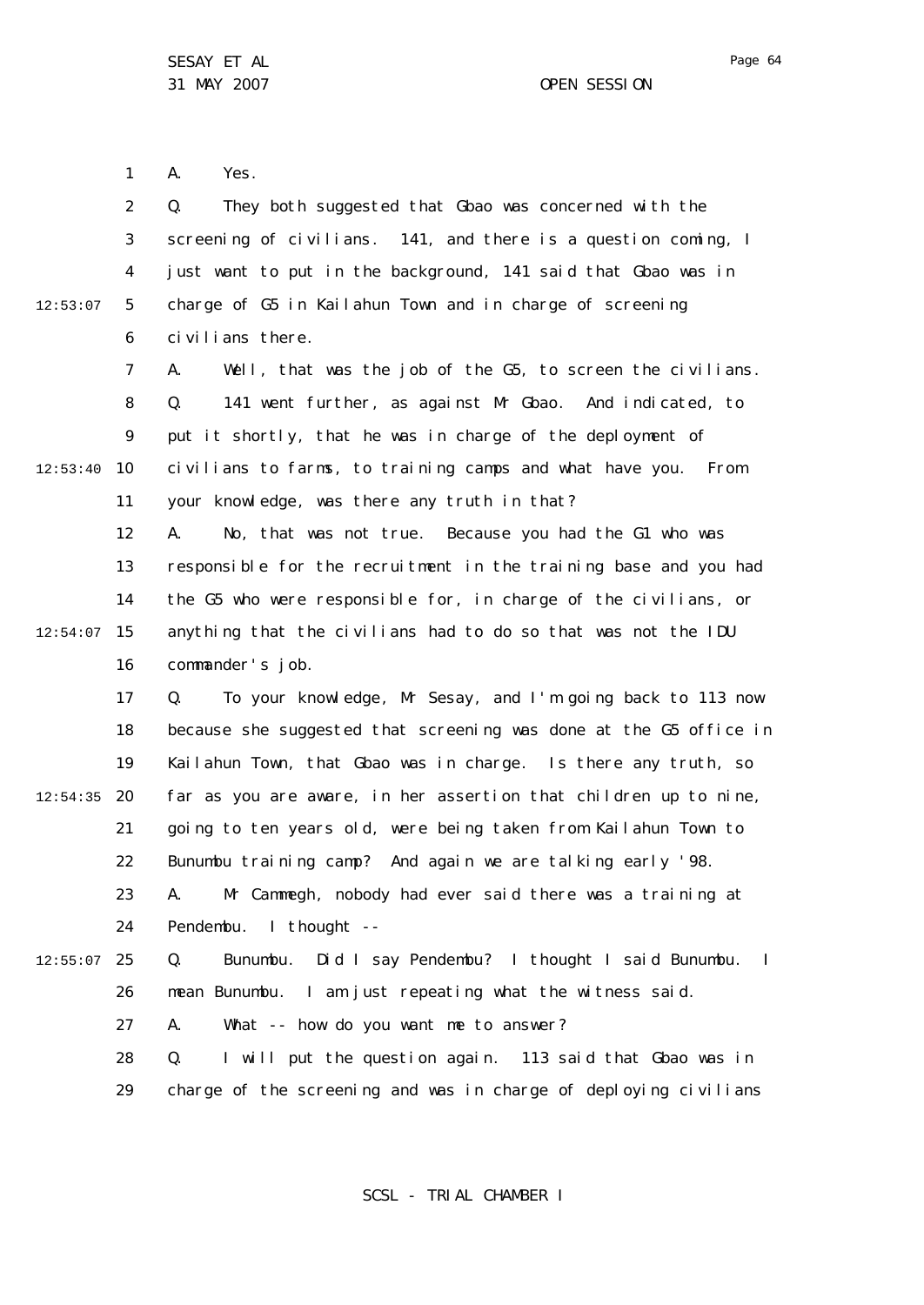Page 65

1 2 3 4 5 6 7 8  $\mathsf{Q}$ 10 12:56:17 11 12 13 14 15 12:56:41 16 17 18 19 20 12:57:01 21 22 23 24 25 12:57:18 26 27 28 29 12:55:55 at Kailahun Town, in early '98. One of the things she said was that children -- A. Mr Cammegh, I want you to make your questions short because if the questions are long, when you ask me a question, wait for me to answer so that you could ask another one. Q. Were children up to nine, going to ten, being taken to Bunumbu training camp from Kailahun Town in early 1998, to your knowl edge? A. I was not in Kailahun Town on a daily basis so as to tell you what had been happening in Kailahun but I have told you that it was a G1 that was responsible for recruitment. It was not IDU. Q. The interpreter said G1 then: Do you mean G1 or G5? A. Mr Cammegh, see, you are just getting around to the same place. I told you that it was the G1 that was responsible for the recruitment to take people to the training base in Bunumbu. It was not the IDU. It was not the IDU's job. Q. It's all right, Mr Sesay. I think you are getting the wrong impression. I was simply inquiring what the -- the interpreter said, or repeated, or translated correctly what you said; that's all. There is no need to get stressed about it. A. No, I am not angry, see, because you are just repeating the same thing.  $Q.$  Well  $-$ PRESIDING JUDGE: Let's move on. MR CAMMEGH: Q. I want to move on specifically to the question of forced labour. I think you've already indicated that Gbao had had no designated role in organising labour. Can I refer you to the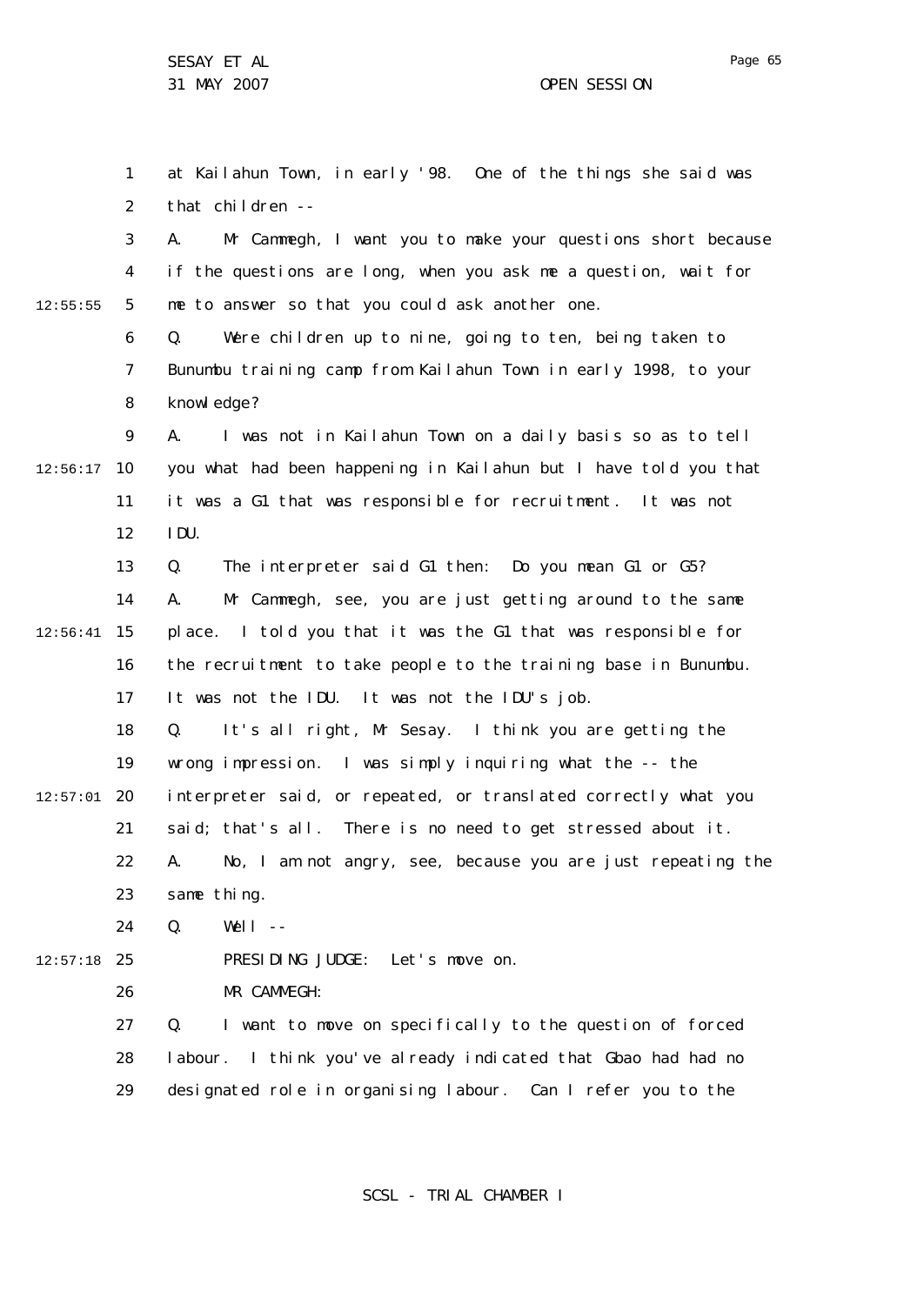1 2 3 4 5 6 7 8  $\mathsf{Q}$ 10 12:58:47 11 12 13 14 15 12:58:56 16 17 18 19 20 12:59:21 21 22 23 24 25 12:59:43 26 27 28 29 12:58:18 testimony of 108. Do you remember 108, Mr Sesay? A. Very well, sir. Q. He stated that Augustine Gbao called meetings in Kailahun Town, concerning subscriptions and labour. Were you aware of Gbao calling such meetings? JUDGE ITOE: You see, there is -- to be fair to Mr Sesay, he has said, time and again, that he was not residing in Kailahun with Gbao to know what his activities were. He was not residing with him on a daily basis. This is what he has been saying all along and, this said, well, you can put the question. MR CAMMEGH: Well, can I just respond to that? JUDGE ITOE: Yes. MR CAMMEGH: There is a relatively short distance between Kailahun Town and Pendembu. JUDGE ITOE: He says 17 miles, 17 miles. MR CAMMEGH: Yes. And Issa Sesay, I think at this time, was occupying a high position of battlefield commander. Gbao was essentially lower down in terms of any notion of hierarchy and I just want to know whether Issa Sesay would have expected someone occupying Gbao's function and role, after all we are talking about IDU commander, would it be appropriate for him to be holding meetings in relation to subscriptions for labour and food? I just want to know whether Issa Sesay would have expected Gbao to hold that role or function or not. I am under a duty to put my -- and I know it's exhaustive and I know it's laborious but, Your Honour, I really have to ensure that Your Honours are aware of what Mr Gbao's case is in relation to these allegations by witnesses. Otherwise it's very difficult to defend the allegations they have made.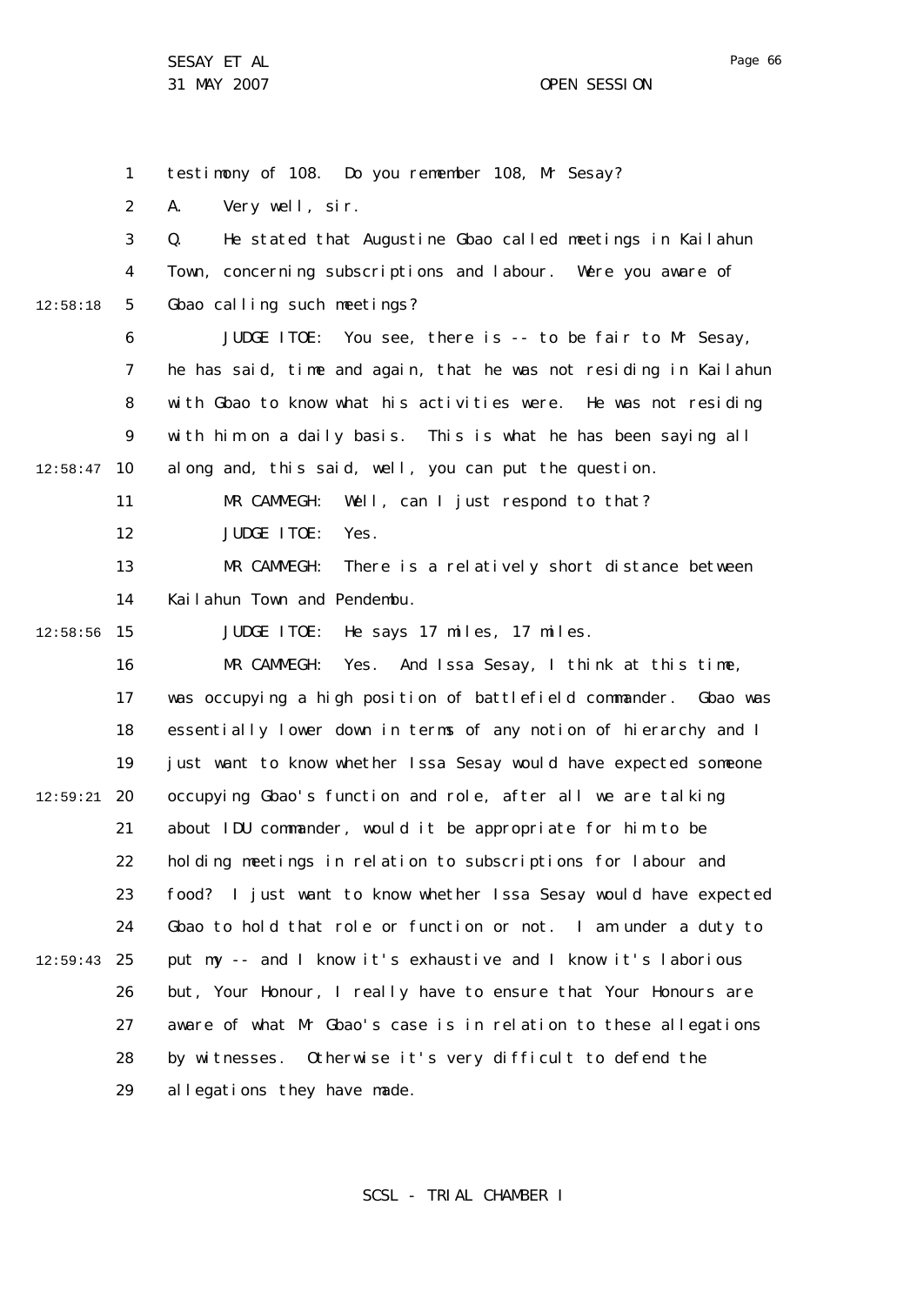Page 67

1 2 3 4 5 6 7 8  $\mathsf{Q}$ 10 13:00:21 11 12 13 14 15 13:00:35 16 17 18 19 20 13:00:53 21 22 23 24 25 13:01:09 26 27 28 29 13:00:11 JUDGE ITOE: We are very -- we are following you and the way you are conducting your cross-examination. MR CAMMEGH: Yes. JUDGE ITOE: And I think we are very conscious of the points you are trying to put across in the defence of your client's interests. MR CAMMEGH: Thank you. I will try to be as brief as I can. JUDGE ITOE: This comment just came as a result of what Mr Sesay has been saying time and again. MR CAMMEGH: Yes. JUDGE ITOE: So you can go ahead. MR CAMMEGH: Q. I accept that you were in Pendembu and Gbao was in Kailahun Town, and I know that you couldn't keep an eye on what he was doing from day-to-day, but would it surprise you to find out that he was holding or calling meetings with the town chiefs demanding they make subscriptions? A. In 1998? Q. Yes. A. Well, I did not know about that and I told you a moment ago that from April 1998 the civilian population moved out of Kailahun because of the air raids. They had killed a woman who was called Sisi Mammy. She was killed by the jet with other three RUF men, so this made the civilians to move out of Kailahun Town, so I did not know whether Gbao had been calling civilians to meetings in Kailahun Town in '98. I did not know. Q. All right. A. Because, see, I would not be able to talk about '97.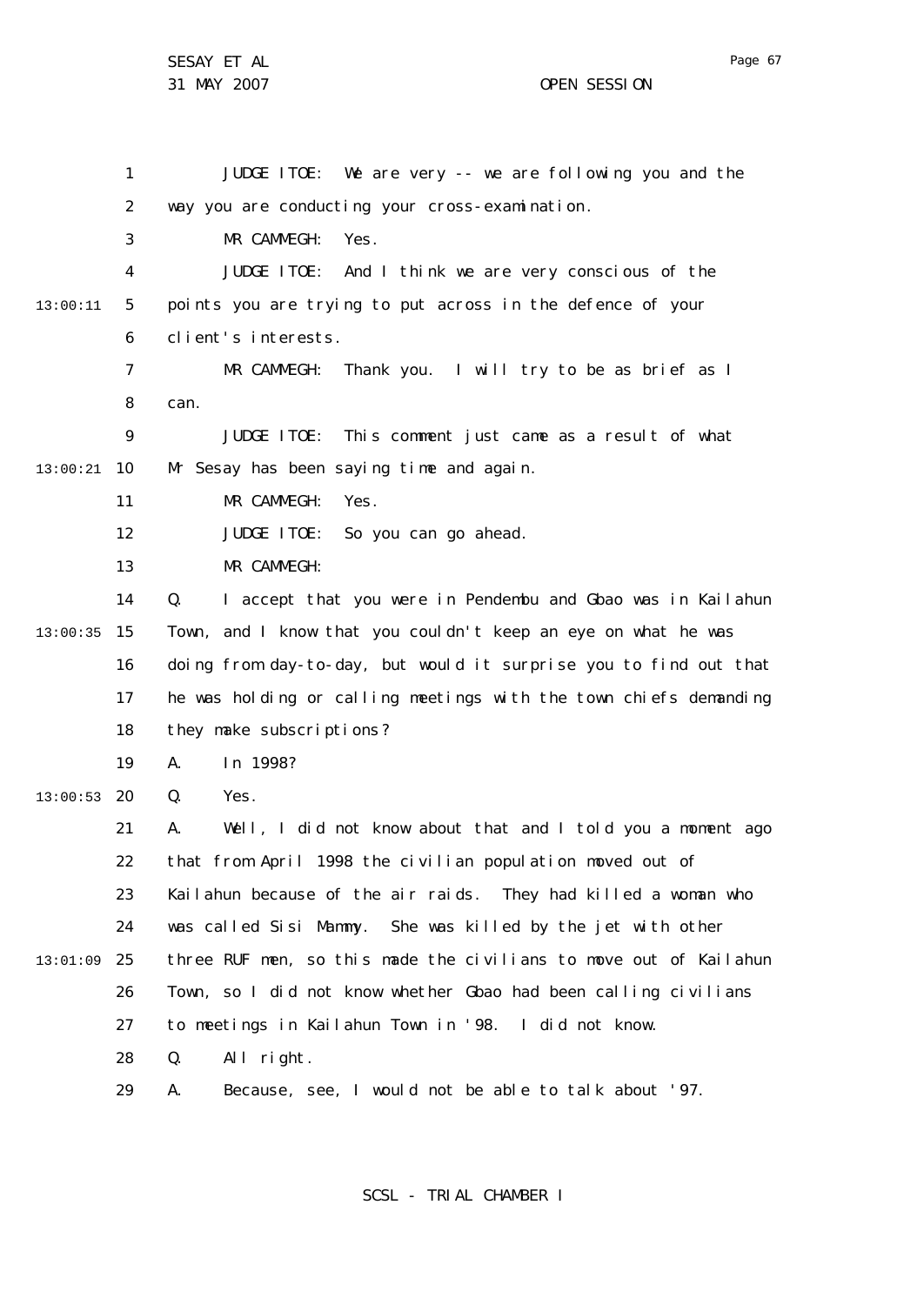1 2 3 4 5 6 7 8  $\mathsf{Q}$ 10 13:02:56 11 12 13 14 15 13:03:11 16 17 18 19 20 13:03:27 21 22 23 24 25 13:03:40 26 27 28 29 13:02:19 Q. I understand. Are you able to help me as to whether or not RUF members in Kailahun Town were stealing food from civilians at any time in '98? Did you hear anything to that effect? A. Well, stealing food was something that was common. See, wherever men -- wherever human beings are, stealing goes on. Q. What 108 said was that civilians were told they could farm for themselves, that frequently, when they cultivated their own share of the crop, which was meant for their own consumption, combatants would come and steal it from them. Did anything like that come to your attention? Because I am suggesting that never happened in Kailahun Town. A. I have never come across that while I was in Kailahun, to say that RUF would give some days to civilians and RUF, I've never come across that. Q. Okay. JUDGE BOUTET: I would like to have a reference whenever you quote that again, Mr Cammegh. It may not be part of your note but in your preparation I would appreciate that when you - especially when you do it the way you have done it now, 108 said this, so I would like to be able to look for the reference but I know you don't have it now. MR CAMMEGH: I don't, I am afraid. JUDGE BOUTET: So I won't insist. MR CAMMEGH: I am sure I can find it for Your Honour in due course. Q. Are you able to comment on the process by which goods were taken to the Guinea bartering points? If you aren't able to describe how it was done, then please say so, and I will move on. A. Well, civilians would go with their goods at the waterside.

SCSL - TRIAL CHAMBER I

Page 68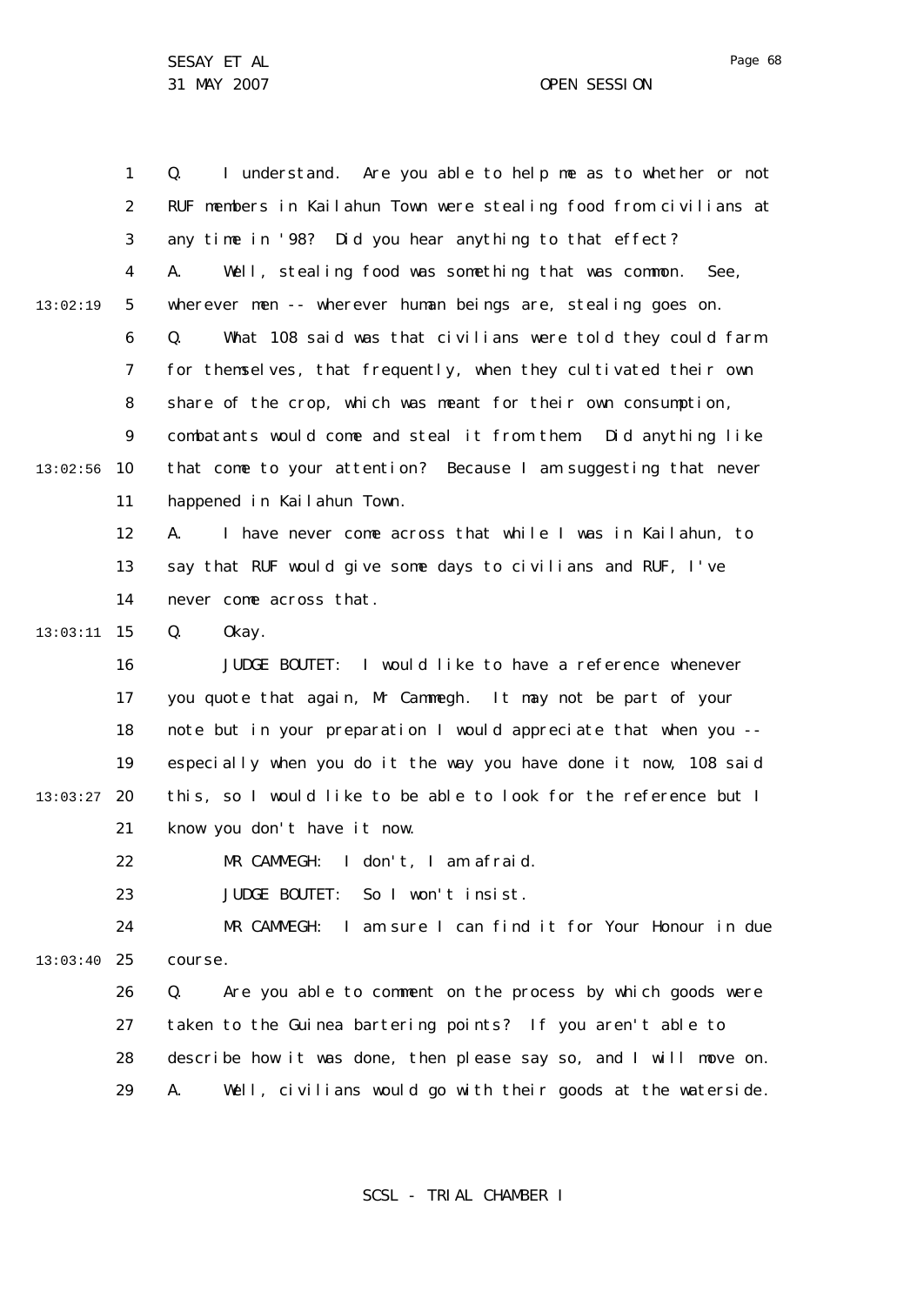31 MAY 2007 OPEN SESSION

1 2 3 4 5 6 7 8  $\mathsf{Q}$ 10 13:04:52 11 12 13 14 15 13:05:25 16 17 18 19 20 13:05:51 21 22 23 24 25 13:06:25 26 27 28 29 13:04:29 For instance, the RUF, the produce, the civilians contributed, that Bockarie would sell to buy medicine, it would -- a truck would collect it from Kailahun. The trucks Bockarie took from Kailahun, those were the trucks that transported the produce to the Liberian border. Q. Okay. Can I just suggest, just put to you my instructions on this and again, Mr Sesay, if you are not personally aware, please say so. It's really not a problem because I appreciate that you weren't there. But the way I suggest it went is this: Goods which were grown in the Kailahun area, coffee, what have you, cocoa, were gathered by paramount chiefs who handed them over to the S4 unit, and agricultural unit representatives would then carry it, in trucks, to the Guinea barter point, where the barter would take place. AU would bring back the bartered items, give them to the S4 who would then distribute them to combatants and civilians: Would that be about right? A. Yes, that's right; especially the medicine. Q. Thank you very much. Can I just ask one last question before 1.00, if I may: I was asking you, and I'm not going to go back into this in detail, but I was asking you about the idea that the overall IDU commander was parallel to an area commander. Before the Fiti Fata expedition in, what was it, June or July '98, was Superman still an area or a brigade commander? A. He was a battle group commander and senior commander in Kono. Q. I just want some impression of how well-respected Augustine Gbao was by one of these military commanders. Did an incident take place in Kailahun Town, and I appreciate you weren't there, but did you hear about an incident in Kailahun Town, in about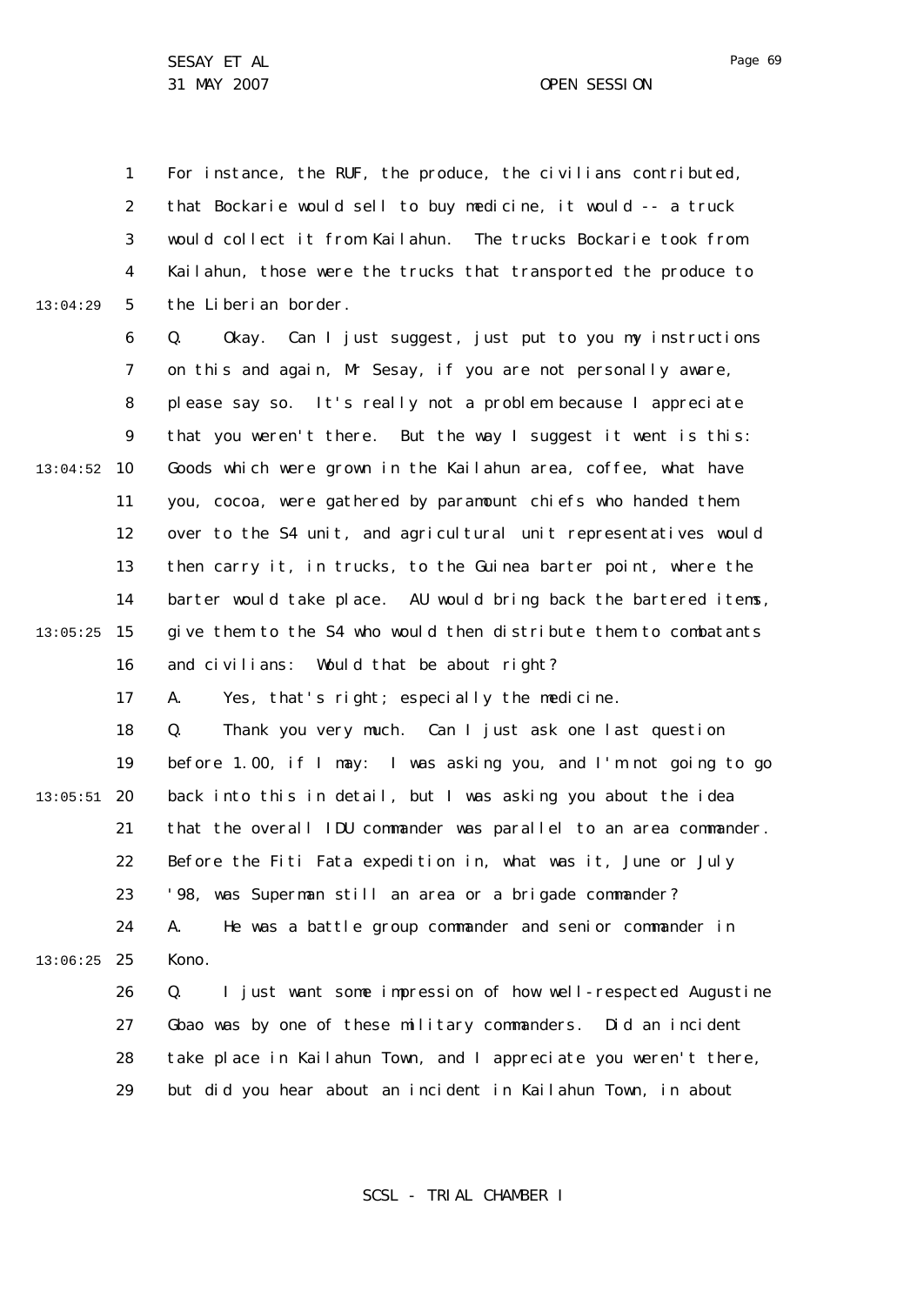1 2 3 4 5 6 7 8  $\mathsf{Q}$ 10 13:07:51 11 12 13 14 15 13:08:16 16 17 18 19 20 13:08:30 21 22 23 24 25 13:08:48 26 27 28 29 13:07:17 June or July of '98, involving Gbao and Superman? A. Yes. Mike told me in Pendembu, when he dropped Superman, after he escorted him from Boama to Kailahun, they passed through Buedu to Kailahun, so Mike told me that when they got to Kailahun, he, himself and Superman went to Gbao's house. Superman removed his pistol and fired, and fired three to four of Gbao's fowls and he said he would eat them on the way. So when Mike got there that was what he told me, that Gbao fired Superman's fowls with his pistols, and went along with them. Q. By fowls, I take it you mean chickens? A. Yes, yes. MR CAMMEGH: Ms Ashraph informs me that the interpretation came over that Gbao killed Superman's chickens. I can't recall if that's right. Can I ask the interpreter to revisit that. Q. I am very sorry, Mr Sesay, who killed whose chickens? Who shot the chickens? A. Superman shot at Gbao's fowls at Kailahun Town, in Gbao's house. JUDGE ITOE: How many; you say there were three? JUDGE ITOE: How many? You say there were three. THE WITNESS: Well, Mike said three to four. MR CAMMEGH: Q. And that was a fairly disrespectful thing to do, was it not? A. Yes, yes. If he wanted the chickens, he would have asked Gbao for him to give him the live ones and he would eat him wherever. But he just met him in his compound and fired the - fired at the fowls and molested the man. Q. Sorry, who molested who?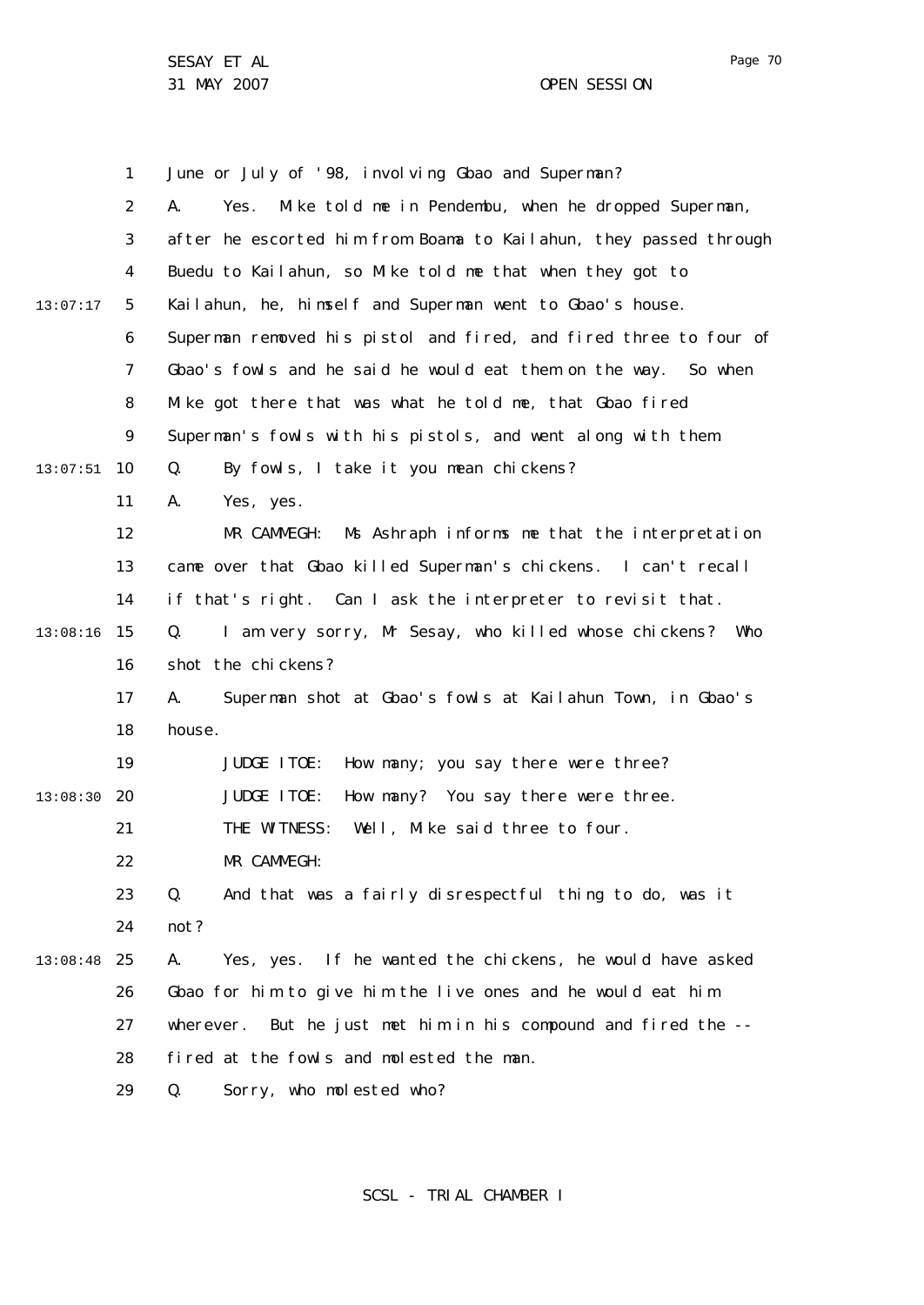1 2 3 4 5 6 7 8  $\mathsf{Q}$ 10 13:09:50 11 12 13 14 15 13:10:08 16 17 18 19 20 13:10:15 21 22 23 24 25 13:10:53 26 27 28 29 13:09:34 A. I said, Superman molested Gbao in -- before his people because -- THE INTERPRETER: Your Honours, would the witness be asked to go slow and to repeat what he said? PRESIDING JUDGE: Just repeat that last portion of your testimony again. THE WITNESS: I said, it was a molestation to Gbao because if Superman wanted a chicken, he should have asked Gbao. Gbao would have given him the live chickens. Then they would have held them for him, and wherever he wanted to go then to eat them on the way, but he just went into his companion's compound and started firing at the chickens before the man's family. That was a molestation. PRESIDING JUDGE: We will recess for lunch --  $MR$  CAMMEGH  $\cdot$  Can I --PRESIDING JUDGE: -- at this point, I thought it was -- MR CAMMEGH: I am dying to recess for lunch. Can I assist Your Honours with a reference. PRESIDING JUDGE: Yes. MR CAMMEGH: I am, again, indebted to my learned friend Ms Ashraph. The reference I cited from 108, it was the piece about civilians being authorised to farm for themselves, and that RUF would steal the portion that had been left over for them, it's at 7 March of 2006, page 109. JUDGE BOUTET: Thank you. PRESIDING JUDGE: Right. We will recess for lunch now and resume at 2.30 p.m.. [Luncheon recess taken at 1.05 p.m.] [Upon resuming at 2.49 p.m.]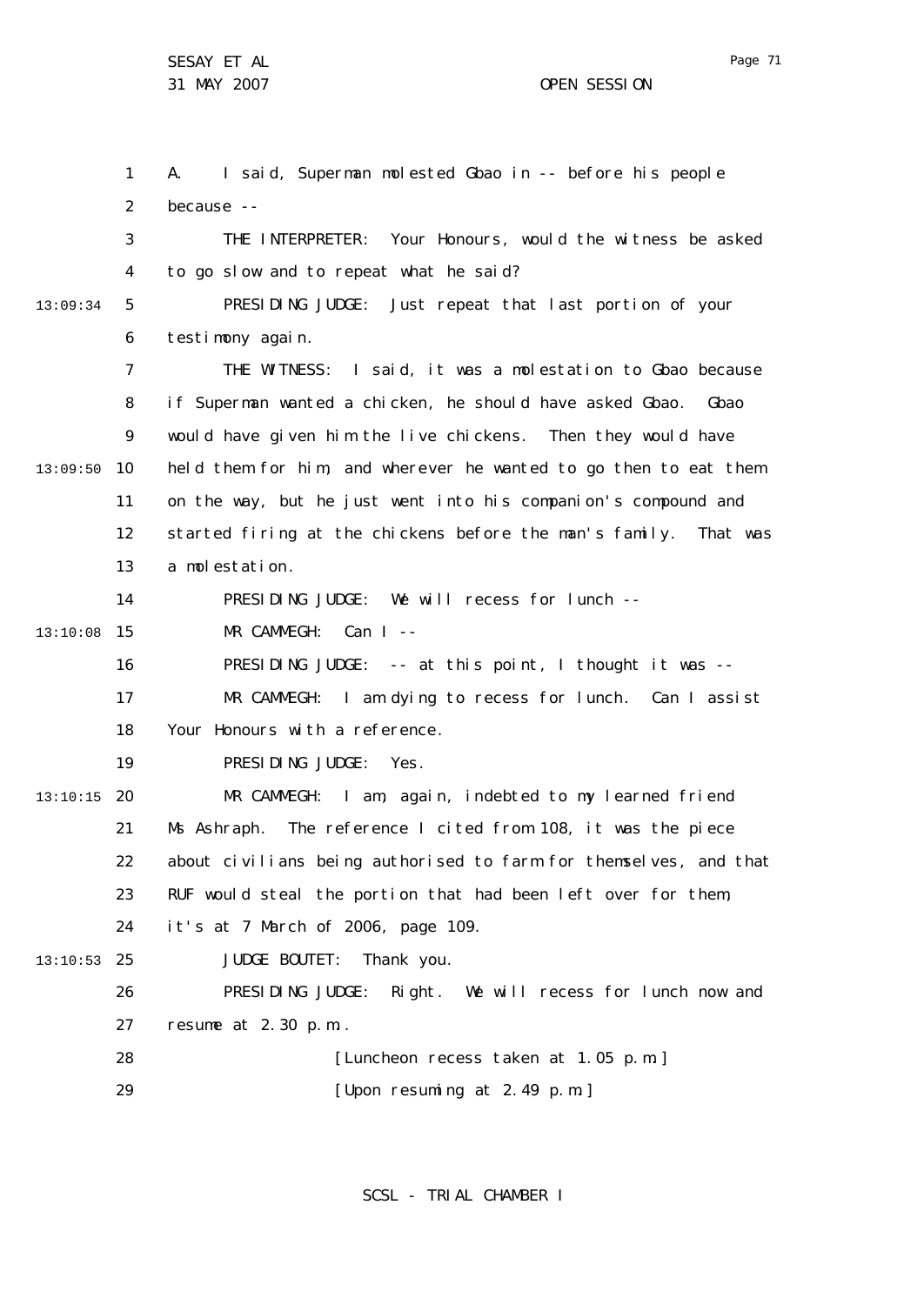1 2 3 4 5 6 7 8  $\mathsf{Q}$ 10 14:56:16 11 12 13 14 15 14:56:42 16 17 18 19 20 14:57:07 21 22 23 24 25 14:57:27 26 27 28 29 14:56:04 THE PRESIDING JUDGE: Yes, Mr Nicol-Wilson. MR NICOL-WILSON: We have just noticed some mistakes in the transcript for 30 May, which is yesterday. We have prepared a list. We have the mistakes highlighted, and the corrections. PRESIDING JUDGE: You're going to address this to the appropriate unit, will you? MR NICOL-WILSON: Well, we want to seek direction. PRESIDING JUDGE: Yes, I think it better go through the - there is a procedure now put in place whereby you send this to the Court Management section, and they will liaise with the two other units. MR NICOL-WILSON: As Your Honour pleases. PRESIDING JUDGE: Learned counsel, your witness. MR CAMMEGH: I'm hoping that the message has found its way via Mr Crippa to Your Honours. PRESIDING JUDGE: Yes, we heard about that. And we admire your resilience to slog on until such time -- I hope we don't have an emergency. JUDGE ITOE: Nor shall we have a recourse to a wheelchair, because there is none nearby. MR CAMMEGH: Your Honour, I'm embarrassed, because I don't remember doing this in a local court before, but I am not feeling bright, as they say in these it parts. PRESIDING JUDGE: I can speak for you in the sense that the epidemiology of this country does really create problems for persons involved in this kind of work. I know how many times I have a touch of malaria. MR CAMMEGH: I don't think it's that serious, Your Honour. Well, I'm hoping it's not. I'm afraid, with the best will in the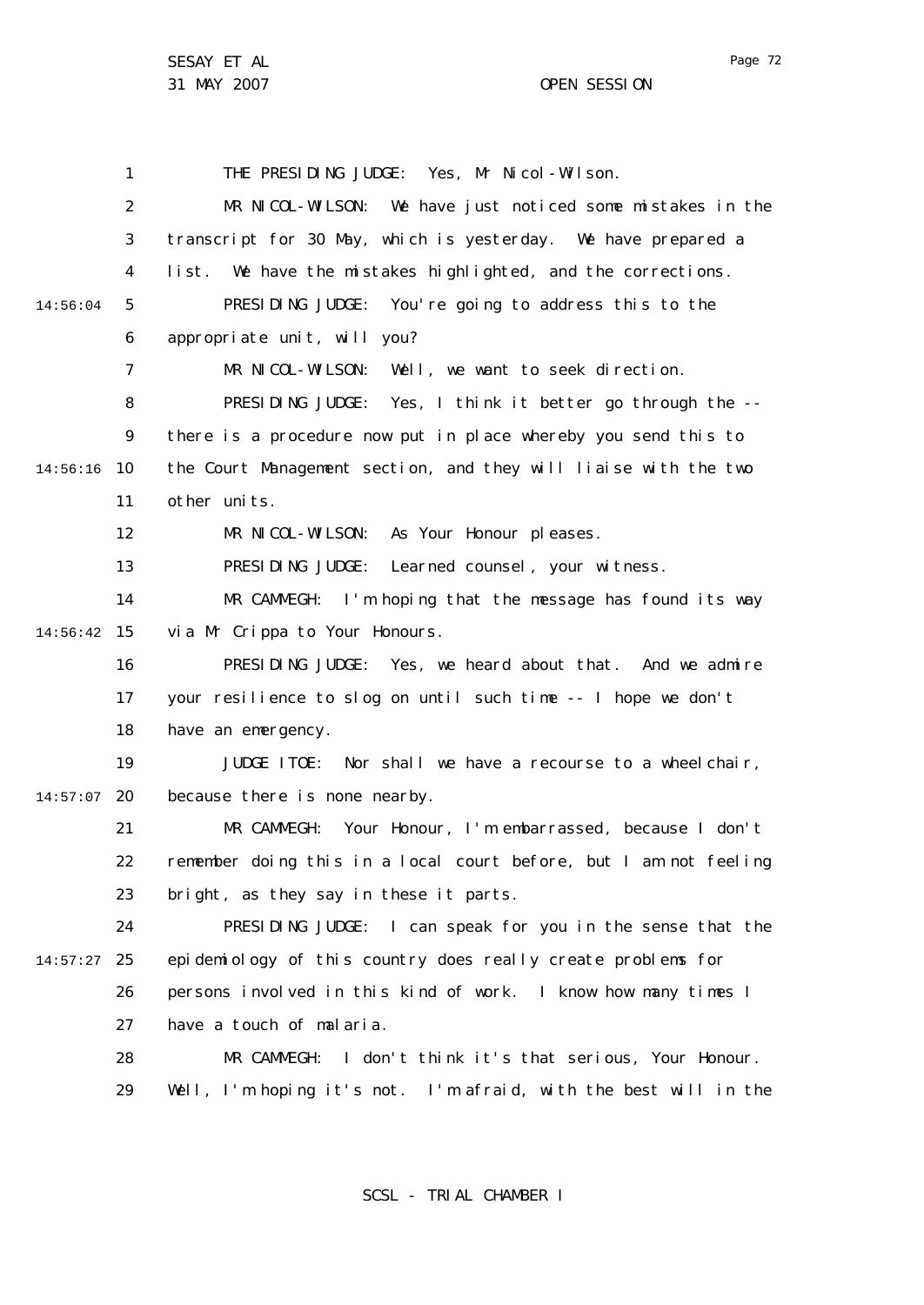SESAY ET AL 31 MAY 2007 OPEN SESSION

1 2 3 4 5 6 7 8  $\mathsf{Q}$ 10 14:58:31 11 12 13 14 15 14:58:48 16 17 18 19 20 14:59:05 21 22 23 24 25 14:59:18 26 27 28 29 14:58:13 world, I ought to ask if we can have the afternoon off, because I don't think I can do full justice to the rest of my cross-examination, which is only about two hours, unless I'm feeling a lot better than I do now. I've been feeling, I don't want to elaborate, but I've been feeling very dizzy and weak and hot. Mr Sesay has managed to do something that General Tarnue couldn't do, and that is get the better of me. JUDGE ITOE: He holds the record; he's a flagbearer. MR CAMMEGH: I mean no disrespect to Mr Sesay. PRESIDING JUDGE: Yes. MR CAMMEGH: I'm embarrassed to make the application, but with the best will in the world, I have to. PRESIDING JUDGE: Certainly, whichever way we decide, we'd also have to factor in the interests and rights of your client to be effectively represented, given every opportunity to refute the Prosecution's case. MR CAMMEGH: Well, I wouldn't want to insult Your Honours' intelligence by making that point, I know you'll take that point on board. PRESIDING JUDGE: In any event, if you want to start, or you want to take the application at this point, we'll do that. We'll ask the other counsel for their responses. MR CAMMEGH: I would rather make the application now. I'm terribly sorry. PRESIDING JUDGE: Very well. So the application is for an adjournment to tomorrow on the grounds of your temporary, shall we just say indisposition, since we can't say medical. MR CAMMEGH: That's what I was going to say, yes. Thank you.

SCSL - TRIAL CHAMBER I

Page 73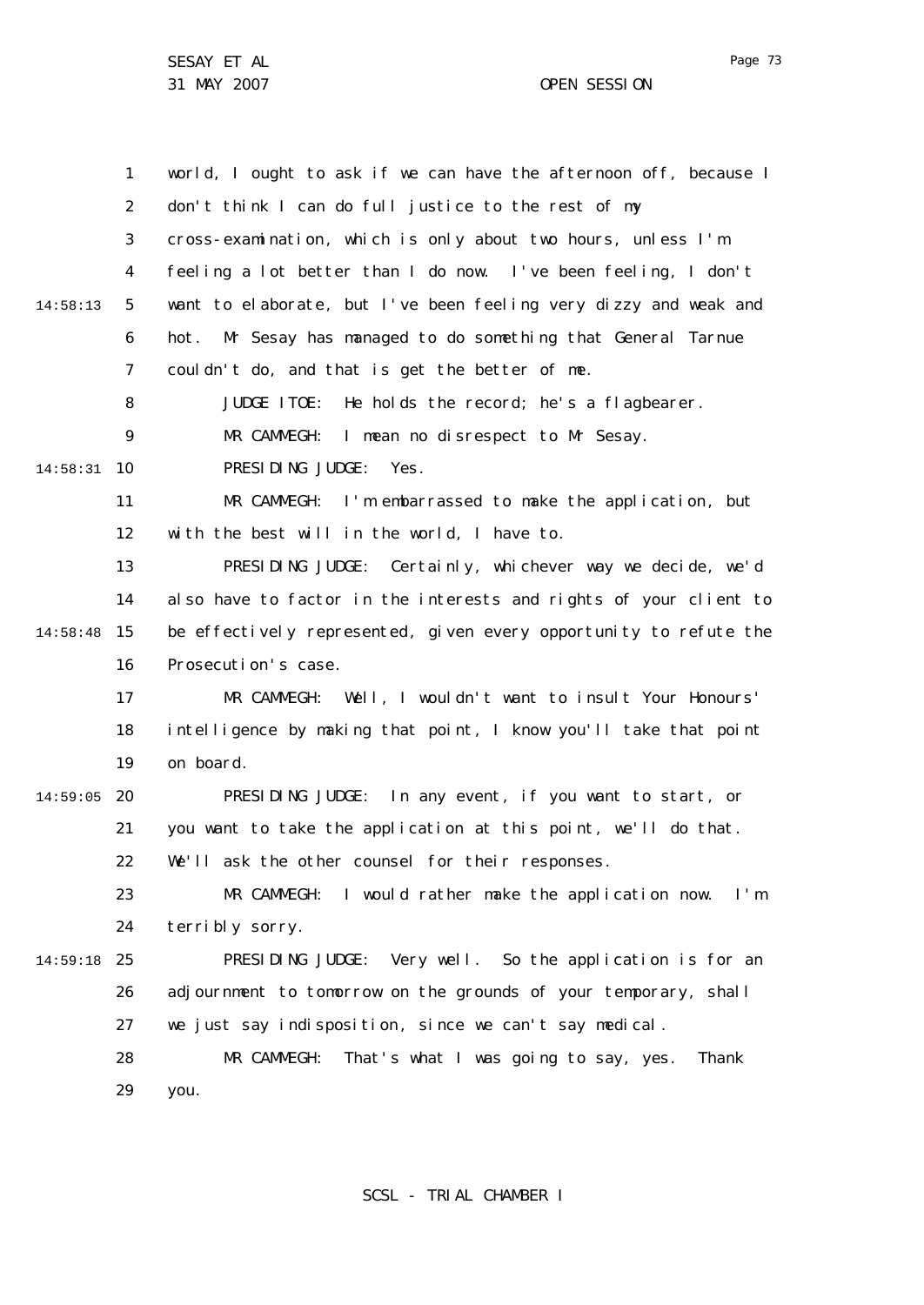1 2 3 4 5 6 7 8  $\mathsf{Q}$ 10 15:00:02 11 12 13 14 15 15:00:47 16 17 18 19 20 21 22 23 24 25 26 27 28 29 14:59:46 PRESIDING JUDGE: Mr Nicol-Wilson, on behalf of the second accused. MR NICOL-WILSON: We support the application, Your Honour. PRESIDING JUDGE: Mr Jordash, what's your disposition? MR JORDASH: I support his indisposition. PRESIDING JUDGE: Very well. Mr Harrison's what's your di sposi ti on? MR HARRISON: In the circumstances, we don't think it's appropriate to make a suggestion one way or the other. PRESIDING JUDGE: Very well. The Bench preeminently considers the interests of the accused in the matter of this nature and his right to effective and adequate counsel. So we'll adjourn the Court to tomorrow, Friday, 1 June 2007 at 9.30 a.m.. MR CAMMEGH: Thank you very much. [Whereupon the hearing adjourned at 2.54 p.m., to be reconvened on Friday, the 1st day of June 2007, at 9.30 a.m.]

Page 74